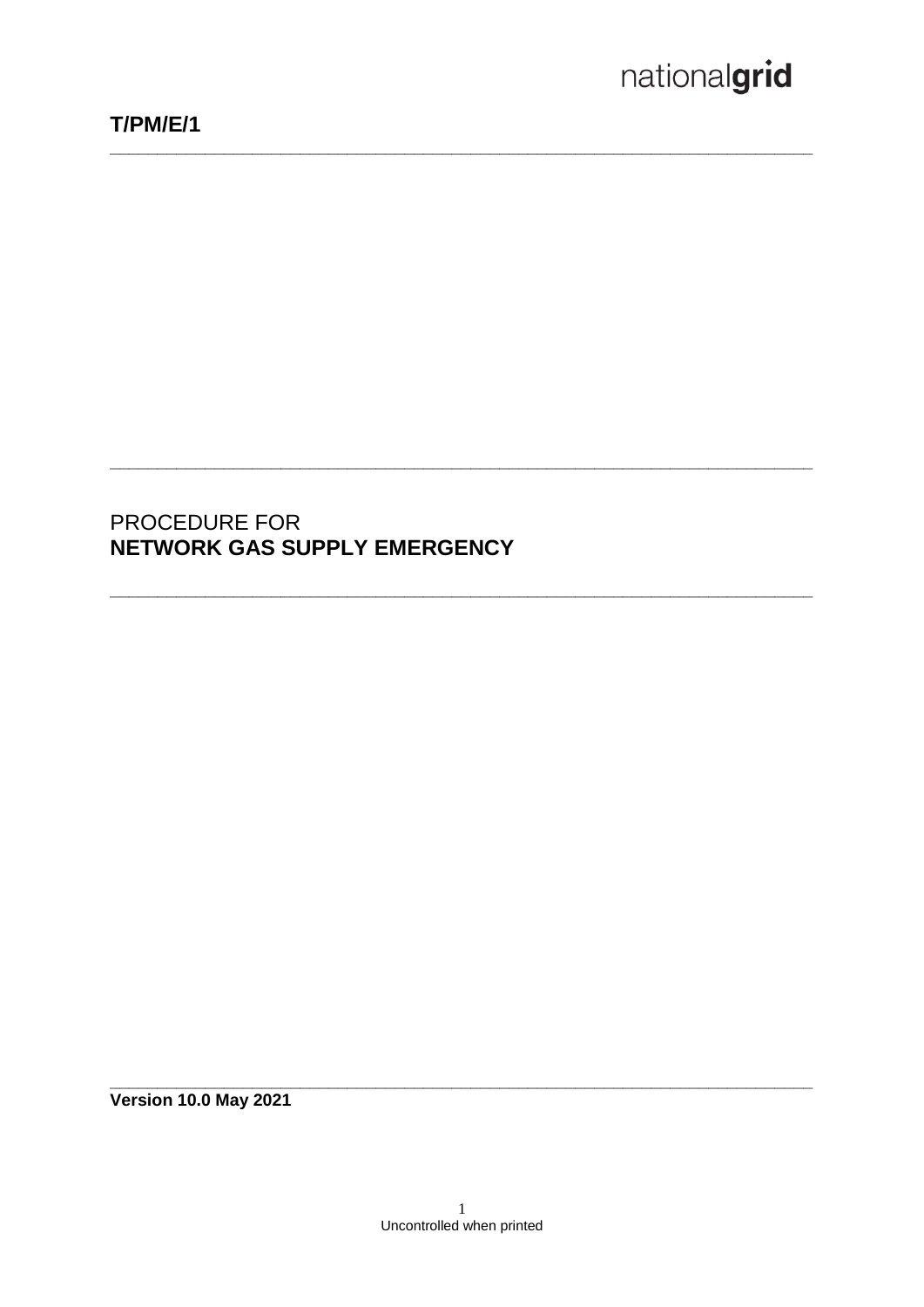#### **FOREWORD**

The Network Emergency Co-ordinator (NEC) approved this procedure in May 2021 for use by all those with a duty of co-operation as provided for in the Gas Safety (Management) Regulations 1996 (GS(M)R).

These documents are revised, when necessary, by the issue of new versions. Users must ensure that they are in possession of the latest edition by referring to the Register of Safety and Engineering Documents available on National Grid Infonet system or via the Emergency and Incident Framework Team.

Further information can be requested

[via.boxgasops.emergencyplanning@nationalgrid.com](mailto:via.boxgasops.emergencyplanning@nationalgrid.com) or by following this link [Network](https://www.nationalgrid.com/uk/gas-transmission/safety-and-emergencies/network-gas-supply-emergencies-ngse)  [Gas Supply Emergencies \(NGSE\)](https://www.nationalgrid.com/uk/gas-transmission/safety-and-emergencies/network-gas-supply-emergencies-ngse)

Compliance with this document does not confer immunity from prosecution for breach of statutory or other legal obligations.

#### **BRIEF HISTORY**

| <b>First Published</b>                                                                                                                                                                                                        | 1997                             |
|-------------------------------------------------------------------------------------------------------------------------------------------------------------------------------------------------------------------------------|----------------------------------|
| <b>First Revision</b>                                                                                                                                                                                                         | 1998                             |
| <b>Second Revision</b>                                                                                                                                                                                                        | 1998                             |
| <b>Third Revision</b>                                                                                                                                                                                                         | 1999                             |
| <b>Fourth Revision</b>                                                                                                                                                                                                        | 2001                             |
| <b>Fifth Revision</b>                                                                                                                                                                                                         | 2002                             |
| Electronic version of 5 <sup>th</sup> Revision<br>Sixth revision editorial update                                                                                                                                             | December 2002<br>February 2004   |
| Seventh Revision                                                                                                                                                                                                              | August 2005                      |
| Alignment with revised NEC Safety Case as of March 2005                                                                                                                                                                       |                                  |
| <b>Editorial update</b><br><b>Eighth Revision</b><br>Alignment with revised NEC Safety Case to reflect full                                                                                                                   | January 2007<br><b>July 2012</b> |
| introduction of NTS Exit Reform.                                                                                                                                                                                              |                                  |
| <b>Ninth Revision</b><br>Editorial Update to bring alignment with current NEC Safety<br>Case and other industry changes                                                                                                       | January 2019                     |
| 9.1 Revision, annual review of document. Minor<br>administrational changes                                                                                                                                                    | <b>March 2020</b>                |
| Tenth Revision. Figure 3 and section 3.3 updated to reflect<br>the inclusion of Bio Methane. Section 3.4 wording changed<br>from "import" and "export" to "inject" and "withdrawal" to<br>reflect common industry terminology | May 2021                         |

#### **DISCLAIMER**

This document is provided for use by National Grid. Where any other party uses this document, it is the responsibility of that party to ensure that this document is correctly applied.

#### **MANDATORY AND NON-MANDATORY REQUIREMENTS**

In this document:

**must:** indicates a mandatory requirement.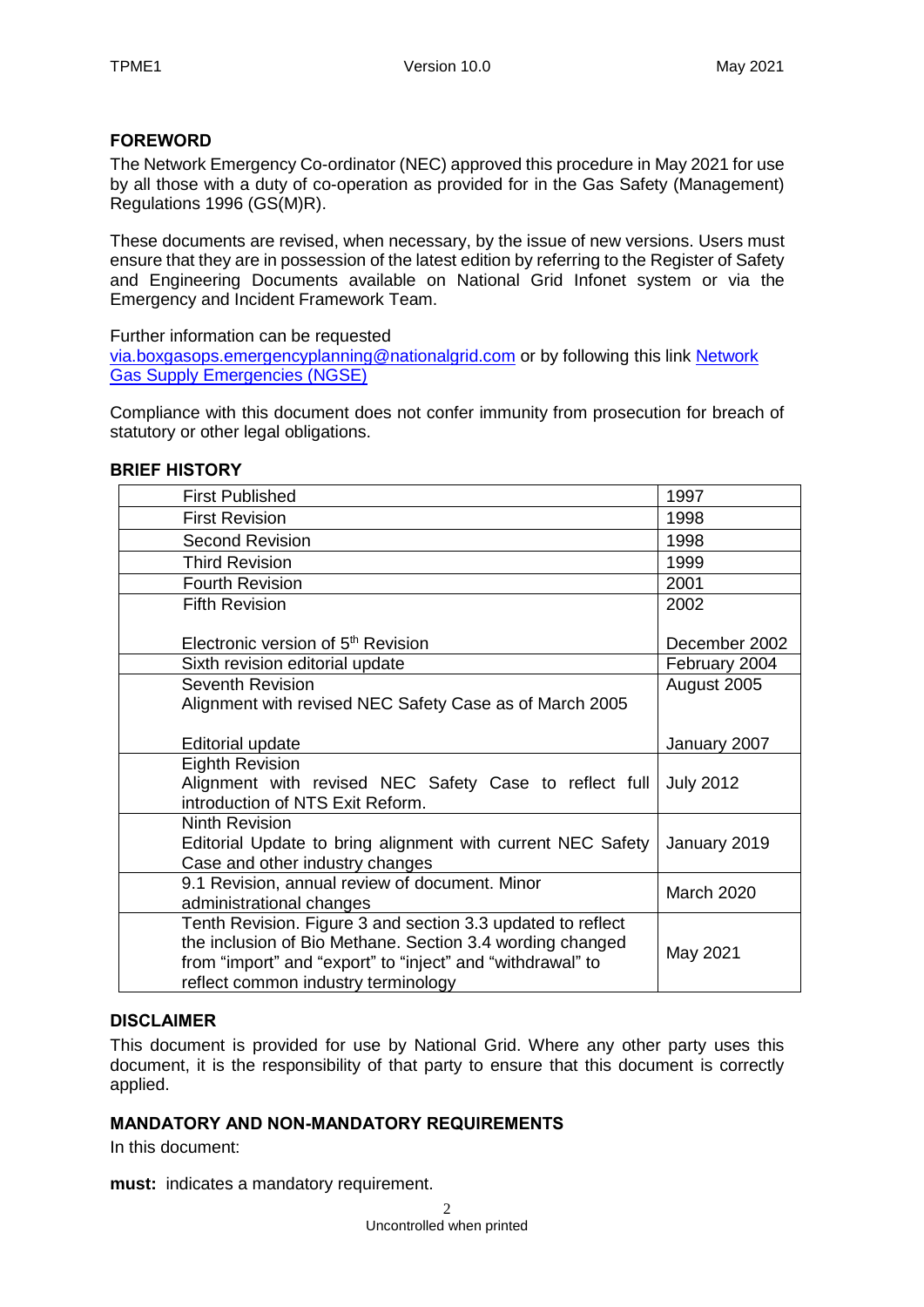**should:** indicates best practice and is the preferred option. If an alternative method is used then a suitable and sufficient risk assessment must be completed to show that the alternative method delivers the same, or better level of protection.

© This document is copyright and must not be reproduced in whole or in part by any means without the approval in writing of National Grid Gas plc.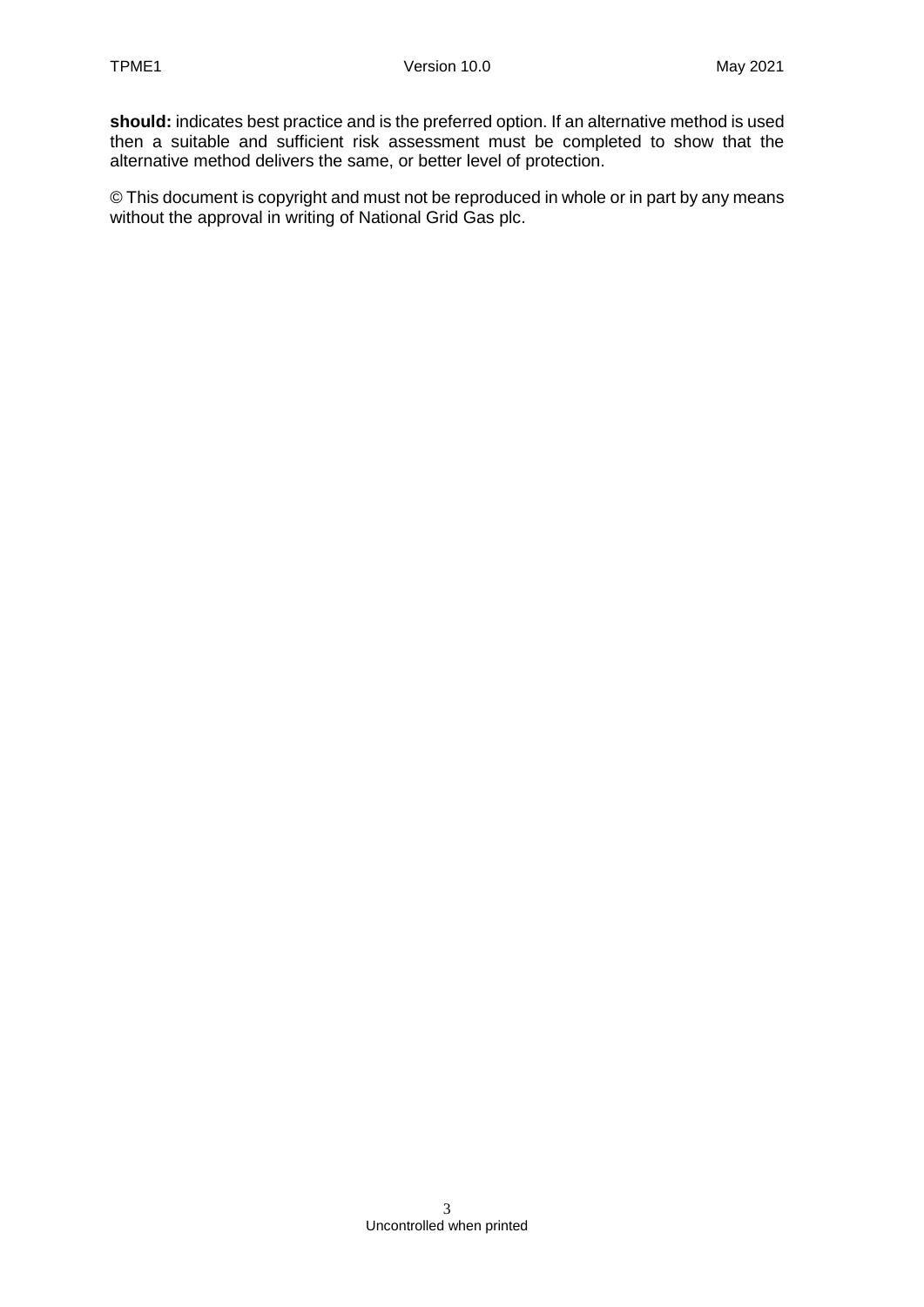### **CONTENTS**

| $\mathbf 1$    |                                                                                 |  |
|----------------|---------------------------------------------------------------------------------|--|
|                |                                                                                 |  |
|                |                                                                                 |  |
|                | 1.3 THE NETWORK EMERGENCY MANAGEMENT TEAM AND THE BEIS EMERGENCY RESPONSE TEAM9 |  |
|                |                                                                                 |  |
| 2.             |                                                                                 |  |
|                |                                                                                 |  |
|                |                                                                                 |  |
|                |                                                                                 |  |
| 3 <sub>1</sub> |                                                                                 |  |
|                |                                                                                 |  |
|                |                                                                                 |  |
|                |                                                                                 |  |
|                |                                                                                 |  |
|                |                                                                                 |  |
|                |                                                                                 |  |
|                |                                                                                 |  |
| 4.             | DEFINITION OF A NETWORK GAS SUPPLY EMERGENCY 15                                 |  |
| 5.             |                                                                                 |  |
| 6.             | CLASSIFICATIONS OF A NETWORK GAS SUPPLY EMERGENCY 17                            |  |
|                | 6.1 GAS DEFICIT EMERGENCY - INSUFFICIENT GAS SUPPLIES TO THE PRIMARY SYSTEM 17  |  |
|                |                                                                                 |  |
|                |                                                                                 |  |
| 7.             |                                                                                 |  |
|                |                                                                                 |  |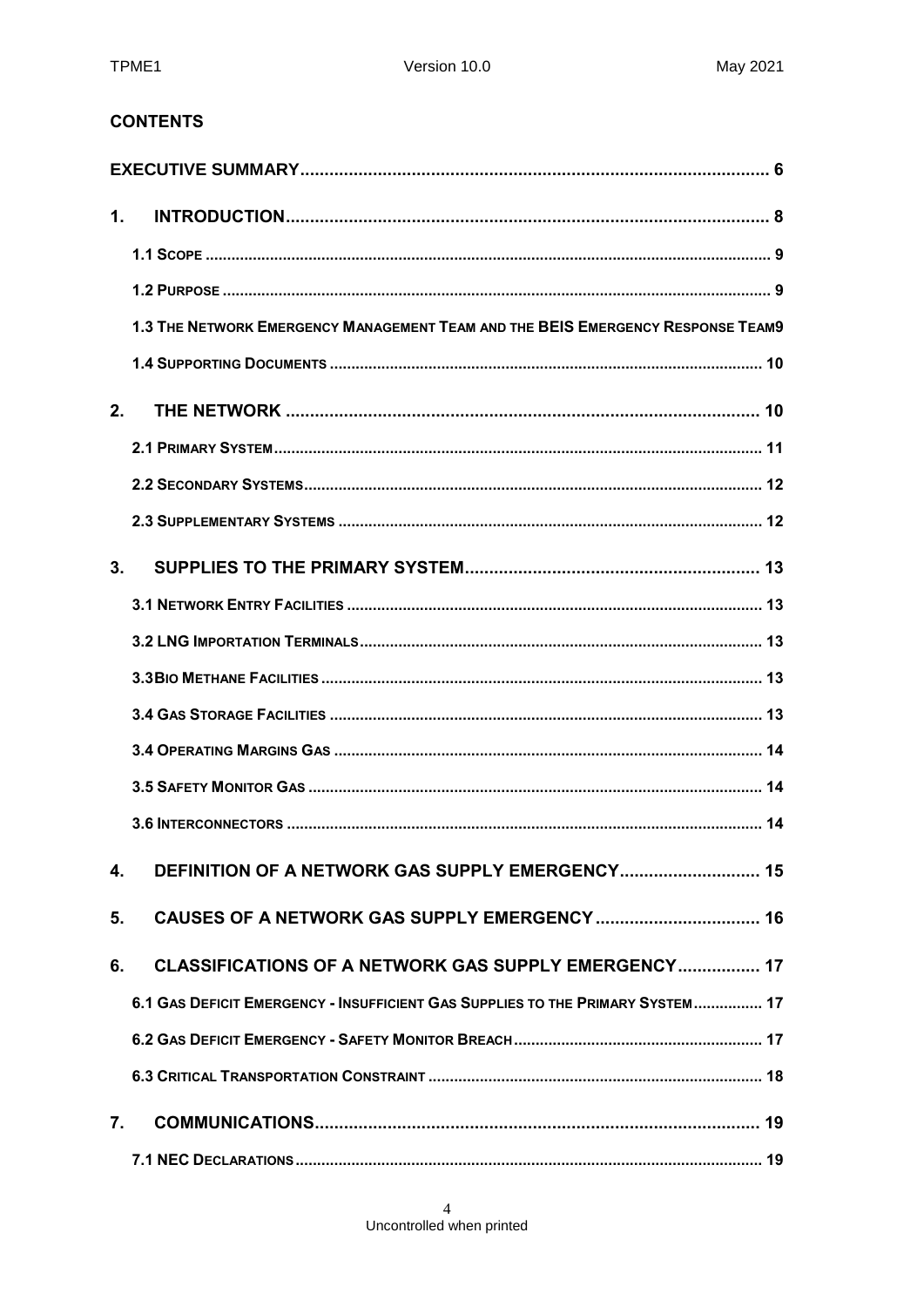| 8.              |                                                  |  |
|-----------------|--------------------------------------------------|--|
| 9.              | THE PRIMARY TRANSPORTER'S EMERGENCY STRATEGY  22 |  |
|                 |                                                  |  |
|                 |                                                  |  |
| 10 <sub>1</sub> |                                                  |  |
| 11.             |                                                  |  |
|                 |                                                  |  |
|                 |                                                  |  |
|                 |                                                  |  |
|                 |                                                  |  |
| 12.             |                                                  |  |
|                 |                                                  |  |
|                 |                                                  |  |
|                 |                                                  |  |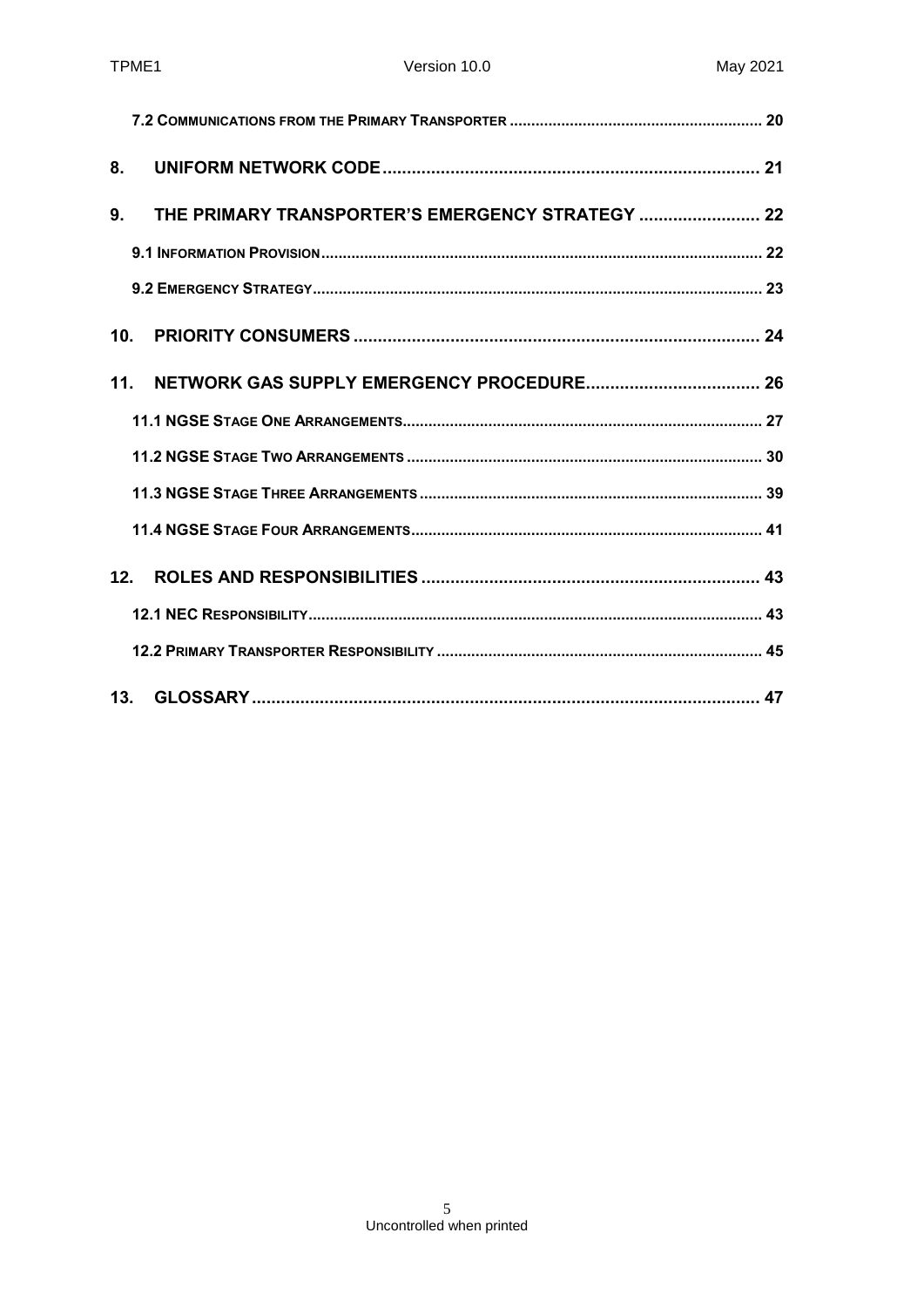#### <span id="page-5-0"></span>**EXECUTIVE SUMMARY**

T/PM/E/1 is the management procedure used for managing a Network Gas Supply Emergency prepared in accordance with the Network Emergency Coordinator's Safety Case. Associated with this procedure are the Local Gas Supply Emergency Procedures [GDN/PM/E2], applicable to Distribution Networks, and the Gas National Control Centre Response to a Gas Supply Emergency [T/PM/GNCC/E/3], applicable specifically to the Primary Transporter.

A Network Gas Supply Emergency is where a situation exists on the Primary System (the National Transmission System) which has the potential to cause, or has caused, a supply emergency, defined in GS(M)R as "an emergency endangering persons and arising from a loss of pressure in a network or any part thereof".

A Network Gas Supply Emergency could be caused by:

- a) Insufficient gas supplies available to the Primary System (Gas Deficit).
	- Gas Deficit Emergency Insufficient supplies available to the Primary System.
	- Safety Monitor Breach where there is or may be insufficient gas storage available to meet the winter demand conditions.
- b) A Critical Transportation Constraint in the Primary System.
	- This may occur when there is sufficient gas available but due to a constraint on the Primary System the gas cannot be transported to the correct location.

To provide a measured, appropriate and co-ordinated response to a Network Gas Supply Emergency the NEC Safety Case defines four stages of an emergency. The NEC may request emergency actions are completed out of sequence if deemed appropriate in the interest of health and safety. Below are the four stages of a Network Gas Supply Emergency and the actions available at each stage.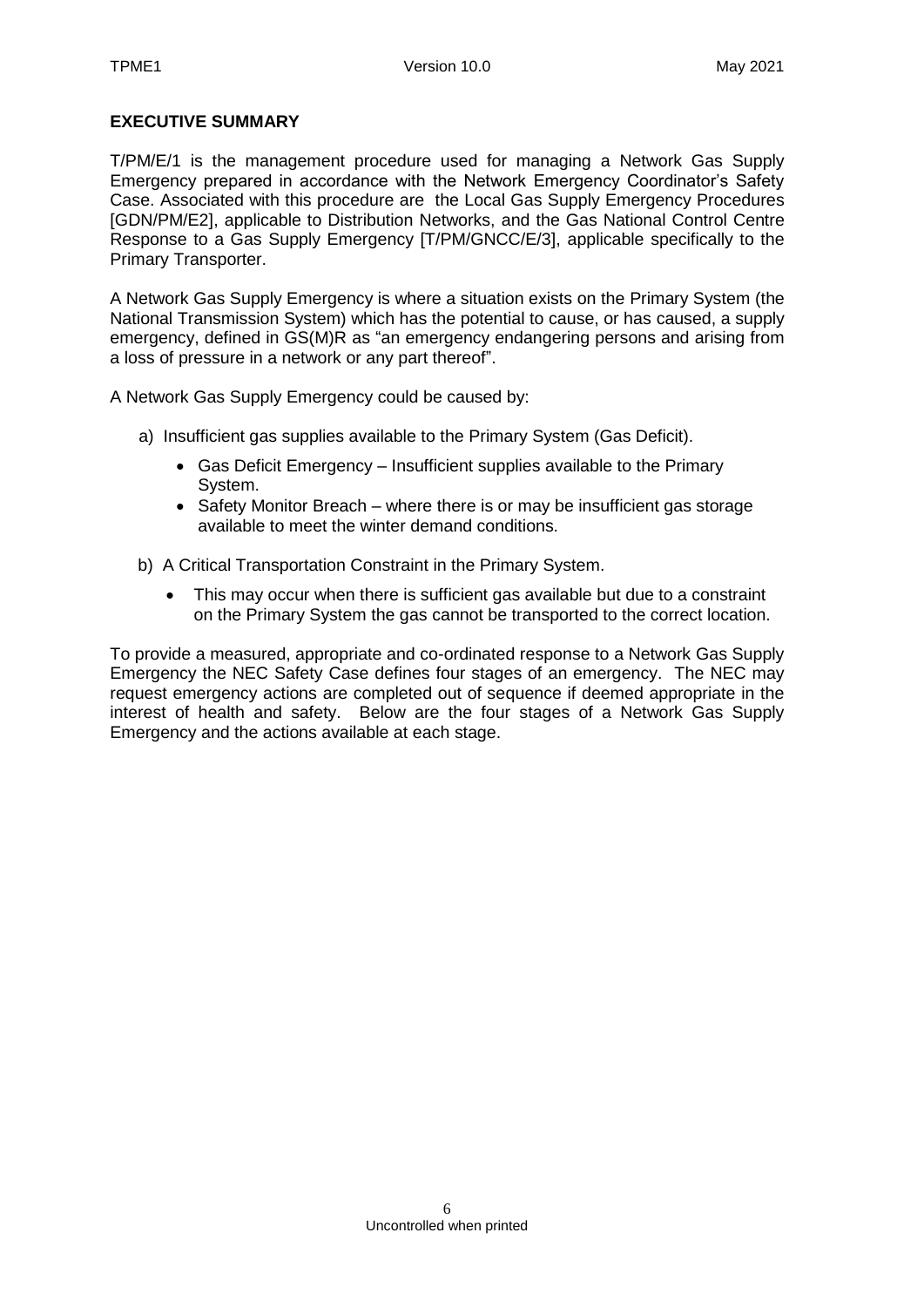|                                  | <b>Network Gas Supply Emergency (NGSE) Classification</b>                                                                                                                                                                                                     |                                                                                                                                                                                                                    |                                                                                                                                                                                                                                                                                                      |  |
|----------------------------------|---------------------------------------------------------------------------------------------------------------------------------------------------------------------------------------------------------------------------------------------------------------|--------------------------------------------------------------------------------------------------------------------------------------------------------------------------------------------------------------------|------------------------------------------------------------------------------------------------------------------------------------------------------------------------------------------------------------------------------------------------------------------------------------------------------|--|
|                                  | <b>Emergency Type</b>                                                                                                                                                                                                                                         |                                                                                                                                                                                                                    |                                                                                                                                                                                                                                                                                                      |  |
|                                  | <b>Gas Deficit: Insufficient Gas Supplies</b><br><b>Available to the NTS</b>                                                                                                                                                                                  |                                                                                                                                                                                                                    | <b>Critical</b><br><b>Transportation</b><br><b>Constraint in the NTS</b>                                                                                                                                                                                                                             |  |
| <b>Emergency</b><br><b>Stage</b> | <b>Gas Deficit</b><br><b>Emergency</b>                                                                                                                                                                                                                        | <b>GS(M)R Monitor</b><br><b>Breach</b>                                                                                                                                                                             | Critical<br><b>Transportation</b><br><b>Constraint</b>                                                                                                                                                                                                                                               |  |
| (Potential)                      | Gas conforming to<br>$\bullet$<br>Schedule 3 Part II<br>of GS(M)R<br><b>NTS Linepack</b><br><b>Distribution</b><br>Network utilisation<br><b>Distribution</b><br>$\circ$<br>Network Storage<br>Emergency<br>$\circ$<br>Interruption*<br><b>Public Appeals</b> | Instruct shippers<br>$\bullet$<br>& storage<br>operators to<br>amend storage<br>flows<br><b>Distribution</b><br>$\bullet$<br>Network utilisation<br>Emergency<br>$\circ$<br>Interruption*<br><b>Public Appeals</b> | Gas conforming to<br>$\bullet$<br>Schedule 3 Part II<br>of GS(M)R<br><b>NTS Linepack</b><br>$\bullet$<br><b>Distribution</b><br>$\bullet$<br>Network utilisation<br><b>Distribution</b><br>$\circ$<br>Network Storage<br>Emergency<br>$\circ$<br>Interruption*<br><b>Public Appeals</b><br>$\bullet$ |  |
| $\mathbf{2}$                     | <b>National Grid Gas</b><br>plc's participation<br>in the OCM will be<br>suspended<br><b>Direct Supplies</b><br>into NTS<br>Load Shedding<br><b>Public Appeals</b>                                                                                            | <b>National Grid Gas</b><br>$\bullet$<br>plc's participation<br>in the OCM will be<br>suspended<br><b>Direct Supplies</b><br>$\bullet$<br>into NTS<br>Load Shedding<br>$\bullet$<br><b>Public Appeals</b>          | <b>National Grid Gas</b><br>$\bullet$<br>plc will continue to<br>participate in the<br><b>OCM</b><br>Direct Storage into<br>$\bullet$<br><b>NTS</b><br>Load Shedding<br>$\bullet$<br><b>Public Appeals</b><br>$\bullet$                                                                              |  |
| 3<br>4                           | <b>Public Appeals</b><br>$\bullet$<br>Allocation &<br>Isolation                                                                                                                                                                                               | <b>Public Appeals</b><br>$\bullet$<br>Allocation &<br>$\bullet$<br>Isolation                                                                                                                                       | <b>Public Appeals</b><br>$\bullet$<br>Allocation &<br>$\bullet$<br>Isolation                                                                                                                                                                                                                         |  |
|                                  | Restoration                                                                                                                                                                                                                                                   |                                                                                                                                                                                                                    |                                                                                                                                                                                                                                                                                                      |  |

*\*Emergency Interruption will remain as an action that applies to Distribution Networks' contracted interruptible sites only.*

T/PM/E/1 provides further information on these emergency stages as well as detail on the prioritisation of consumers, communication routes in an emergency and the formation of the emergency strategy. The procedure also provides a summary of the roles and responsibilities of the NEC and the Primary Transporter.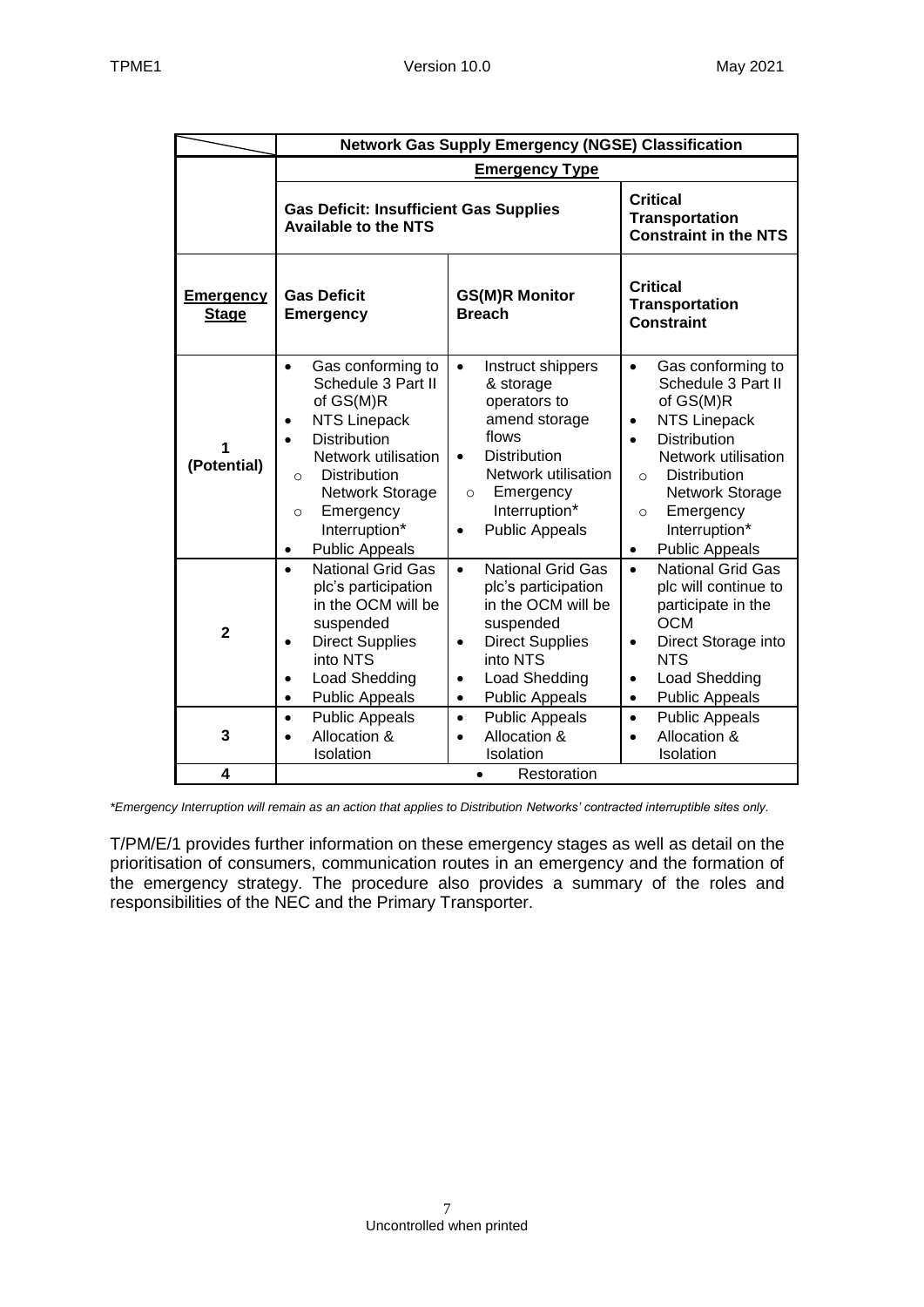### <span id="page-7-0"></span>**1. Introduction**

T/PM/E/1 is the industry procedure used for managing a Network Gas Supply Emergency (NGSE) occurring on the Primary System. Detailed arrangements are not included in the procedure, as these should be incorporated into the emergency plans of the affected parties.

Throughout the procedure the terms referenced in the Network Emergency Co-ordinator (NEC) Safety Case will be used.

This will include describing the Network as defined in the NEC Safety Case.

| <b>Term Used</b>             | <b>Alternative</b>                          |  |  |
|------------------------------|---------------------------------------------|--|--|
| <b>Primary System</b>        | <b>National Transmission System (NTS)</b>   |  |  |
| <b>Primary Transporter</b>   | Gas National Control Centre (GNCC)          |  |  |
|                              | National Grid (NG)                          |  |  |
| <b>Secondary System</b>      | Distribution Network (DN)                   |  |  |
|                              | Interconnectors                             |  |  |
|                              | Directly connected loads                    |  |  |
| <b>Secondary Transporter</b> | <b>Distribution Network Control Centres</b> |  |  |
|                              | (DNCC)                                      |  |  |
| <b>Supplementary Systems</b> | <b>Systems</b><br>supplied from secondary   |  |  |
|                              | systems                                     |  |  |

#### **Figure 1: Definitions**

The arrangements described in this document take effect from May 2021.

This document supersedes Issue 9.1 of T/PM/E/1 which was issued in March 2020

T/PM/E/1 is produced and maintained by the Emergency and Incident Framework Team, Gas Operations, National Grid Gas plc.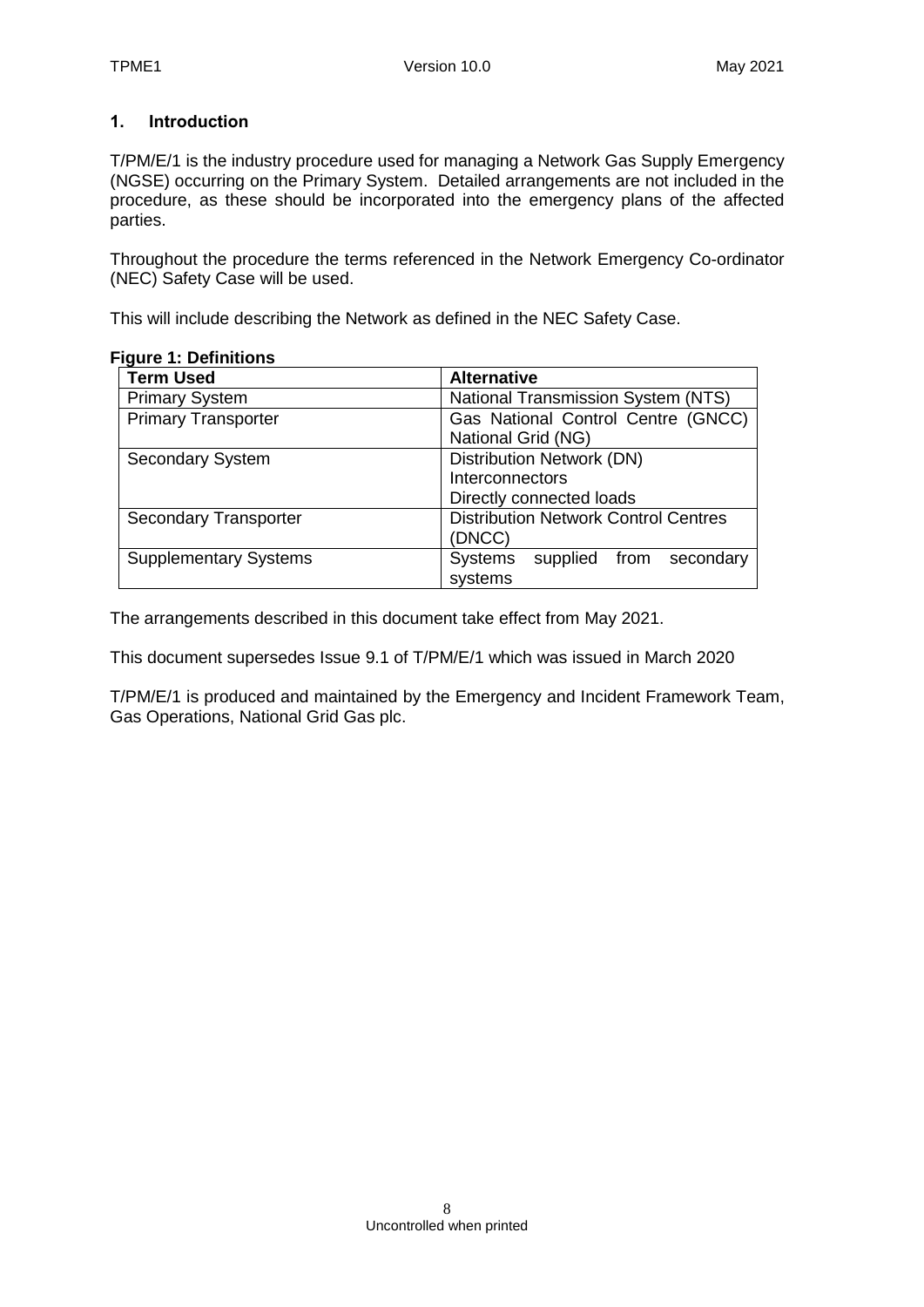### <span id="page-8-0"></span>**1.1 Scope**

T/PM/E/1 is designed to provide a consistent approach for managing gas supply emergencies on the Primary System (National Transmission System (NTS)). T/PM/E/1 is not applicable for the management of Local Gas Supply Emergencies (LGSE) on a secondary system Distribution Network (DN). GDN/PM/E/2 should be used for managing a LGSE.

T/PM/E/1 is aligned with the current NEC Safety Case.

T/PM/E/1 is the procedure that should be used when all normal operational tools available to the Primary Transporter have failed to address the developing situation.

T/PM/E/1 expands on the 4 stages of a NGSE identified in the NEC Safety Case.

#### <span id="page-8-1"></span>**1.2 Purpose**

The purpose of T/PM/E/1 (the procedure) is to provide a measured, appropriate and coordinated response to a NGSE and to meet all the requirements of Section 4 of the current NEC Safety Case. As a national or Primary System borne supply emergency cannot occur if the Network is fully pressurised, the procedure is designed to keep the Network fully pressurised for as long as possible by maximising gas supplies that are available to the Primary Transporter using normal commercial arrangements and by the use of emergency measures, including load shedding, to match supply and demand in the Network.

A reduction in system pressure in some parts of the Network may occur when systems, or parts of systems, are isolated during an emergency. This should require the primary and secondary transporters to take action to prevent one or more supply emergencies occurring in these systems.

The procedure has 4 clearly identified stages, which correspond with the 4 stages of the NEC's Safety Case. The NEC should declare the NGSE as a Gas Deficit Emergency, a Safety Monitor Breach or a Critical Transportation Constraint Emergency. More than one type of emergency can be relevant at any one time i.e. A Safety Monitor Breach can be declared during a Gas Deficit Emergency. This does not affect the Stages which must be declared sequentially.

#### <span id="page-8-2"></span>**1.3 The Network Emergency Management Team and the BEIS Emergency Response Team**

In the event of a potential or actual NGSE, a Network Emergency Management Team (NEMT) will be set up, led by an Incident Controller, who will manage the incident, develop the emergency strategy and liaise with the Network Emergency Co-ordinator. Procedure T/PM/GNCC/E/3 governs the processes of the NEMT.

In a potential or actual NGSE, the Department for Business, Energy & Industrial Strategy (BEIS) would form their Emergency Response Team (ERT) in accordance with the BEIS National Emergency Plan for Gas and Electricity. The BEIS ERT would receive information from wider government, National Grid Electricity and Gas Transmission, the NEMT, Gas Distribution Networks and other relevant gas and electricity industry representatives on the wider impacts of the NGSE. Based on this information BEIS may issue Notices of Direction that must be taken into account by the NEMT when determining the emergency strategy.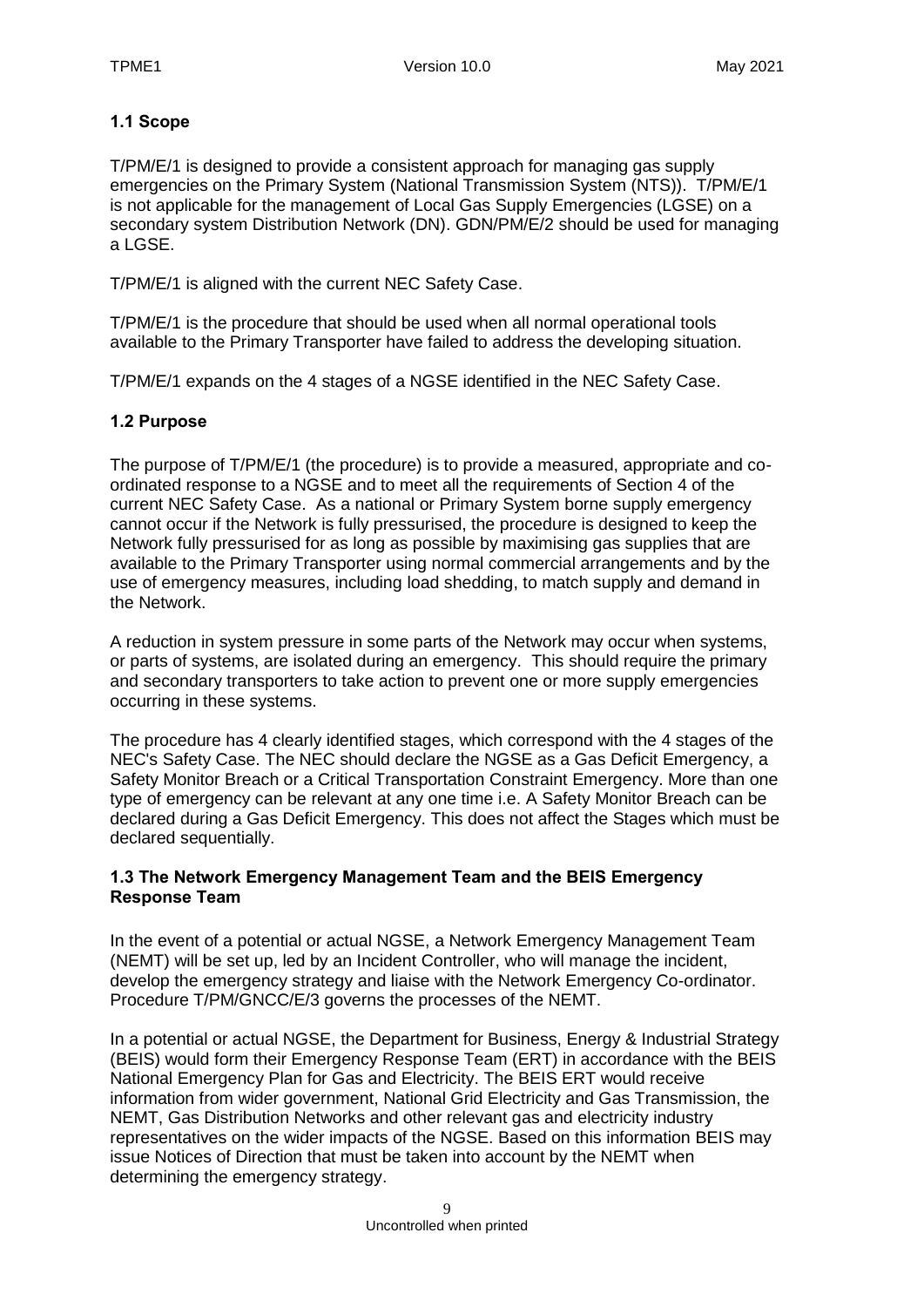### <span id="page-9-0"></span>**1.4 Supporting Documents**

This procedure links directly to the Network Emergency Coordinator Safety Case which is governed by GS(M)R. Associated with this procedure is the Local Gas Supply Emergency Procedure [GDN/PM/E2] applicable to Distribution Networks and the Gas National Control Centre Response to a Gas Supply Emergency [T/PM/GNCC/E/3] applicable specifically to the Primary Transporter.

### **Figure 2 - Linked plans**



#### <span id="page-9-1"></span>**2. The Network**

The NEC Safety Case identifies that the Network consists of three types of system, specifically primary, secondary and supplementary.

This classification enables the NEC to clearly differentiate between the roles of the various conveyors operating on the Network and those involved in identifying a potential or actual supply emergency. The Network is summarised in Figure 3.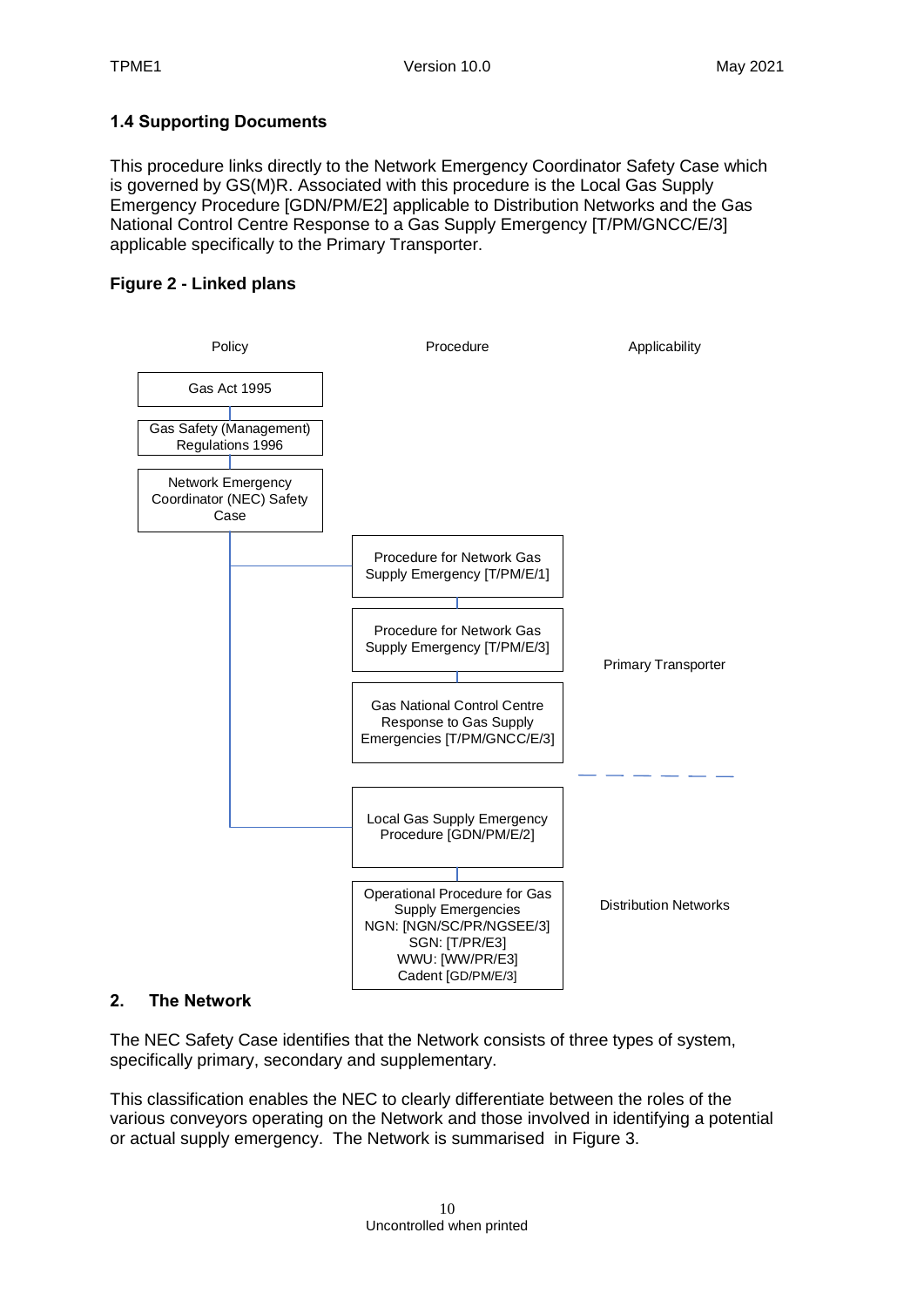### **Figure 3: The Network**



#### <span id="page-10-0"></span>**2.1 Primary System**

The Primary System (NTS) transports gas from the gas processing facilities, storage facilities and interconnectors to all secondary systems. In the majority of cases the Primary System is the main source of gas for secondary systems. The Primary Transporter operates the Primary System.

The operation of the Primary System is controlled from the Primary Transporter's Gas National Control Centre (GNCC). The GNCC is responsible for the continuous monitoring and control of the physical network ensuring its safe operation at all times. In addition, it undertakes the application of commercial activities associated with the Uniform Network Code.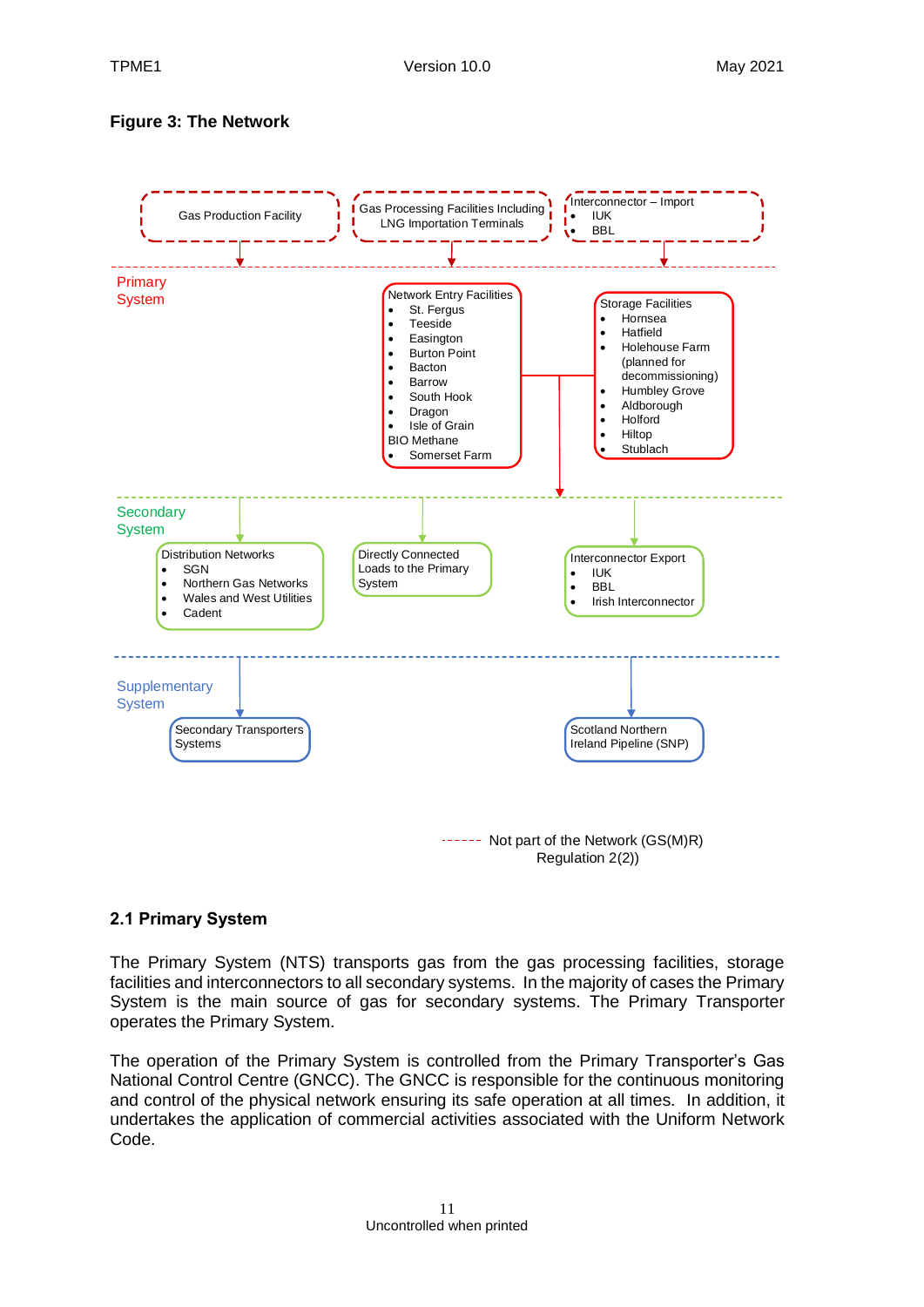### <span id="page-11-0"></span>**2.2 Secondary Systems**

A system taking gas from the Primary System via offtakes is classified as a secondary system. Secondary systems include large loads and Distribution Networks (DNs) supplying domestic and non-domestic end users.

Secondary system conveyors have arrangements in place for monitoring the operation of their systems.

### <span id="page-11-1"></span>**2.3 Supplementary Systems**

Supplementary systems take gas from secondary systems and supply domestic and/or non-domestic end users.

Supplementary system conveyors have arrangements in place for monitoring the operation of their systems.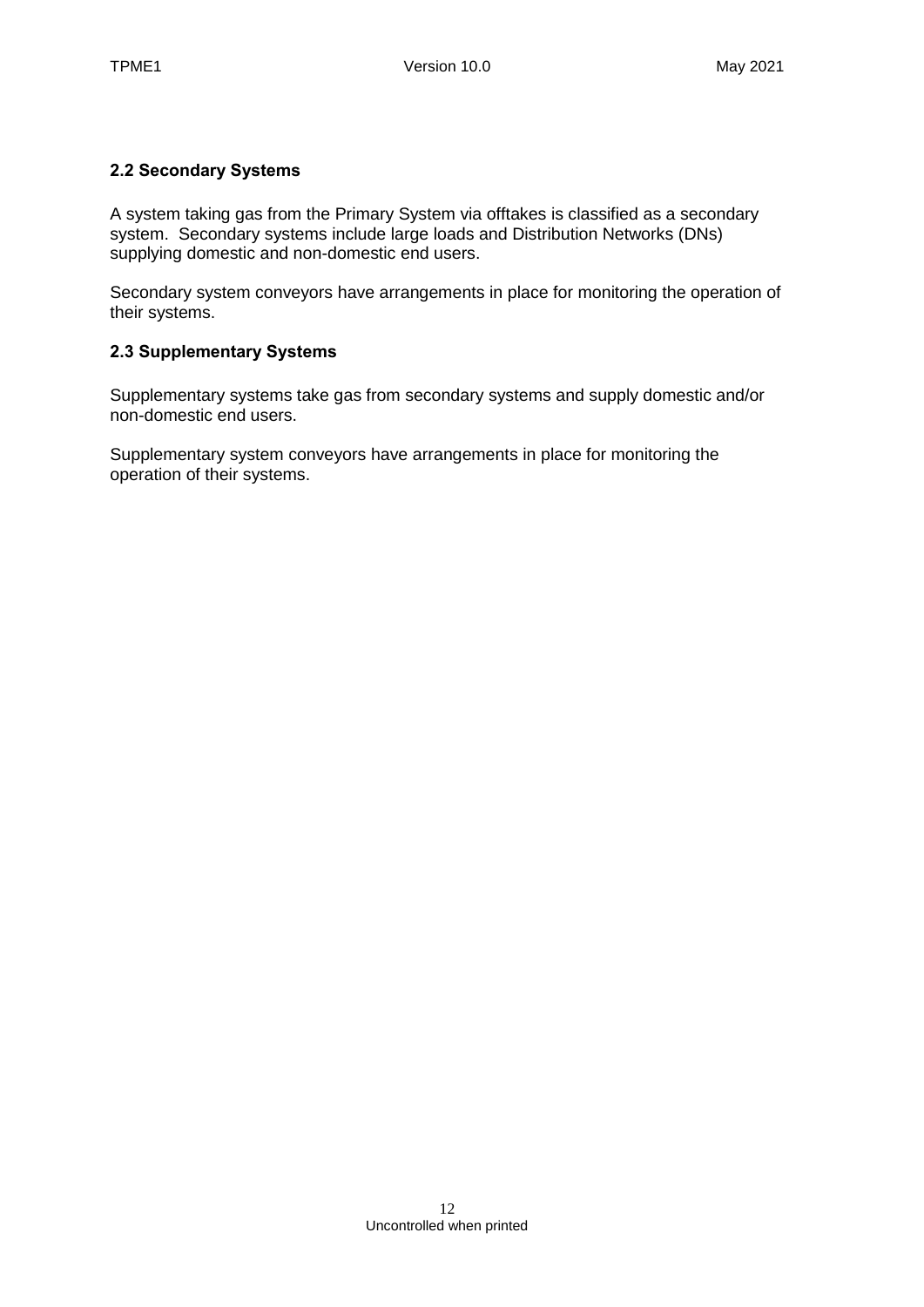### <span id="page-12-0"></span>**3. Supplies to the Primary System**

#### <span id="page-12-1"></span>**3.1 Network Entry Facilities**

Figure 3 details the network entry facilities that deliver gas to the Primary System. This comprises of input terminals that deliver production from the UK continental shelf, interconnectors, Bio Methane Production Facilities and LNG importation terminals. The quality of gas entering the Primary System is monitored to ensure compliance with the requirements of GS(M)R Schedule 3 Part I.

Should additional network entry facilities come on stream then National Grid Gas plc will operationally utilise them in line with these classifications, as will the NEC to prevent a potential or actual supply emergency from occurring, whether documented in the E/1 or not.

### <span id="page-12-2"></span>**3.2 LNG Importation Terminals**

LNG importation terminals are classified as gas processing facilities, under section 2(1) of GS(M)R and as such, subject to the duty of co-operation with the NEC.

Should additional LNG importation facilities come on stream then National Grid Gas plc will operationally utilise them in line with these classifications, as will the NEC to prevent a potential or actual supply emergency from occurring, whether documented in the E/1 or not.

#### <span id="page-12-3"></span>**3.3 Bio Methane Facilities**

BIO Methane facilities are classified as gas production facilities, under section 2(1) of the Gas Safety (Management) Regulations and as such, are subject to the duty of cooperation with the NEC.

### <span id="page-12-4"></span>**3.4 Gas Storage Facilities**

These facilities are connected to the Primary System and can operate in two modes, injection or withdrawal. The quality of gas entering the Primary System is monitored to ensure compliance with the requirements of GS(M)R Schedule 3 Part I. Gas is held in some or all of these facilities to meet the requirements of Operating Margins and Safety Monitor gas.

If a potential or actual supply emergency has been identified the NEC will request via the Primary Transporter the co-operation of storage operators to prevent a potential or actual supply emergency developing.

Should additional storage facilities come on stream then National Grid Gas plc will operationally utilise them in line with these classifications, as will the NEC to prevent a potential or actual supply emergency from occurring, whether documented in the E/1 or not.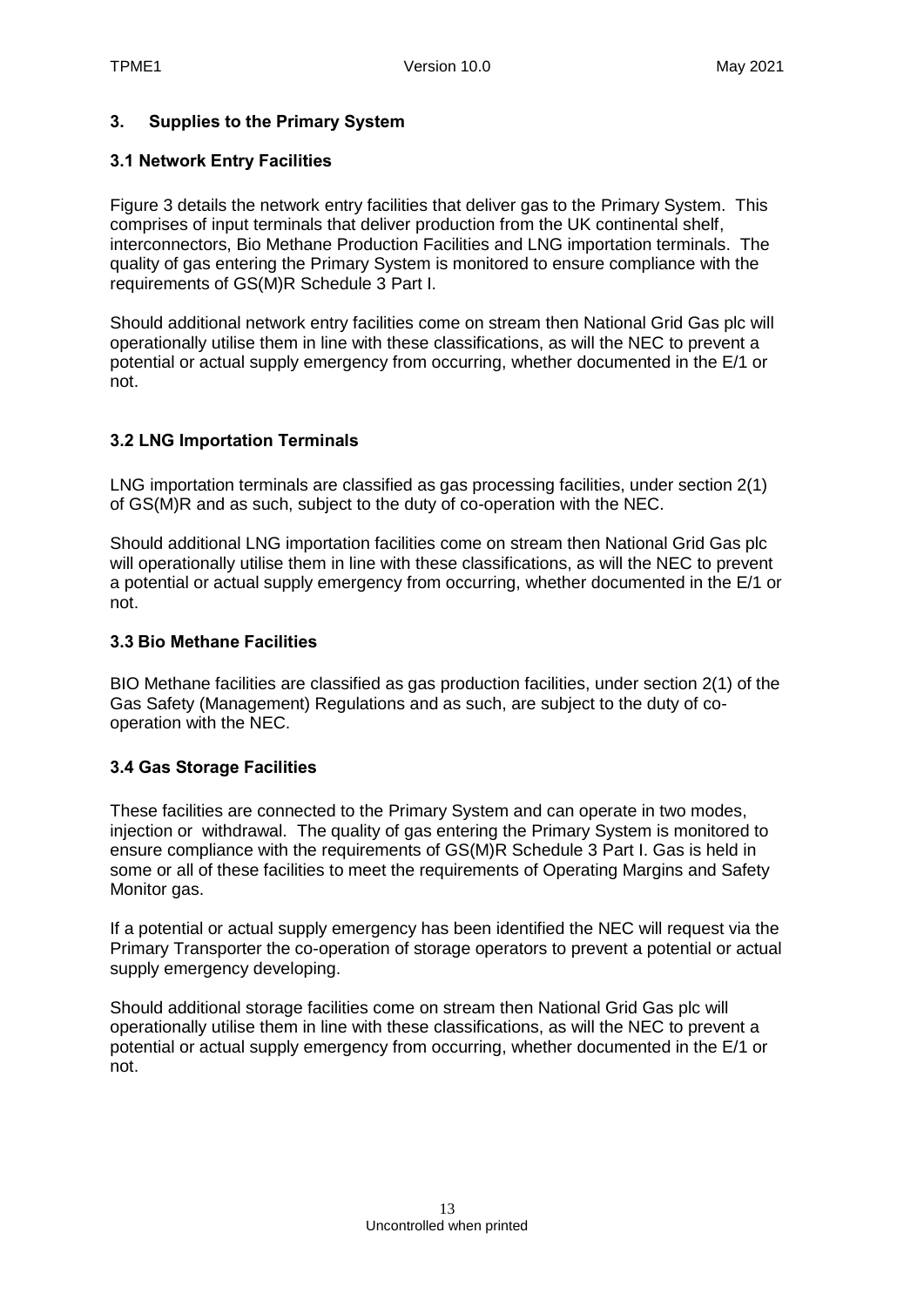### <span id="page-13-0"></span>**3.4 Operating Margins Gas**

Operating Margins (OM) gas is required under the Primary Transporter's safety case to support the Primary System as required. OM gas is used in exceptional circumstances to maintain Primary System pressures in the period before other system management services become effective (e.g. national or locational balancing actions). This service ensures that normal market operation can be maintained by allowing time for the market to deliver additional supply where possible.

Primarily, OM gas will be used in the immediate period following supply losses, the identification of a demand forecast change or pipeline or plant non-availability. A further quantity of OM gas is also procured to manage the orderly run-down of the system in the event of a Network Gas Supply Emergency (NGSE) whilst load shedding takes place. The Safety Case places an obligation on National Grid Gas to maintain OM gas at levels and locations determined throughout the year.

### <span id="page-13-1"></span>**3.5 Safety Monitor Gas**

Gas is required in storage to protect small embedded industrial and commercial consumers, domestic consumers and supplies to Ireland.

#### <span id="page-13-2"></span>**3.6 Interconnectors**

There are three interconnector pipelines connected to the Primary System.

- Interconnector to Ireland
- Interconnector to Belgium I(UK)
- Interconnector to the Netherlands (BBL)

If a potential or actual supply emergency has been identified the NEC will request, via the Primary Transporter, the co-operation of interconnectors to prevent a potential or actual supply emergency from occurring. Should any additional interconnectors connect to the NTS then the NEC will also request their co-operation to prevent a potential or actual supply emergency from occurring, whether they are specifically referenced in the E/1 or not.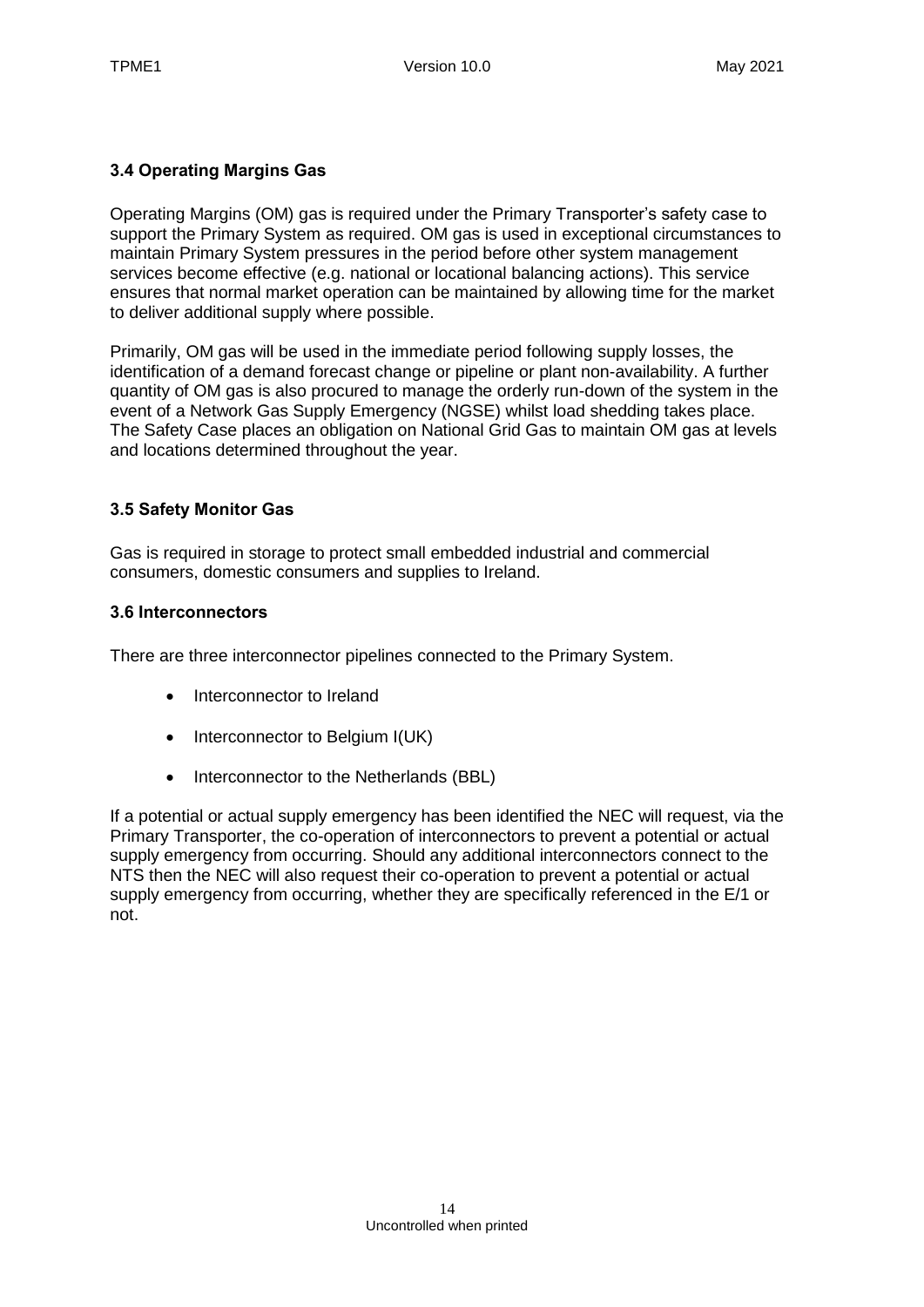### <span id="page-14-0"></span>**4. Definition of a Network Gas Supply Emergency**

A "Network Gas Supply Emergency" is any situation which has resulted in, or could result in, a loss of pressure to consumers connected to the primary, secondary and/or supplementary system requiring action to prevent one or more supply emergencies from occurring. Insufficient gas supplies being available to the Primary System or a Critical Transportation Constraint within the Primary System could cause a NGSE.

When a potential or actual supply emergency has been identified by the Primary Transporter the NEC will be notified.

The co-ordination of the action taken by the all relevant parties in a NGSE is the responsibility of the NEC. If a potential or actual supply emergency is identified, the NEC will request via the Primary Transporter, co-operation of all relevant parties listed in GS(M)R Regulation 6(2).

The NEC will provide clarity to the duty holders on classification and stage of any supply emergency at all times.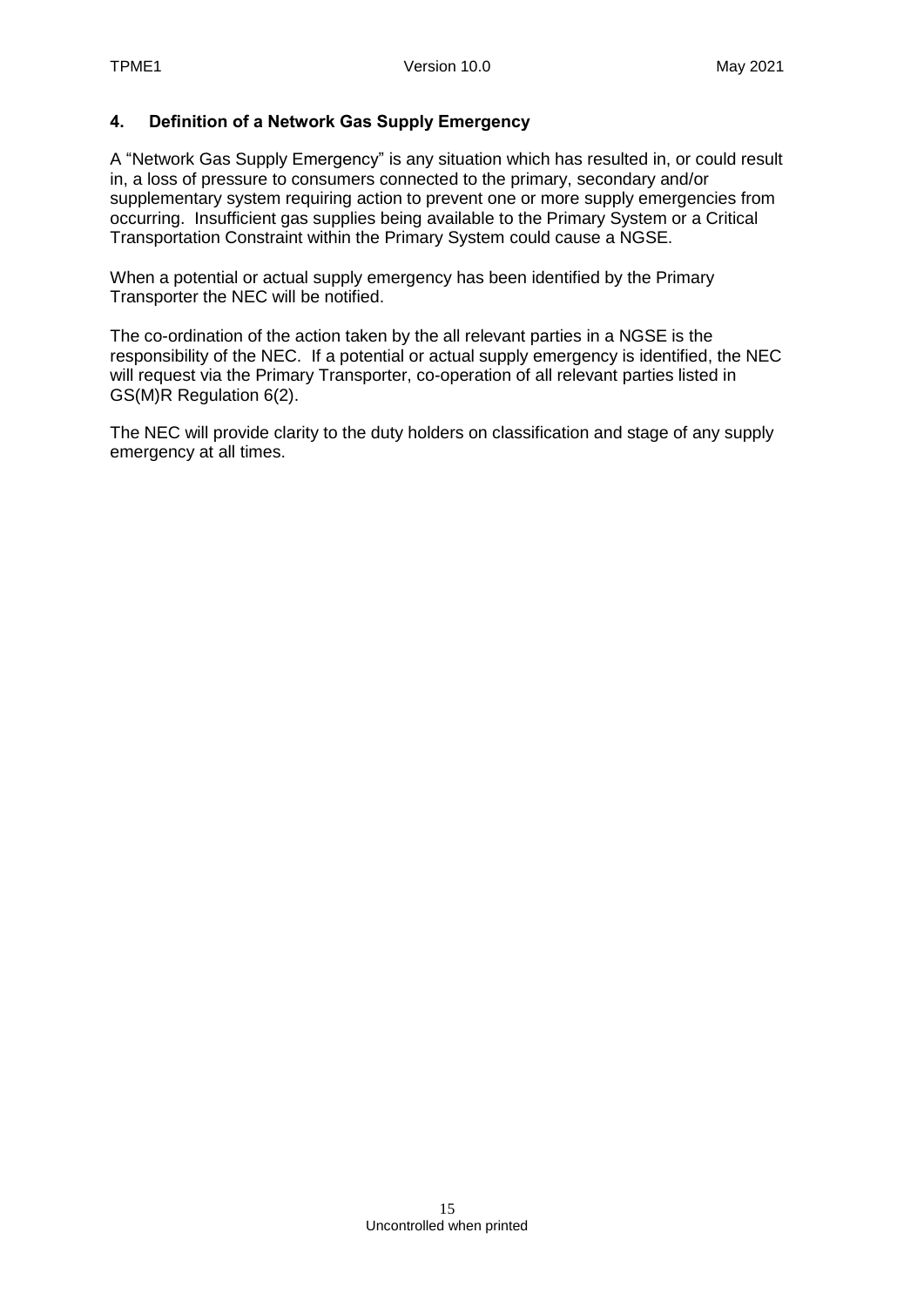### <span id="page-15-0"></span>**5. Causes of a Network Gas Supply Emergency**

In normal operation of the Network the shippers provide sufficient gas to the Primary System to meet the demand of their supply points on a daily basis. GNCC continuously monitors the balance between supply and demand on the Primary System. Under all normal conditions this must produce a balance between supply and demand in the Primary System. However, there are exceptional conditions that could result in an imbalance between supply and demand in the Primary System, or in part of the Primary System, which cannot be corrected by the use of normal commercial arrangements; this imbalance may lead to a Network Gas Supply Emergency.

A Network Gas Supply Emergency could be caused by:

- a) Insufficient gas supplies available to the Primary System (Gas Deficit).
	- Gas Deficit Emergency Insufficient supplies available to the Primary System.
	- Safety Monitor Breach where there is or may be insufficient gas storage available to meet the winter demand conditions.
- b) A Critical Transportation Constraint in the Primary System.
	- This may occur when there is sufficient gas available but due to a constraint on the Primary System the gas cannot be transported to the correct location.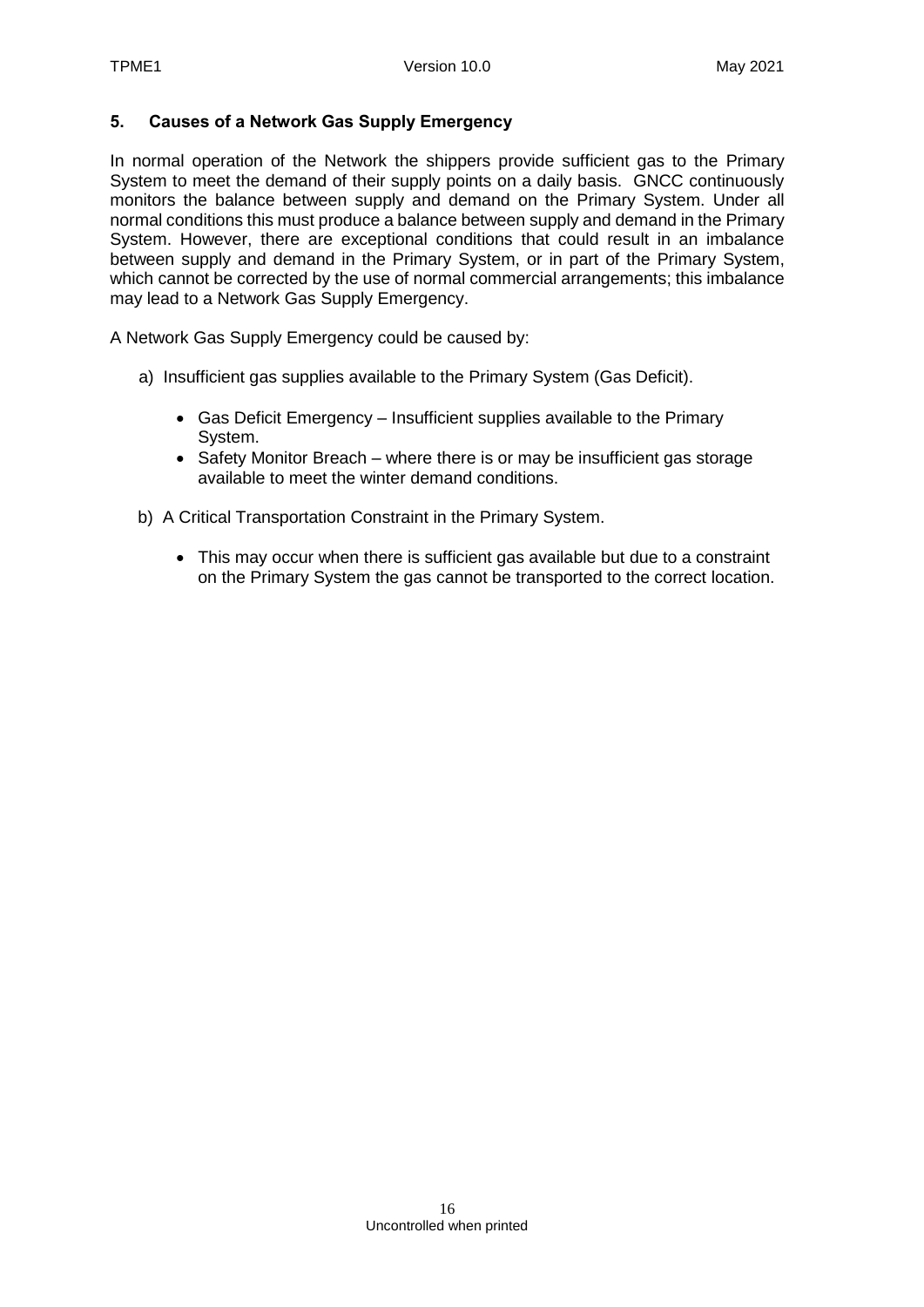#### <span id="page-16-0"></span>**6. Classifications of a Network Gas Supply Emergency**

#### <span id="page-16-1"></span>**6.1 Gas Deficit Emergency - Insufficient Gas Supplies to the Primary System**

This could occur due to a sudden event or it could develop slowly over a number of hours or days.

The foreseeable events resulting in insufficient supplies being available are:

- Failure of the Gas National Control Centre or the GNCC systems for monitoring and controlling the Primary System.
- The complete or partial failure of the Uniform Network Code (UNC) market regime arrangements for delivering gas to the Network including failure to nominate sufficient gas and incorrect network demand estimation.
- Shortage of input terminal gas due to one or more sources of gas being outside the gas quality criteria set out in GS(M)R Part I and/or Part II of Schedule 3.
- Shortage of storage gas at one or more storage facilities.
- A prolonged period of exceptionally cold weather exceeding the supply security criteria.
- Unplanned unavailability or capacity restriction of one or more gas processing facilities, or network entry facilities.
- Unplanned unavailability or capacity restriction at one or more storage facilities.
- Unplanned unavailability or capacity restriction of production facilities or associated pipelines due to: plant or pipeline failure, industrial action, natural disasters, severe weather, accident, acts of war or sabotage, etc.

#### <span id="page-16-2"></span>**6.2 Gas Deficit Emergency - Safety Monitor Breach**

Gas shippers and suppliers are incentivised in accordance within their licences to take steps to secure gas supplies to satisfy the domestic supply security standard. This includes the 1:50 winter severity for their domestic end users.

All conveyors need to demonstrate the arrangements they have put in place to minimise the risk of a supply emergency occurring. The safe operation of all end users in a 1:50 severe winter is achieved by protecting gas consumers by allocating them to either a protected by isolation or a protected by monitor category. The Primary Transporter will determine the arrangements and the classification of all end users into each category.

Should end users classified as protected by isolation not respond to a request to cease using gas, the conveyors will need to demonstrate that they can physically isolate them in a timely fashion. All end users not classified as protected by isolation are classified as protected by monitor.

The Primary Transporter determines the quantity of Safety Monitor gas. The Safety Monitor gas includes gas for protected-by-monitor end users and gas required to maintain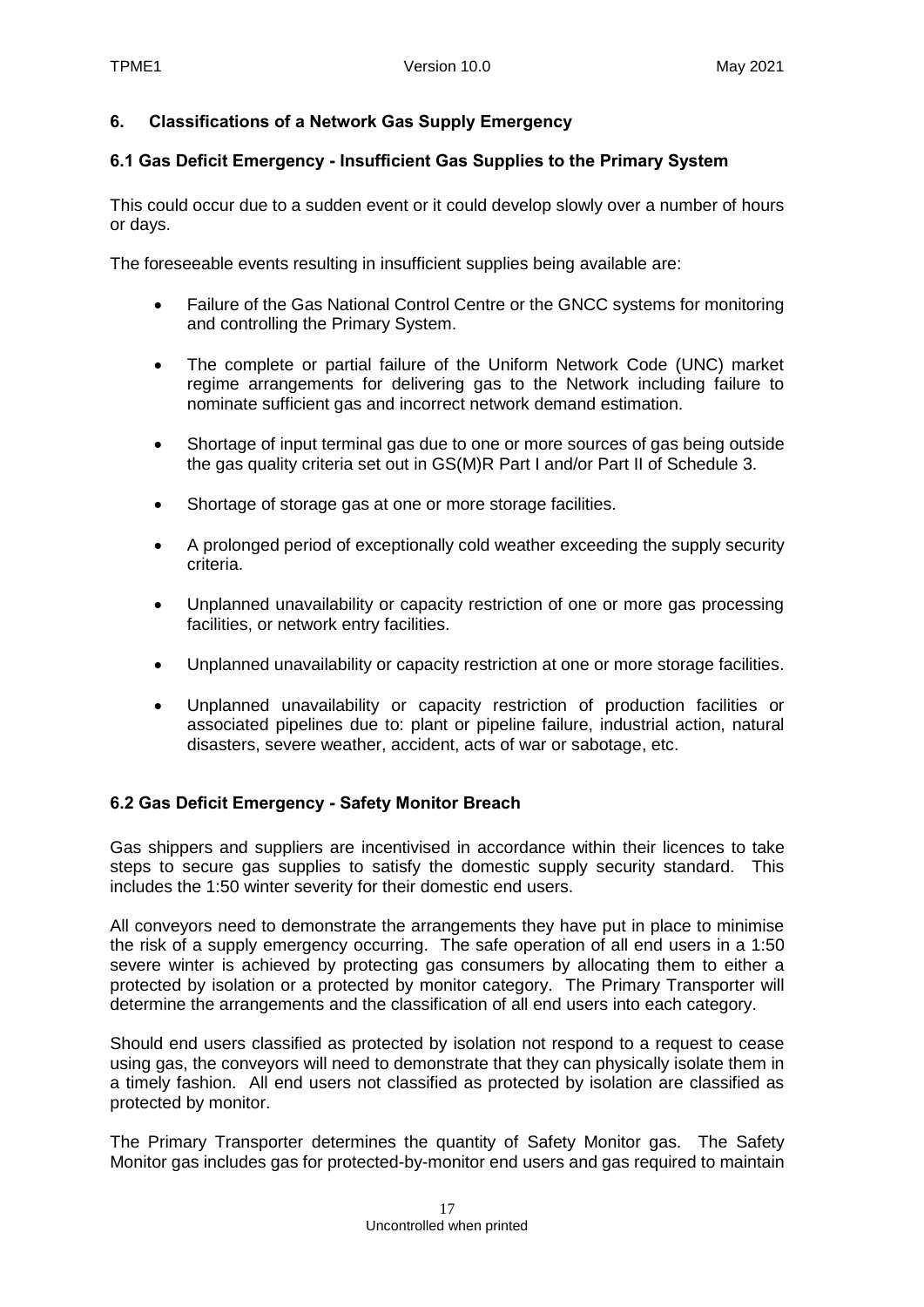adequate pressure to protected-by-monitor end users when protected-by-isolation end users are being isolated from the Network.

The Primary Transporter monitors storage levels to ensure there is no breach of Safety Monitor levels. The NEC will be notified in the event of a potential or actual breach of the Safety Monitor as this may lead to a potential or actual gas supply emergency developing.

### <span id="page-17-0"></span>**6.3 Critical Transportation Constraint**

A Critical Transportation Constraint Emergency will exist when the primary and secondary transporters have taken appropriate operational actions and put into effect all practicable measures to reconfigure the Network, but despite this a restriction on the Primary System prevents or has the potential to prevent the secondary transporter from supplying gas safely to its customers.

The foreseeable events that could result in a Critical Transportation Constraint in the Primary System are:

- Reduction in the maximum permitted operating pressure of a Primary System pipeline, e.g. due to third party damage.
- Primary System demand exceeding the supply security criteria.
- The need to isolate part of the Primary System due to the admittance of gas which does not meet the requirements of GS(M)R Part I or Part II of Schedule 3.
- Unplanned unavailability due to: pipeline or system plant failure, industrial action, natural disasters, severe weather, accident, and acts of war or sabotage of Primary System pipelines. Planned pipeline and plant outage is taken into account by the Primary Transporter in the scheduling process.
- Unplanned unavailability or capacity restriction at one or more storage facilities.

A Critical Transportation Constraint within the Primary System may result in a NGSE Critical Transportation Constraint Emergency being declared by the NEC.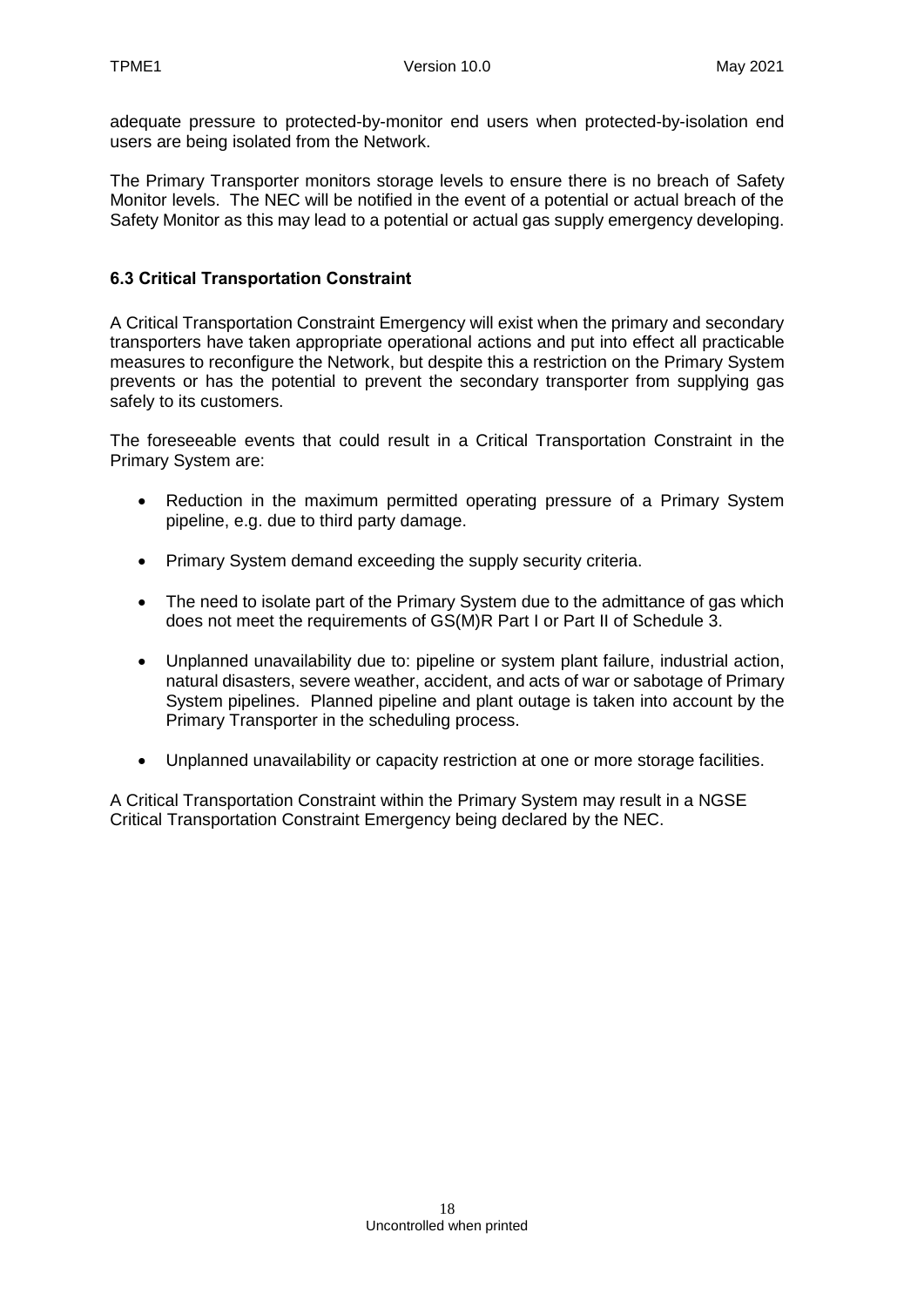### <span id="page-18-0"></span>**7. Communications**

#### <span id="page-18-1"></span>**7.1 NEC Declarations**

- The notification routes for the declaration of a NGSE and the notice of a potential NGSE are shown schematically in Figure 4.
- All communication routes are two-way and must maintain, as far as possible, the normal communication processes taking place between the various parties in the course of the normal operation of the Network.
- Parties must avoid bypassing the communication chain in an attempt to deal directly with the NEC or the Primary Transporter.
- The communication medium must be agreed in advance between the parties, e.g. telephone backed up by fax or email.

#### **Figure 4: Communication route used for NEC Declarations NEC COMMUNICATION ROUTES**



19 Uncontrolled when printed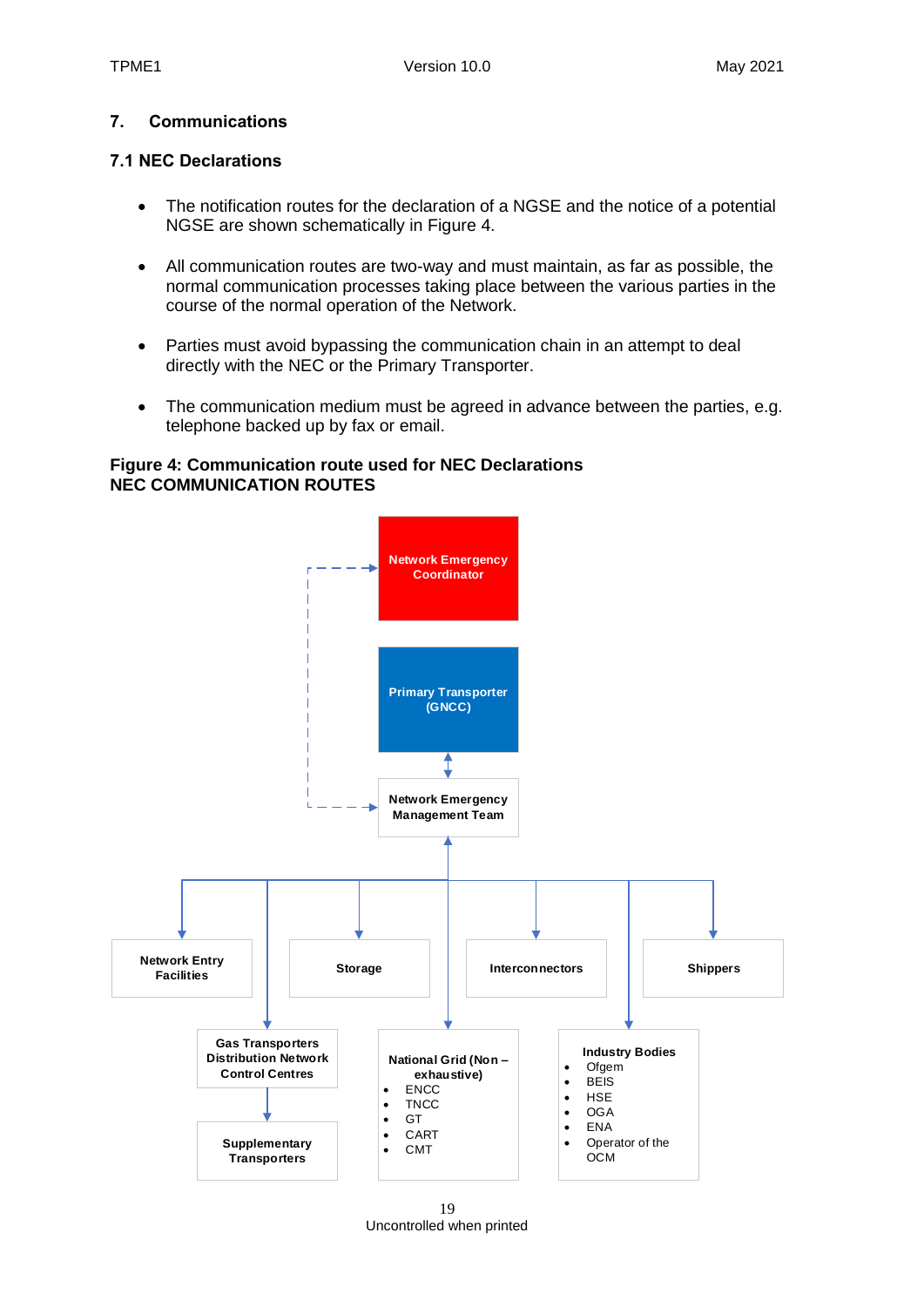### <span id="page-19-0"></span>**7.2 Communications from the Primary Transporter**

All parties receiving notifications from the Primary Transporter must have a 24-hour telephone number and another separate 24-hour form of contact.

Shippers receive communications via the Active Notification System (ANS), as well as fax or email.

Communications to all other parties will be by fax or email (to the nominated 24-hour contact) with details of the situation and instructions for action. Confirmation of successful fax or email transmission must be taken as confirmation of receipt of the message by the shipper. If no response is received from the ANS (in the case of shippers), the fax or the email address then contact must be made by telephone. This should be regarded as a contingency measure due to the time involved in making individual telephone calls.

All parties must be notified of any special email addresses, telephone and any other forms of contacting the Primary Transporter for the duration of the gas supply emergency. All parties should avoid contacting the Primary Transporter in the event of an emergency unless it is essential.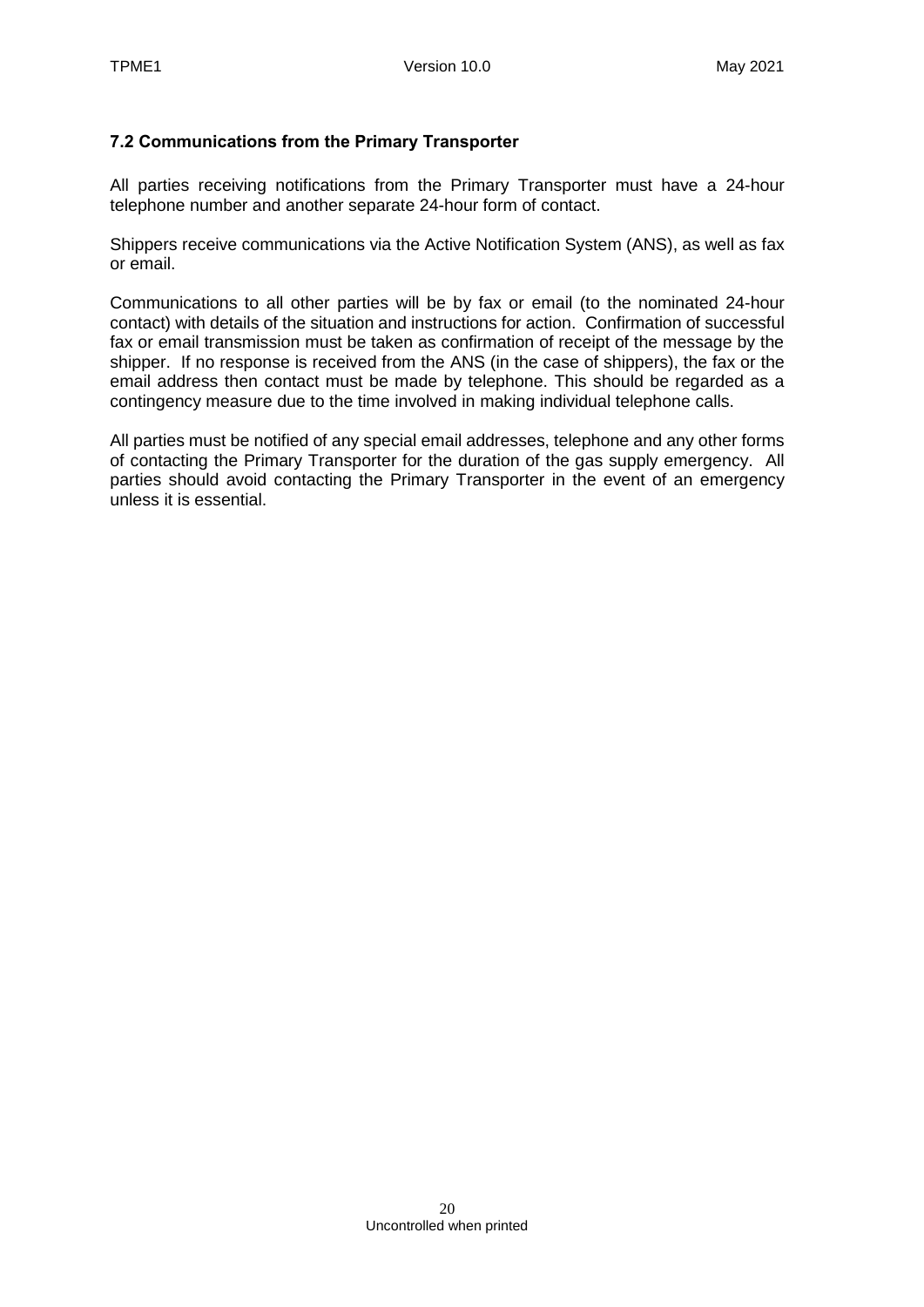### <span id="page-20-0"></span>**8. Uniform Network Code**

The Uniform Network Code (UNC) section Q (Emergencies) sets out the operational arrangements in place between shippers and gas transporters in the event of a gas supply emergency.

T/PM/E/1 is based on the provisions of section Q of the UNC and should be revised as a result of changes to the UNC.

UNC modification 195AV has removed the availability of NTS emergency interruption from October 2012 and modification 90 reduced the availability of Distribution Network interruption from October 2011.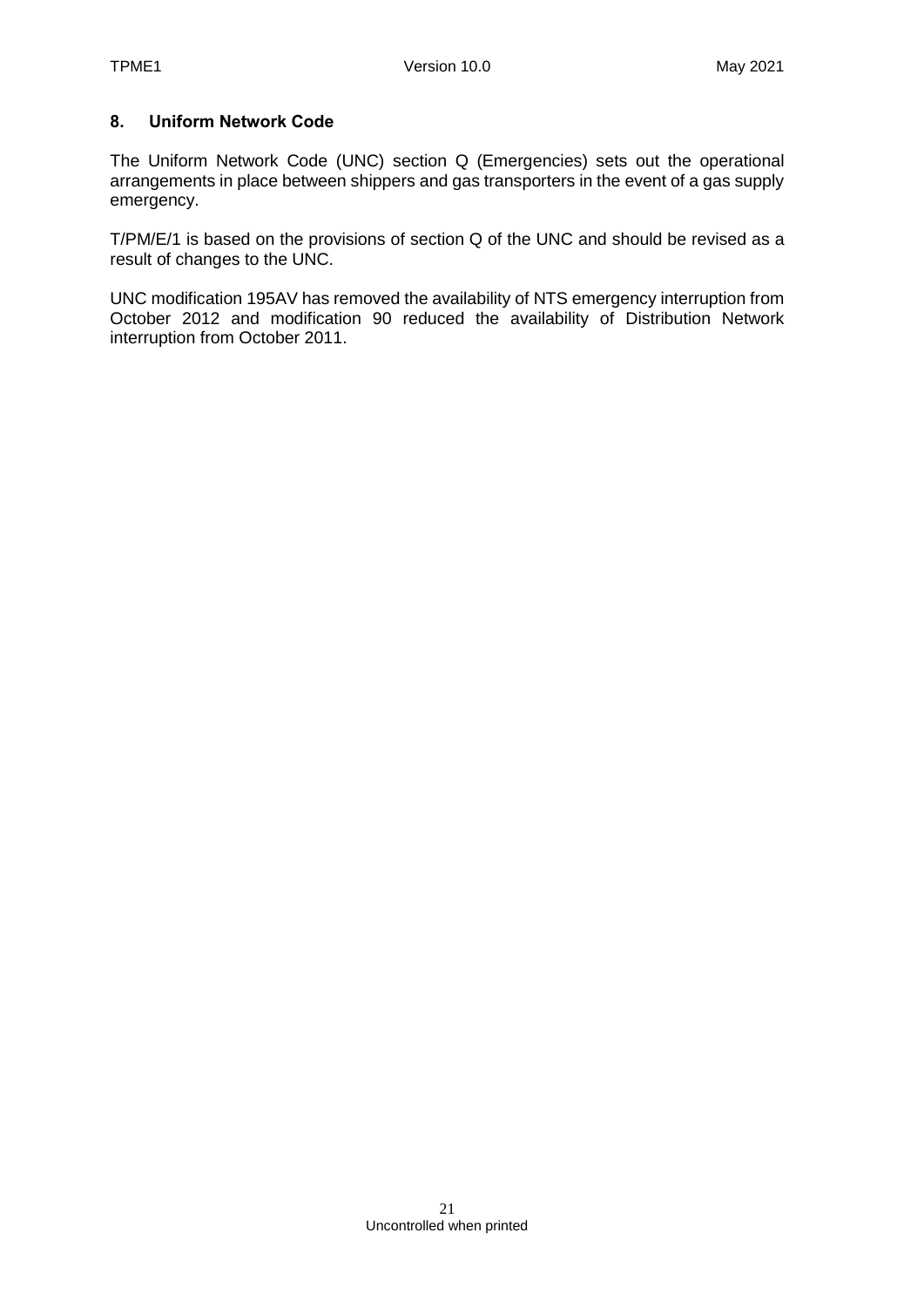#### <span id="page-21-0"></span>**9. The Primary Transporter's Emergency Strategy**

#### <span id="page-21-1"></span>**9.1 Information Provision**

The Primary Transporter will develop an emergency strategy to identify what stages of the NGSE are required to address the imbalance or constraint.

The following list provides a guide of the information that will be used by the Primary Transporter to develop the emergency strategy. Some of this information will be requested from the secondary transporters where time permits before the NEC has declared any stage.

- Estimates of the primary and secondary system supply and demand balance.
- Current and forecast gas deliveries at the input terminals this can be obtained in conjunction with OGA via the Gas Availability Status report or the 5-day Situation Report.
- Potential maximum gas available at the input terminals.
- Potential volume and location of available gas conforming to GS(M)R Schedule 3 Part ll.
- Current gas deliveries to the Primary System from storage facilities.
- Potential maximum gas deliverable to the Primary System from storage facilities.
- Storage stock levels for Primary System and storage facilities.
- Distribution Network utilisation including minimising flows by way of the use of DN linepack and storage stocks and available contractual interruption.
- Location and nature of any capacity constraints being experienced or anticipated by conveyors, network entry facility operators and storage facility operators.
- The quantity of load identified as protected by isolation.
- The quantity and location of industrial/commercial loads available for load shedding.
- The quantity and location of domestic and priority load available for load shedding.
- Volume and location of the storage gas required to maintain Safety Monitor levels.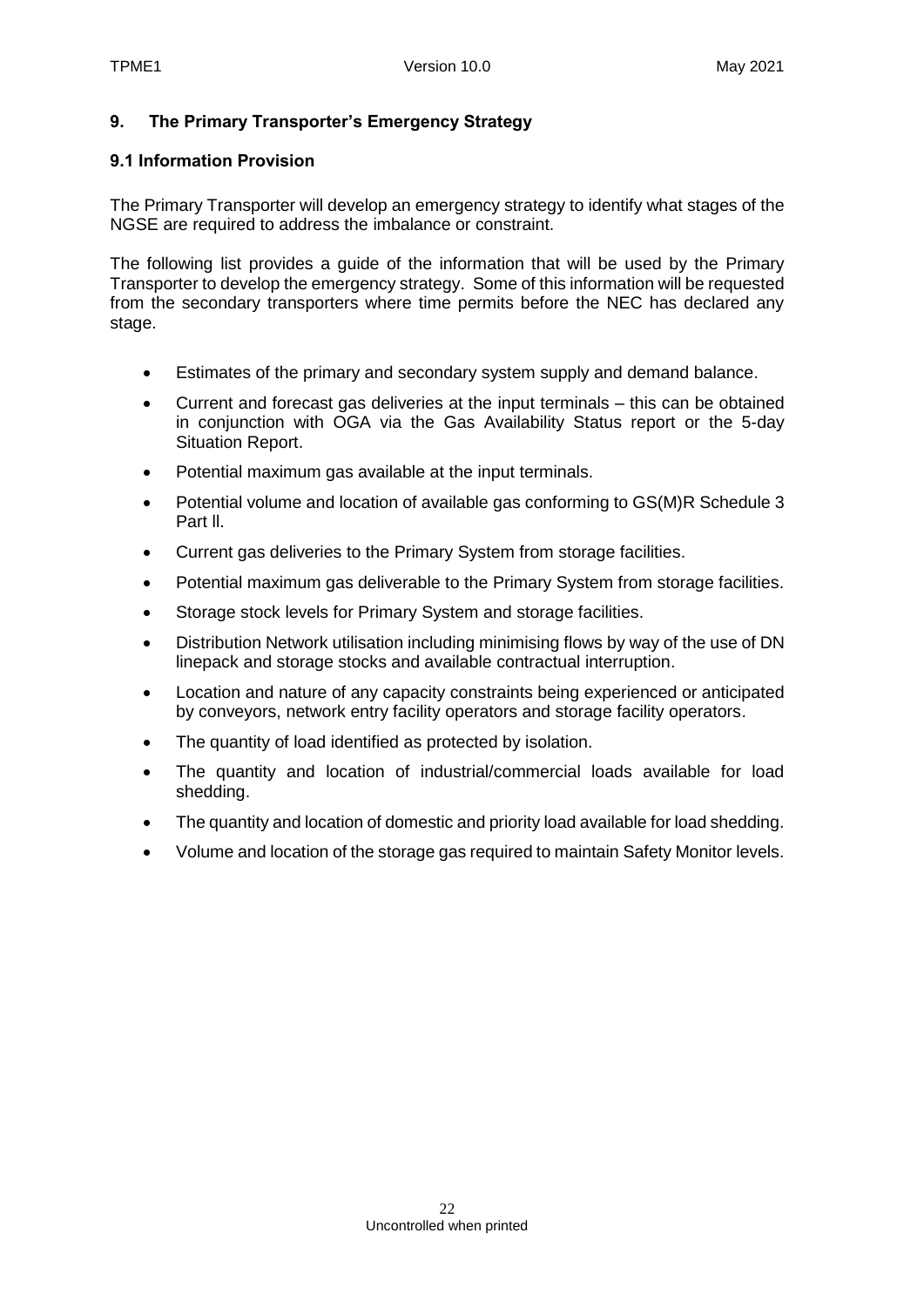### <span id="page-22-0"></span>**9.2 Emergency Strategy**

The Primary Transporter will prepare an emergency strategy setting out the action necessary to restore supply-demand balance to the Primary System or the affected part of the Primary System. This strategy will be submitted to the NEC for approval.

The strategy adopted by the Primary Transporter for the restoration of the supply-demand balance has three aspects:

- The quantities of gas available to re-balance the Primary System or the affected part of the Primary System at stages 1 and 2.
- The lead times associated with delivering these quantities of gas to the Primary System or the affected part of the Primary System.
- Ability to maintain adequate Safety Monitor storage levels to support protected by monitor consumers throughout winter.

It is possible that sufficient quantities of gas could be available to the Primary System or the affected part of the Primary System to restore supply-demand balance but that it could not be delivered in time to prevent failure at one or more secondary system offtakes.

Failure could occur where the quantity of gas being delivered from the Primary System to a secondary system is insufficient to meet the immediate demand of that secondary system (taking into account the gas stored within the secondary system and the load management measures in place) resulting in a fall in secondary system pressure to a level at which supplies to consumers are affected.

The emergency strategy provides a process for the Primary Transporter to match the correct amount of supplies or demand reduction measures to address the Primary System imbalance.

In estimating the quantities of gas required a tolerance band is necessary for the ineffectiveness or uncertainty of each of the actions proposed. These tolerances must be stated in the emergency strategy, e.g. LNG delivery must have a high certainty of delivery time and quantity and may have a low tolerance bandwidth. Load shedding may be judged to be less certain in delivery time and quantity and have a higher tolerance bandwidth. The emergency strategy should be based on the mid-point of the tolerance bands if appropriate contingency actions are available to recover the situation if all the actions under-perform at the extreme tolerance limit.

The Primary Transporter has a decision support tool which assesses the effects of the various lead times on the Primary System and identifies if, and when, failure could occur.

For the purposes of the emergency strategy the NEC and Primary Transporter must assume that gas delivery rates at network entry facilities should be maintained at the rates being delivered at the beginning of stage 1 and that no increase in delivery rates occur thereafter. If additional input terminal gas is subsequently actually delivered to the network during stages 1, 2 or 3 this must be taken into account by a revision of the emergency strategy.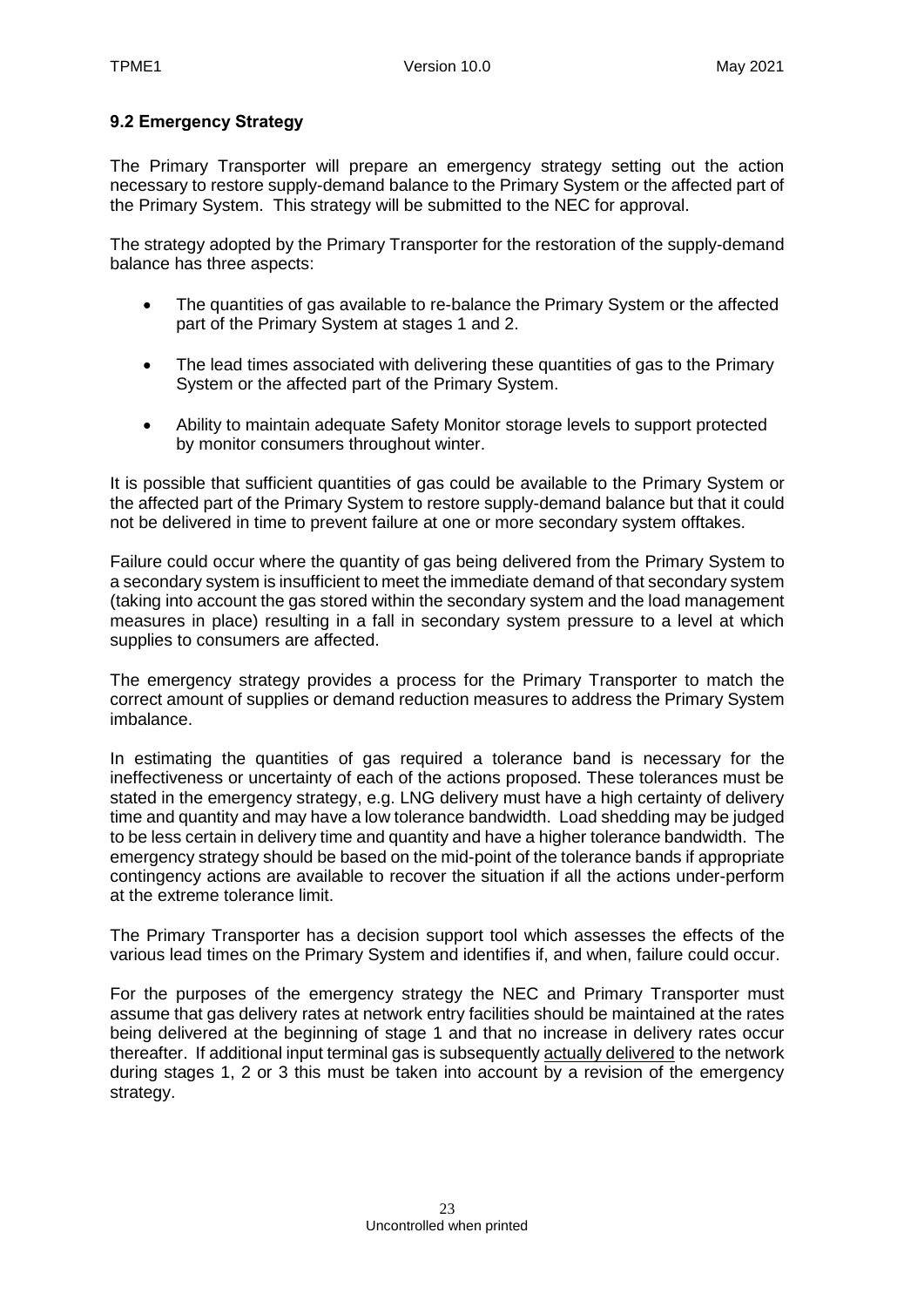#### <span id="page-23-0"></span>**10. Priority Consumers**

Condition 6 Paragraph 17 of the Gas Transporters (GT) Licence (Gas Act 1995) requires that a gas transporter, when interrupting or restricting the conveyance of gas to any non-domestic customer, must give priority to the maintenance of the supply of gas to consumers on the priority list and the conveyance of gas to their premises.

Condition 6 states that, unless it has already done so, a gas transporter must establish a list of non-domestic customers who must be given priority with respect to the maintenance of a supply of gas and conveyance of gas to their premises. The gas transporter, in consultation with shippers, must review this list as often as is appropriate.

There are 3 defined types of priority consumer.

#### **Category A**

Consumers (above 25,000 tpa, 732 MWh) on firm supply contracts, where a failure in the supply to their premises could put lives at risk. Example of such consumers would be hospitals or homes for the elderly and disabled.

#### **Category B**

Consumers who would otherwise fall into category "A" but for the fact that they are on interruptible contracts. Where possible supplies to category "B" consumers will be maintained for the contractually agreed notice period used when interrupting the supply of gas under normal conditions.

#### **Category C**

Consumers operating major items of capital plant, which require time to be safely shut, down and would sustain serious damage (£50 million or more) if gas supplies ceased suddenly. Examples of such consumers would be furnaces and glass works.

In a Network Gas Supply Emergency, the Primary Transporter in agreement with the NEC will establish a strategy that will, where possible, maintain gas supplies for as long as practicable to priority consumers. The Primary Transporter will not maintain gas supplies to priority consumers if this would result in the loss of gas supplies to domestic consumers.

The BEIS ERT may interface with the Primary Transporter and the NEC on the action to take with respect to the priority consumers.

In developing the emergency strategy, the Primary Transporter should adopt the following protocol.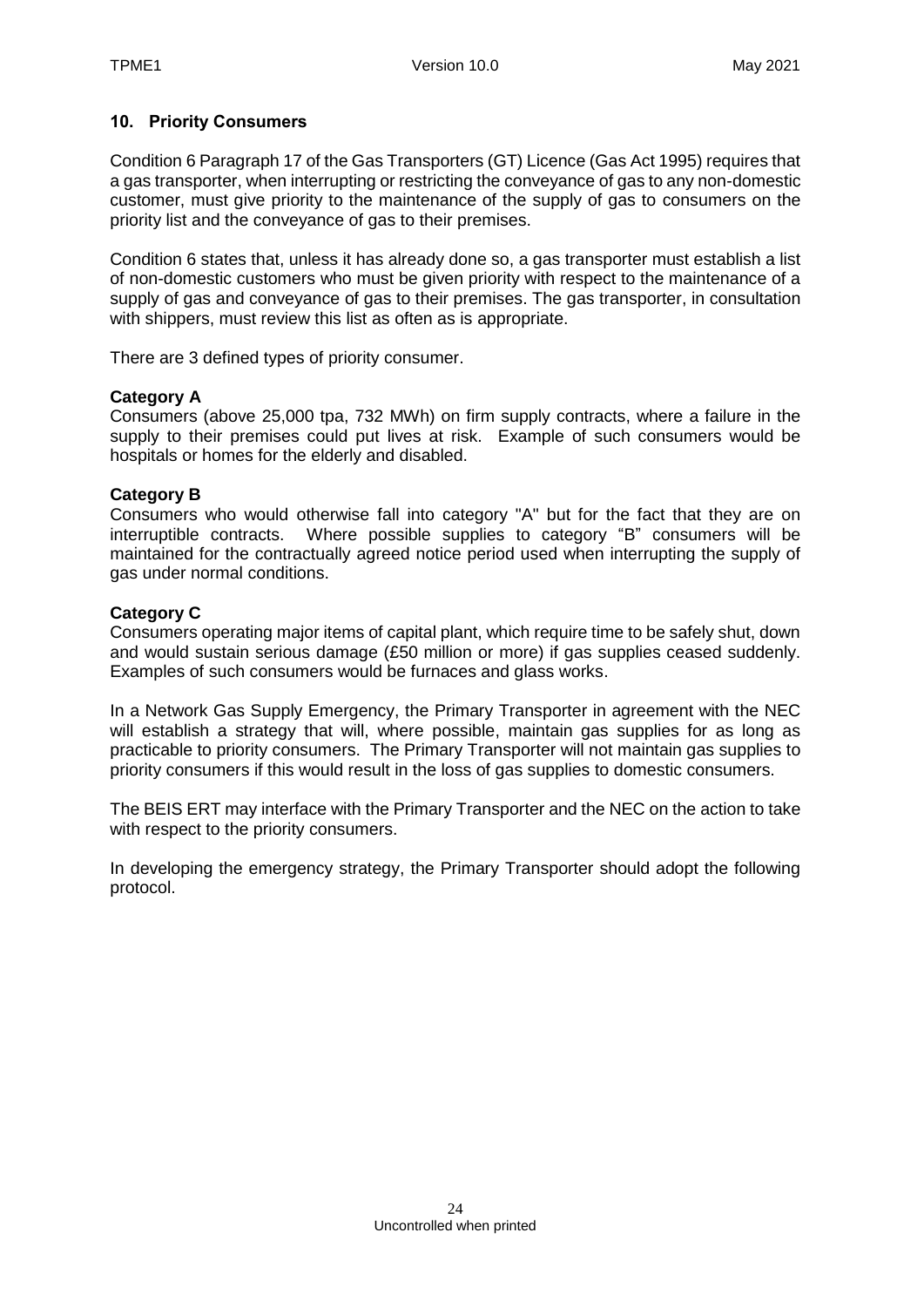#### **Figure 5: Priority Customer Protocol**



When gas transporters (or shippers) make contact with large consumers for the purpose of load shedding, they must establish whether the consumer is a priority consumer. Subject to operating conditions, priority consumers should NOT be issued with a direction notice and must be instructed that they should continue to take gas for essential purposes and disregard public appeals to stop using gas, unless otherwise directed by the gas transporter.

If any gas transporter directs a priority consumer to cease using gas and issue a direction notice accordingly, then that priority consumer MUST cease using gas.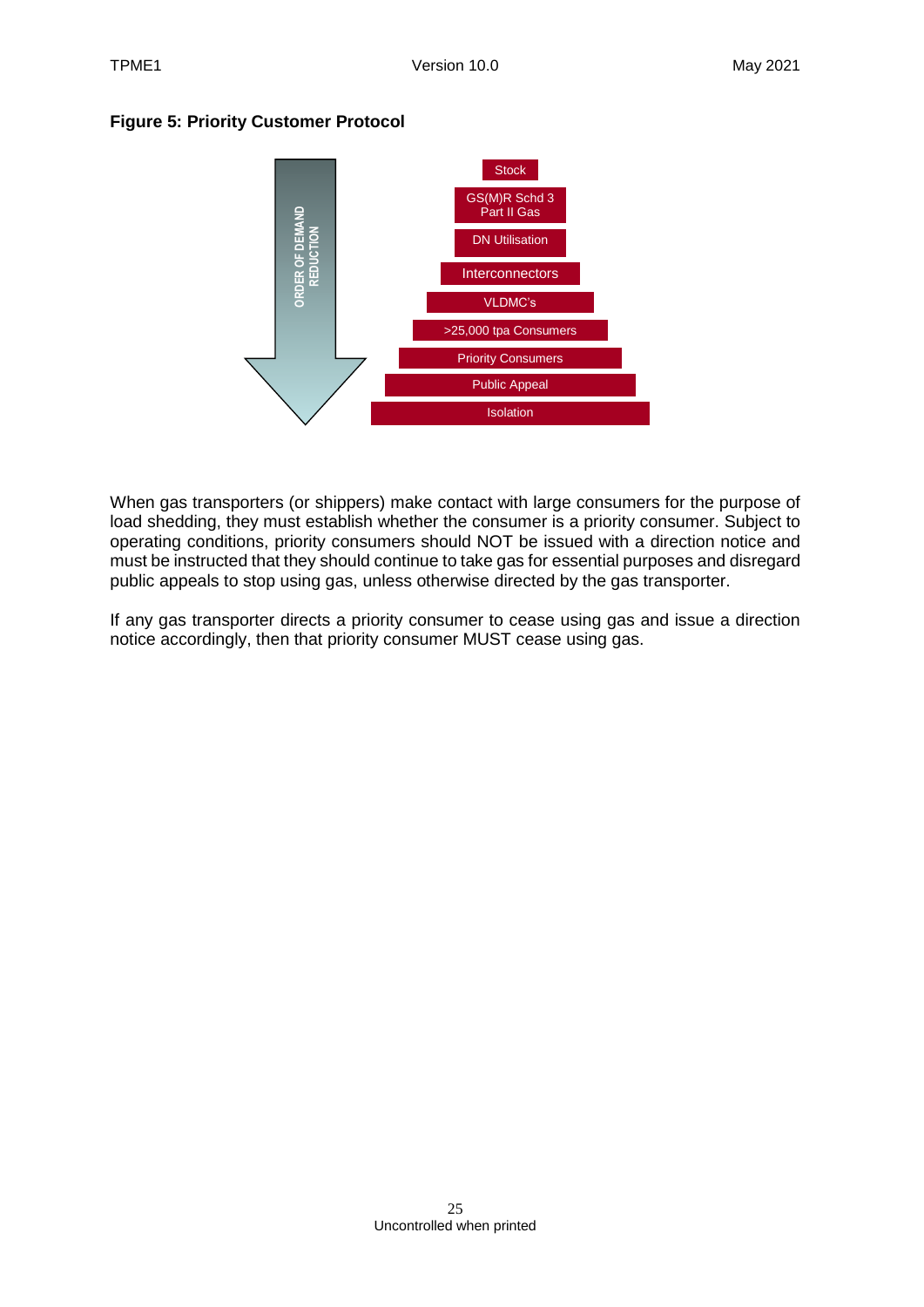### <span id="page-25-0"></span>**11. Network Gas Supply Emergency Procedure**

The NEC has identified 4 clear stages to manage the different types of NGSE. Figure 6 identifies the arrangements available to the NEC at each of the different stages. Although the stages run from 1 to 4 the NEC may declare the stages sequentially or simultaneously to address the supply-demand imbalance. As the implemented measures take effect, the NEC may revoke some or all of the stages until the NGSE is declared over.

#### **Figure 6: shows the arrangements in place at each of the 4 stages**

|                                  | <b>Network Gas Supply Emergency (NGSE) Classification</b>                                                                                                                                                                                                      |                                                                                                                                                                                                                               |                                                                                                                                                                                                                                                                                                      |  |
|----------------------------------|----------------------------------------------------------------------------------------------------------------------------------------------------------------------------------------------------------------------------------------------------------------|-------------------------------------------------------------------------------------------------------------------------------------------------------------------------------------------------------------------------------|------------------------------------------------------------------------------------------------------------------------------------------------------------------------------------------------------------------------------------------------------------------------------------------------------|--|
|                                  | <b>Emergency Type</b>                                                                                                                                                                                                                                          |                                                                                                                                                                                                                               |                                                                                                                                                                                                                                                                                                      |  |
|                                  | Deficit:<br><b>Insufficient</b><br>Gas<br>Gas<br><b>Supplies</b><br><b>Available to the NTS</b>                                                                                                                                                                |                                                                                                                                                                                                                               | <b>Critical</b><br><b>Transportation</b><br><b>Constraint in the NTS</b>                                                                                                                                                                                                                             |  |
| <b>Emergency</b><br><b>Stage</b> | <b>Gas Deficit</b><br><b>Emergency (GDE)</b>                                                                                                                                                                                                                   | <b>GS(M)R Monitor</b><br><b>Breach</b>                                                                                                                                                                                        | <b>Critical</b><br><b>Transportation</b><br><b>Constraint (CTC)</b>                                                                                                                                                                                                                                  |  |
| (Potential)                      | Gas conforming to<br>$\bullet$<br>Schedule 3 Part II<br>of GS(M)R<br><b>NTS Linepack</b><br><b>Distribution</b><br>Network utilisation<br><b>Distribution</b><br>$\Omega$<br>Network Storage<br>Emergency<br>$\circ$<br>Interruption*<br><b>Public Appeals</b> | Instruct shippers &<br>$\bullet$<br>storage operators<br>to amend storage<br>flows<br><b>Distribution</b><br>$\bullet$<br>Network utilisation<br>Emergency<br>$\circ$<br>Interruption*<br><b>Public Appeals</b><br>$\bullet$  | Gas conforming to<br>$\bullet$<br>Schedule 3 Part II<br>of GS(M)R<br><b>NTS Linepack</b><br>$\bullet$<br><b>Distribution</b><br>$\bullet$<br>Network utilisation<br><b>Distribution</b><br>$\circ$<br>Network Storage<br>Emergency<br>$\circ$<br>Interruption*<br><b>Public Appeals</b><br>$\bullet$ |  |
| $\overline{2}$                   | <b>National Grid Gas</b><br>plc's participation<br>in the OCM will be<br>suspended<br><b>Direct Supplies</b><br>into NTS<br>Load Shedding<br><b>Public Appeals</b>                                                                                             | <b>National Grid Gas</b><br>$\bullet$<br>plc's participation<br>in the OCM will be<br>suspended<br><b>Direct Supplies</b><br>$\bullet$<br>into NTS<br><b>Load Shedding</b><br>$\bullet$<br><b>Public Appeals</b><br>$\bullet$ | <b>National Grid Gas</b><br>$\bullet$<br>plc will continue to<br>participate in the<br><b>OCM</b><br>Direct Storage into<br>$\bullet$<br><b>NTS</b><br>Load Shedding<br>$\bullet$<br><b>Public Appeals</b><br>$\bullet$                                                                              |  |
| 3                                | <b>Public Appeals</b><br>Allocation &<br>Isolation                                                                                                                                                                                                             | <b>Public Appeals</b><br>$\bullet$<br>Allocation &<br>$\bullet$<br>Isolation                                                                                                                                                  | <b>Public Appeals</b><br>$\bullet$<br>Allocation &<br>$\bullet$<br>Isolation                                                                                                                                                                                                                         |  |
| $\boldsymbol{4}$                 |                                                                                                                                                                                                                                                                | Restoration<br>$\bullet$                                                                                                                                                                                                      |                                                                                                                                                                                                                                                                                                      |  |

*\*Emergency Interruption will remain as an action that applies to Distribution Networks' contracted interruptible sites only.*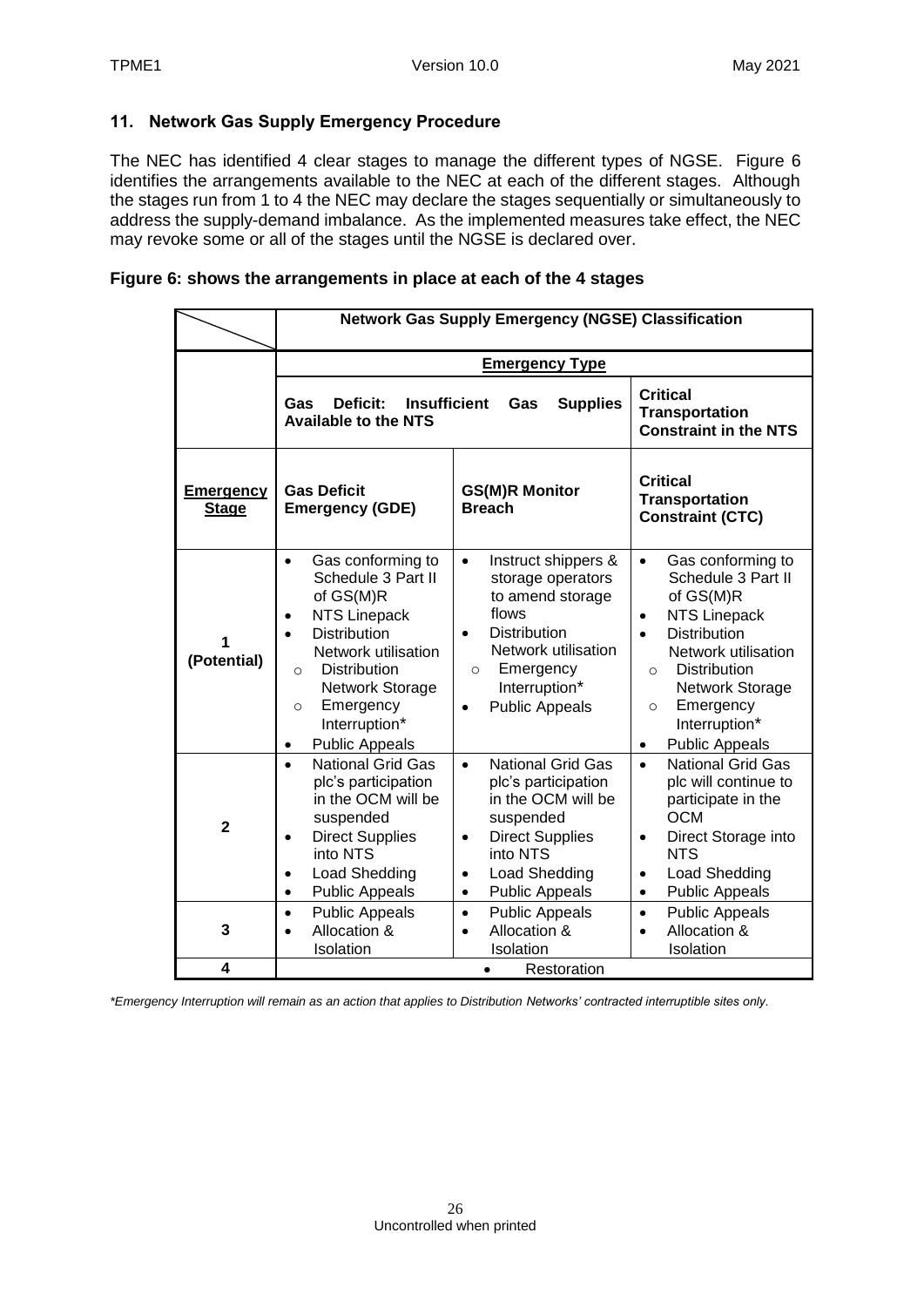#### <span id="page-26-0"></span>**11.1 NGSE Stage One Arrangements**

#### **11.1.1 POTENTIAL NETWORK GAS SUPPLY EMERGENCY**

A potential NGSE is any situation where:

A NGSE stage 1 Potential has been initiated, and the emergency strategy determines that the gas made available, or that could be made available, to the network as a result of stage 1 actions only is equal to, or greater than, the network supply deficit identified at the beginning of stage 1 and should, or could, be delivered to the network before failure occurs.

The Primary Transporter in consultation with the NEC determines the emergency strategy and as a result the NEC must issue either a notice of potential NGSE or declare a stage 2 Gas Deficit or Critical Transportation Constraint NGSE.

#### **Figure 7: Emergency actions available at Stage 1**

| <b>Stage 1 Arrangements</b>                    | <b>GDE</b> | <b>Safety</b><br><b>Monitor</b><br><b>Breach</b> | <b>CTC</b> |
|------------------------------------------------|------------|--------------------------------------------------|------------|
| <b>Primary System Linepack</b>                 |            | x                                                |            |
| <b>Distribution Network Utilisation</b>        |            | x                                                |            |
| Gas conforming to Schedule 3 Part II of GS(M)R |            | x                                                |            |
| <b>Amendment of Storage Delivery</b>           | x          |                                                  | x          |
| <b>Public Appeal</b>                           |            |                                                  |            |

### **11.1.2A GAS CONFORMING TO SCHEDULE 3 PART II OF GS(M)R**

A transporter must not convey gas in the network unless it complies with the requirements specified in GS(M)R Part I of Schedule 3, Regulation 8(1). However, the NEC may, where it is necessary to prevent or delay the occurrence of a NGSE or a local gas supply emergency (and there is no equivalent amount of Schedule 3 Part I specification gas), authorise gas not conforming with Part I of Schedule 3 to be conveyed in the network if the gas conforms with the requirements of GS(M)R Part II of Schedule 3, Regulation 8(2). The NEC will not authorise the admittance of gas conforming to Part II of Schedule 3 when there is equivalent amount of gas conforming to Part I of Schedule 3 available.

This provision exists because there may be circumstances in which the introduction of gas conforming to Schedule 3 Part II of GS(M)R is less undesirable in safety terms than the loss of supply. The authorisation for gas conforming to Schedule 3 Part II of GS(M)R should be withdrawn once an equivalent amount of additional gas conforming to Schedule 3 Part I of GS(M)R becomes available or if the emergency has been averted. A risk assessment will be carried out to establish an acceptable duration for which gas conforming to Schedule 3 Part II of GS(M)R can be admitted into the Primary System or any secondary system.

The Primary Transporter may relax contractual obligations within the boundaries of Part I of Schedule 3 if this would prevent a NGSE (including a potential) occurring or to minimise the safety issues if one has already occurred. However, due to time constraints this process may be included in the NEC authorisation for the admittance of gas conforming to Part II of Schedule 3.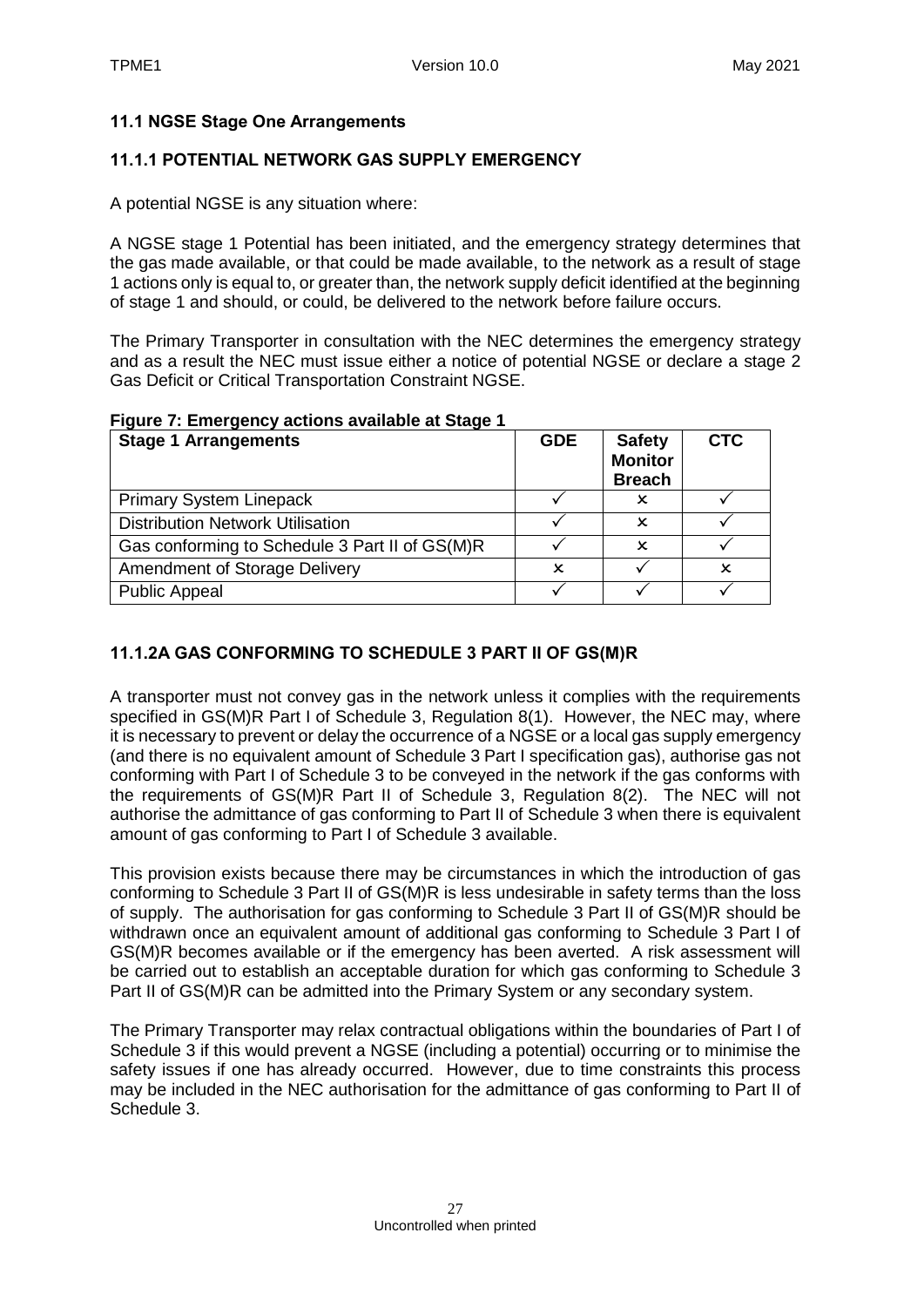### **Figure 8: GS(M)R Gas Specification**

| <b>Wobbe Number</b><br>No Person Shall Convey Gas in the Network > 52.85 MJ/m3      |  |  |
|-------------------------------------------------------------------------------------|--|--|
| Upper Limit of gas conforming to Part II Schedule 3<br>>51.41 MJ/m3 to 52.85 MJ/m3  |  |  |
| $51.41$ MJ/m3                                                                       |  |  |
| Gas conforming to Part I Schedule 3                                                 |  |  |
| 47.2 MJ/m3                                                                          |  |  |
| $<$ 47.2 MJ/m3 to 46.5 MJ/m3<br>Lower Limit of gas conforming to Part II Schedule 3 |  |  |
| No Person Shall Convey Gas in the Network < 46.5 MJ/m3                              |  |  |

| <b>ICF</b>                                        |             |  |
|---------------------------------------------------|-------------|--|
| (Incomplete Combustion Factor)                    |             |  |
| Gas conforming to Schedule 3 Part I of<br>GS(M)R  | $\leq 0.48$ |  |
| Gas conforming to Schedule 3 Part II of<br>GS(M)R | $\leq 1.49$ |  |

### **11.1.2B GAS CONFORMING TO SCHEDULE 3 PART II OF GS(M)R IN THE NETWORK**

The Primary Transporter must initiate the request to the NEC for the admittance of gas conforming to Schedule 3 Part II of GS(M)R, directly or indirectly (i.e. through a secondary system) into any part of the Primary System or any secondary system.

The NEC will require demonstration that there is no equivalent gas conforming to Schedule 3 Part I of GS(M)R available to the Primary Transporter and the gas conforming to Schedule 3 Part II of GS(M)R is required.

The relevant transporter is responsible for the operational, commercial and contractual arrangements associated with the introduction and conveyance of gas conforming to Schedule 3 Part II of GS(M)R in its system and for any necessary agreements with third parties for the supply or transportation of the gas. Sufficient tolerance on the specification must be allowed to ensure that it does not fall outside the requirements of GS(M)R Part II of Schedule 3 at any point in the network.

The relevant transporter must obtain up to date information about the approximate quantities of gas conforming to Schedule 3 Part II of GS(M)R available at relevant network entry points and/or blending points and notify the NEC via the Primary Transporter of the quantities available on a daily basis, or otherwise as agreed, with the NEC.

The transporter who applied for the authorisation must monitor the supply-demand situation and inform the NEC via the Primary Transporter when the admittance of gas conforming to Schedule 3 Part II of GS(M)R is no longer required.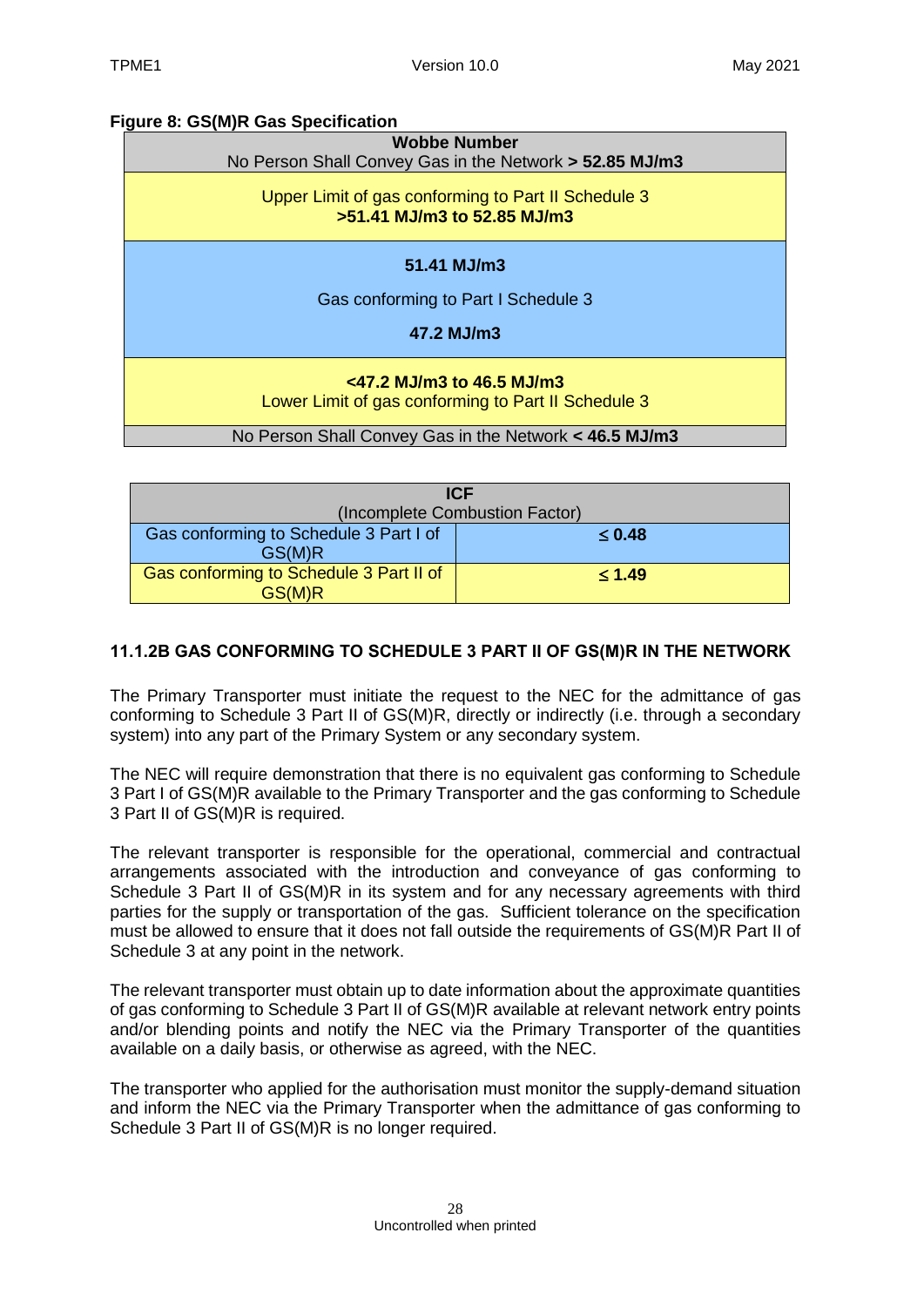The relevant transporter must inform the NEC of the earliest practicable time at which all the gas being conveyed in the network should meet the requirements of GS(M)R Part I of Schedule 3 and when all the gas being conveyed in the network actually does meet the requirements of GS(M)R Part I of Schedule 3.

The NEC must withdraw the authorisation when all the gas in the network meets the requirements of GS(M)R Part I of Schedule 3.

The NEC must issue the authorisation for the admittance and withdrawal of gas conforming to Schedule 3 Part II of GS(M)R to the primary and/or affected secondary transporters orally and/or in writing.

### **11.1.3 PRIMARY SYSTEM LINEPACK AND SECONDARY SYSTEM STORAGE**

During stage 1 all usable Primary System linepack will be utilised by the Primary Transporter. During the process of collecting data all secondary transporters will indicate to the Primary Transporter how much storage they have available. At stage 1 the Primary Transporter may ask the secondary transporters to release this storage by reducing the amount of gas they take from the Primary System.

#### **11.1.4 CURTAILMENT OF NTS STORAGE DELIVERY**

In the event that there is likelihood that the Safety Monitor will or has been breached the NEC will seek co-operation from shippers and storage operators to curtail delivery of storage gas to the Primary System. Shippers and storage operators should amend their flows in accordance with the Primary Transporter's request and undertake demand reduction measures or increase supplies to the Network to maintain a supply-demand balance. If demand reduction is required of consumers designated as protected by isolation, the NEC will declare a stage 2 NGSE.

#### **11.1.5 PUBLIC APPEAL**

If approved by the NEC, the Primary Transporter may instigate the use of public appeal. For a potential transportation constraint, the Primary Transporter may instigate the use of public appeal through the affected secondary transporters. The affected secondary transporters will implement public appeals in line with their operational emergency procedures.

For a potential supply-demand imbalance or where the transportation constraint impacts a large number of secondary systems, the public appeal process will be co-ordinated centrally. The BEIS ERT will deliver these centrally co-ordinated public appeals using their Incident Response Plan (IRP). Affected secondary transporters will contribute to the delivery of this centrally co-ordinated media appeal through their communication process.

Public appeal targets domestic and smaller industrial/commercial consumers (<25,000 tpa). The method for communicating the public appeal messages could include public appeal broadcasts over the radio or television or the use of relevant social media. Posters and leaflets drops should also be used.

Public appeals are made in two phases:

(i) An appeal to "use as little gas as possible".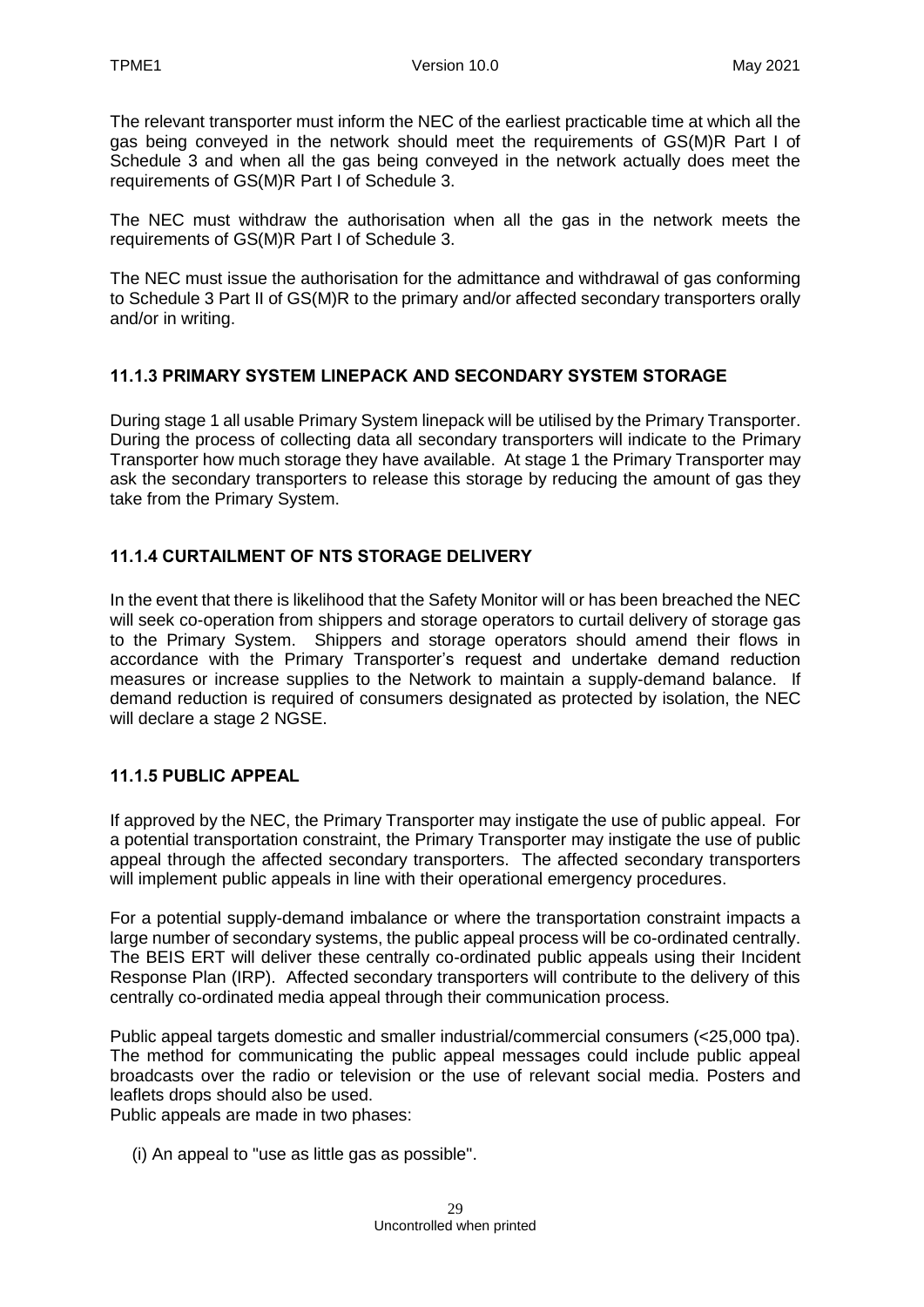(ii) An appeal "to stop using gas".

It is anticipated that the effect of public appeals would diminish as time passes and that they would need to be repeated and reinforced at frequent intervals and eventually it is possible that the reduction in demand from the appeals would be insufficient to maintain the pressure at the extremities of one or more secondary systems.

It is the responsibility of the affected gas transporter to monitor the effectiveness of public appeals and to repeat as necessary. If the public appeals are being co-ordinated centrally then the Primary Transporter will request additional appeals as required.

#### <span id="page-29-0"></span>**11.2 NGSE Stage Two Arrangements**

#### **11.2.1 DECLARATION OF A GAS DEFICIT, SAFETY MONITOR BREACH OR CRITICAL TRANSPORTATION CONSTRAINT NETWORK GAS SUPPLY EMERGENCY**

If the arrangements available to the Primary Transporter at stage 1 are insufficient to address the supply-demand imbalance or the transportation constraint, the NEC will consider authorising a stage 2 Network Gas Supply Emergency. A stage 2 NGSE will exist when there is no action available to the Primary Transporter that could be taken in the time available to re-balance the Primary System without the recourse to measures available in stage 2.

Upon declaration of a stage 2 NGSE the NEC will categorise the type of NGSE that exists. The NEC may declare the following types of Network Gas Supply Emergency.

#### **a) Critical Transportation Constraint (CTC)**

A CTC will exist when the Primary Transporter and the NEC agree that the Primary Transporter will be unable to maintain adequate pressure at one or more Primary System offtakes during the current gas day or the next gas day.

#### **b) Gas Deficit Emergency (GDE)**

A GDE will exist when the Primary Transporter and the NEC agree that the Primary Transporter will be unable to maintain an acceptable balance between supply and demand for the current gas day or the next gas day.

#### **c) Safety Monitor Breach**

A Safety Monitor Breach will exist when the Primary Transporter and the NEC agree there is a potential or actual breach of the Safety Monitor.

If at any time during a NGSE CTC Emergency, additional shipper gas would be beneficial in the management of the emergency, the NEC would re-declare the emergency as a NGSE Gas Deficit Emergency.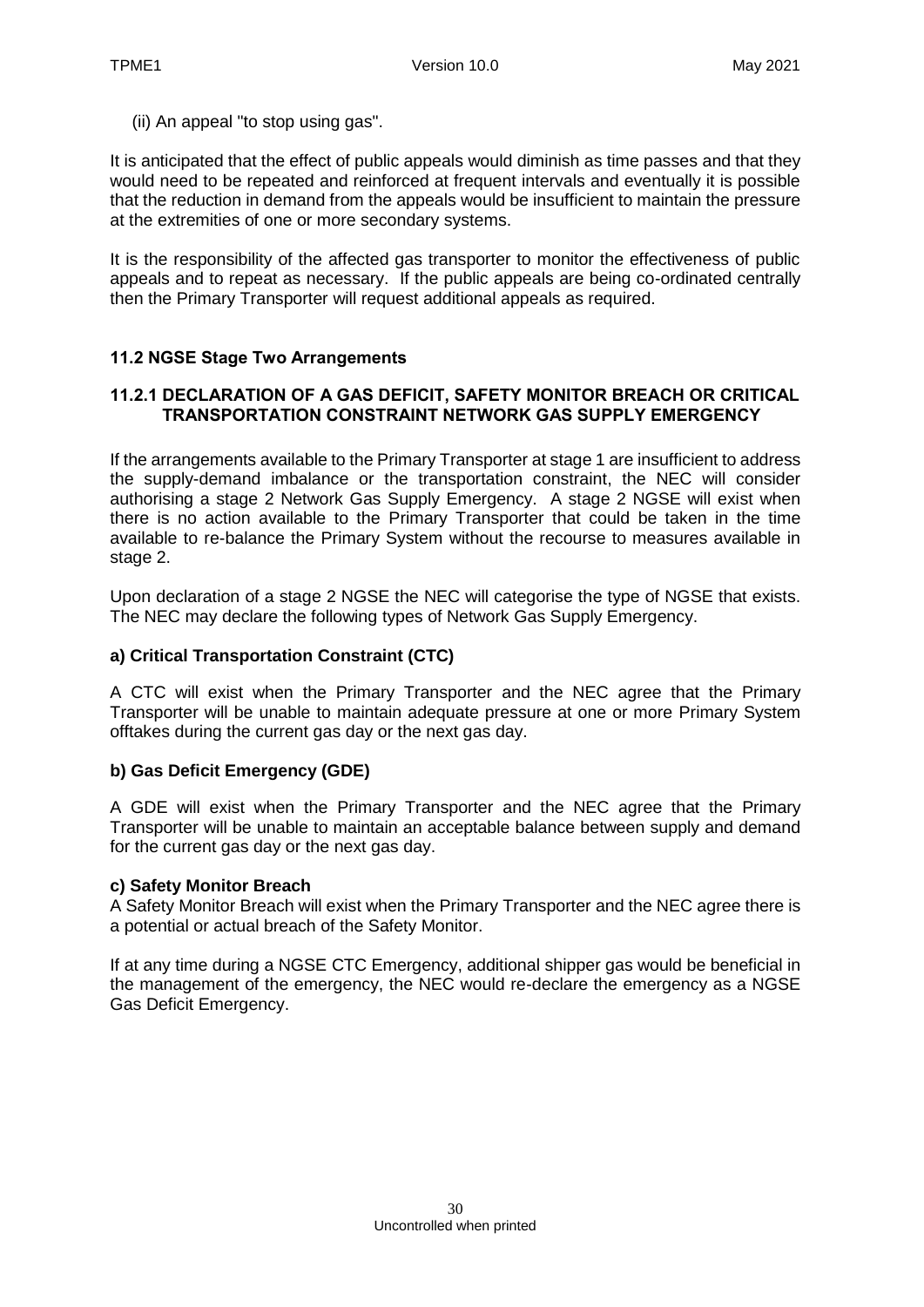| <b>Stage 2 Arrangements</b>                                  | <b>GDE</b> | <b>Safety</b><br><b>Monitor</b><br><b>Breach</b> | <b>CTC</b> |
|--------------------------------------------------------------|------------|--------------------------------------------------|------------|
| Direct Supplies into NTS                                     |            | x                                                |            |
| Direct Storage into NTS                                      |            |                                                  |            |
| <b>Public Appeal</b>                                         |            |                                                  |            |
| Suspend National Grid's Residual Balancer role<br>in the OCM |            |                                                  | x          |
| Load Shedding                                                |            |                                                  |            |

#### **Figure 9: Emergency actions available at Stage 2**

*NOTE - Neither National Grid nor the NEC has any special arrangements with producers, field operators, suppliers or any other party for the supply of gas to the Network in a NGSE. Under the duty to co-operate the NEC would expect all gas supplies to be made available and be delivered to the Primary System during a NGSE.*

#### **11.2.2 DIRECTING SUPPLIES**

If it has been identified that there are additional supplies available, then the Primary Transporter will request that shippers source as much gas as they can and arrange for delivery to the relevant entry facilities. Communications between the OGA and the terminal operators will have identified how much gas can be delivered and its associated delivery timescales. Shippers should source this gas and inform the Primary Transporter of what can be delivered through the appropriate channels.

If it is identified that this additional gas can only be made available through the use of an Order in Council, the Primary Transporter will communicate with BEIS's Emergency Response Team to discuss this strategy.

### **11.2.3 DIRECTING DELIVERY OF NON-SAFETY MONITOR STORAGE GAS**

If it has been identified that there is additional Primary System storage gas available over and above that already being delivered or being made available for use, the NEC will request the Primary Transporter to make arrangements for the delivery of this storage gas.

Uniform Network Code Section Q authorises the Primary Transporter to issue direct instructions to the operator of any storage facility to deliver gas to the system if a stage 2 NGSE GDE or CTC is declared. For determining the emergency strategy, the stock of storage gas should be run down to, but not below, the relevant Safety Monitor level.

The Primary Transporter will communicate directly with the storage operators for the delivery of this gas in accordance with the Primary Transporter's operational procedures.

#### **11.2.4 SUSPENDING NATIONAL GRID'S ROLE AS RESIDUAL SYSTEM BALANCER IN THE ON-THE-DAY COMMODITY MARKET (OCM) – GDE AND SAFETY MONITOR BREACH ONLY**

Once a stage 2 GDE or Safety Monitor Breach has been declared, the Primary Transporter will contact the operator of the OCM to inform of the suspension of National Grid's role as residual system balancer with immediate effect. Shippers will continue to be able to trade.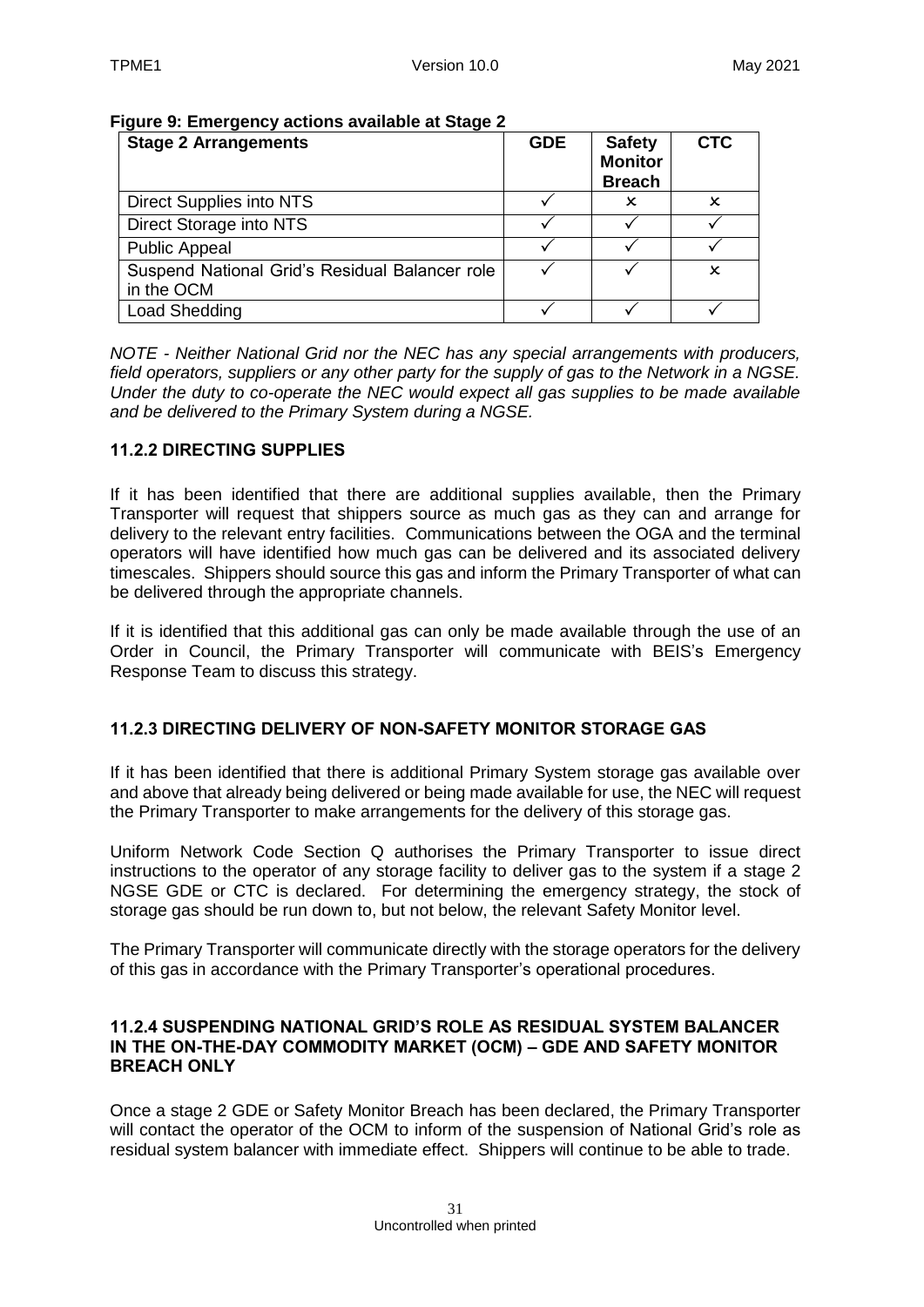Once the NGSE is declared over, the OCM market operator will be contacted to reinstate National Grid's residual system balancer role with effect from 05:00hours on the next gas day.

#### **11.2.5 USE OF PUBLIC APPEAL**

See stage 1 arrangements for use of public appeal.

#### **11.2.6 LOAD SHEDDING**

Load shedding is the procedure used by transporters to secure a graduated and controlled reduction in demand on all or part of their systems in order to keep the system securely pressurised.

The Primary Transporter will identify, in the emergency strategy, the volume and location of the load shedding required. If the emergency strategy identifies the need for load shedding in a secondary system, the Primary Transporter will communicate with the relevant gas transporter the volume to be shed. It is the responsibility of the relevant gas transporter to maintain a supply-demand balance in their part of the network. In the event that the Primary Transporter requests load shedding in a secondary system it is the responsibility of the secondary transporter to ensure this is implemented.

The Primary Transporter must determine the actual effect of the measures by continuously monitoring the offtake of gas from the Primary System and updating the NEC. If the supplydemand imbalance is deteriorating, the Primary Transporter in consultation with the NEC must revise the emergency strategy and increase the quantity of load shedding or it should request the NEC to escalate the NGSE to stage 3.

Figure 10 shows the tranches of load shedding implemented during a stage 2 NGSE. In a Safety Monitor Breach, NGSE loads above 2 mtpa are classified as protected by isolation. These would be the first tranche of load to be shed at stage 2 of this type of NGSE.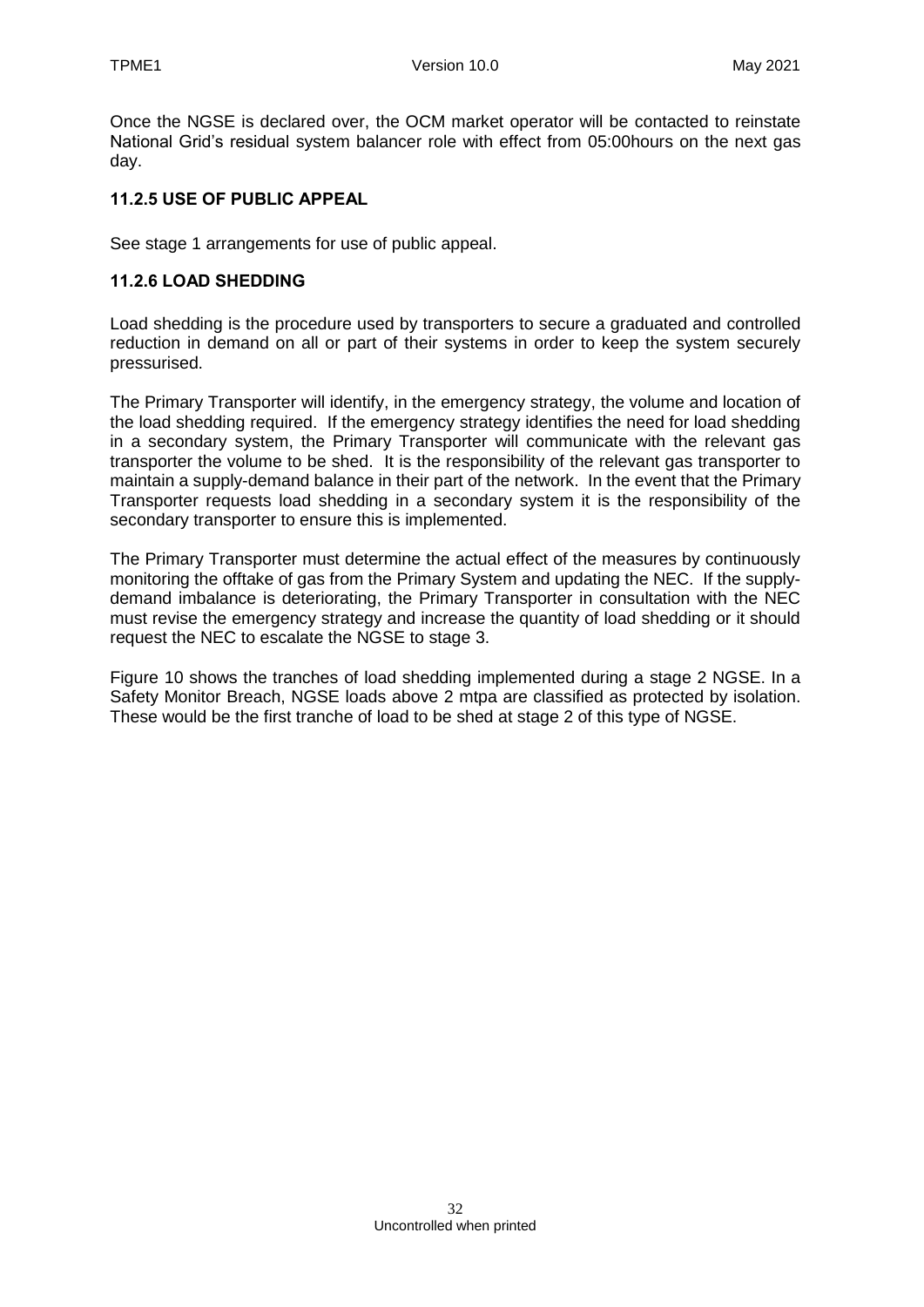| <b>CTC / GDE</b>                   | <b>Safety Monitor Breach</b>                                            |
|------------------------------------|-------------------------------------------------------------------------|
| Very Large Daily Metered Consumers | Protected by Isolation (>2M tpa)                                        |
|                                    | Flow Safety Monitor Storage Gas                                         |
| Consumers > 25,000 tpa             | Protected By Monitor (<2M tpa)                                          |
| Public Appeal Message 1            | Protected By Monitor (<25,000 tpa via<br><b>Public Appeal messages)</b> |

### **Figure 10: Comparison of load shedding between GDE, CTC and Safety Monitor Breach**

If further load reduction was required consumers > 25,000 tpa would be contacted by secondary transporters or shippers and load shed. Public appeal messages would be used to reduce load  $<$  25,000 tpa.

Although the terminology is different between the categories of consumer for a GDE and CTC emergency and that of a Safety Monitor Breach emergency, the process for contacting these consumers is the same.

#### **11.2.6A LOAD SHEDDING - CRITICAL TRANSPORTATION CONSTRAINT, GAS DEFICIT OR SAFETY MONITOR BREACH NETWORK GAS SUPPLY EMERGENCY**

If the previous arrangements available to the Primary Transporter at stage 2 are insufficient to address the supply-demand imbalance or the transportation constraint, the NEC will consider authorising load shedding. Load shedding will exist when there is no action available to the Primary Transporter that could be taken in the time available to re-balance the Primary System without the recourse to load shedding.

#### **Figure 11: Load shedding actions available to the Primary Transporter at stage 2 of a Gas Deficit Emergency or a Critical Transportation Constraint**

| Stage 2 Load Shedding - CTC-GDE  | <b>GDE</b> | <b>CTC</b> |
|----------------------------------|------------|------------|
| VLDMCs including Interconnectors |            |            |
| Consumers > 25,000 tpa (732 MWh) |            |            |
| <b>Public Appeal</b>             |            |            |

**Figure 12: Load shedding actions available to the Primary Transporter at stage 2 of a Safety Monitor Breach**

| <b>Stage 2 Load Shedding</b>            | <b>Safety</b><br><b>Monitor</b><br><b>Breach</b> |
|-----------------------------------------|--------------------------------------------------|
| <b>Protected by isolation Consumers</b> |                                                  |
| Public Appeal Message 1                 |                                                  |
| <b>Flow Storage Monitor Gas</b>         |                                                  |
| <b>Protected by Monitor Consumers</b>   |                                                  |
| Public Appeal Message 2                 |                                                  |

Figures 11 and 12 identify the different arrangements in place for managing a GDE, CTC and a Safety Monitor Breach. During stage 2 load shedding, consumers would normally be contacted in order of load size with the largest users of gas first, however, there may be circumstances where this is not desirable. This may be through the requirement of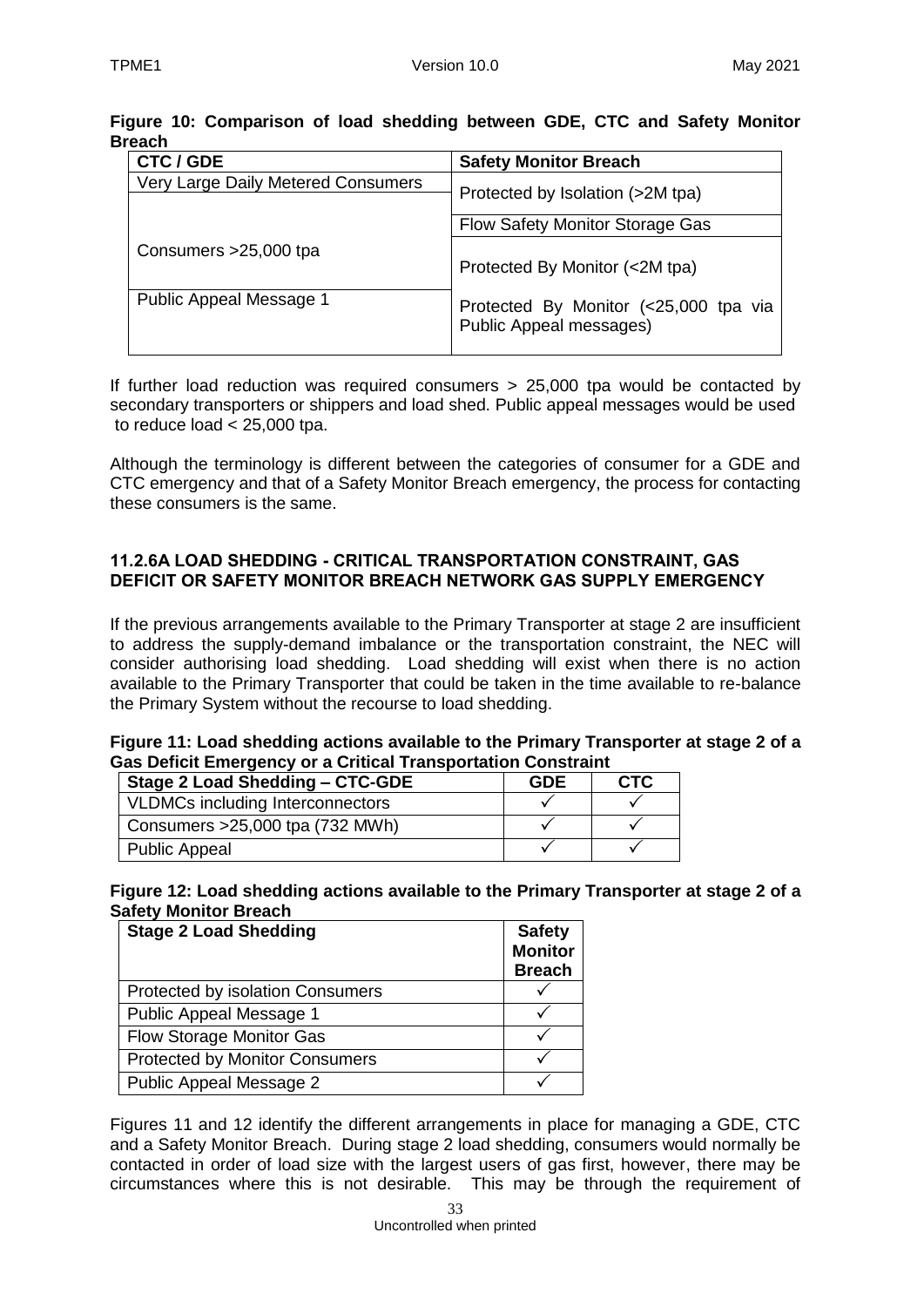maintaining supplies to large priority consumers or under direction from the BEIS ERT to maintain supplies to specific consumers, e.g. to maintain supplies to some electricity producers. The Primary Transporter will consider the above factors when developing the emergency strategy. Any communications or instructions from the Primary Transporter will clearly identify any special arrangements, i.e. supplies to some or all priority consumers are to be maintained.

#### **11.2.6B ARRANGEMENTS FOR LOAD SHEDDING IN A NGSE GAS DEFICIT, SAFETY MONITOR BREACH AND CRITICAL TRANSPORTATION CONSTRAINT**

Load shedding is put into effect by the primary, secondary and supplementary transporters initiating arrangements for making direct or indirect contact with large consumers and instructing them that they must stop or reduce their consumption of gas.

To assist the load shedding process, gas transporters may seek co-operation from shippers and suppliers to contact consumers on behalf of the transporter. If this approach is adopted, it is essential that all consumers understand that the supplier is operating under the directions of the transporter and that consumers are aware of the need to follow any directions issued by the transporter.

### **11.2.6C PRIMARY SYSTEM LOAD SHEDDING**

The Primary Transporter is responsible for contacting all loads directly connected to the Primary System (Very Large Daily Metered Consumers (VLDMCs)) and directing them to cease taking gas. Where time permits the Primary Transporter when making contact with the VLDMC will issue a direction notice pursuant to GS(M)R Regulation 6(4).

If the Primary Transporter is unable to make direct contact with one or more consumers for whatever reason for the purpose of load shedding they will contact the shipper.

The Primary Transporter will monitor the response of the consumers connected to the Primary System. If the consumer fails to co-operate with the direction to cease using gas, the Primary Transporter may take action to physically isolate the site from the Primary System.

The Primary Transporter will communicate with the affected shippers that their sites have been instructed to cease taking gas.

In the case of secondary systems that export gas from Great Britain, the Primary Transporter will implement demand reduction measures that are achievable without causing adverse implications on the system where the load arises. From the information continually gathered throughout the NGSE (including stage 1 potential) the NEC and Primary Transporter, in conjunction with the BEIS ERT where applicable, will ensure that the most appropriate demand reduction strategy is identified.

This strategy may involve reducing secondary systems supply from the Primary System to zero in line with the category of consumer they have been aligned with, e.g. VLDMCs, protected by monitor, protected by isolation. These secondary systems will not be requested to go to zero where it can be demonstrated that the reduction would directly impact on domestic consumers and cause a supply emergency where the load arises.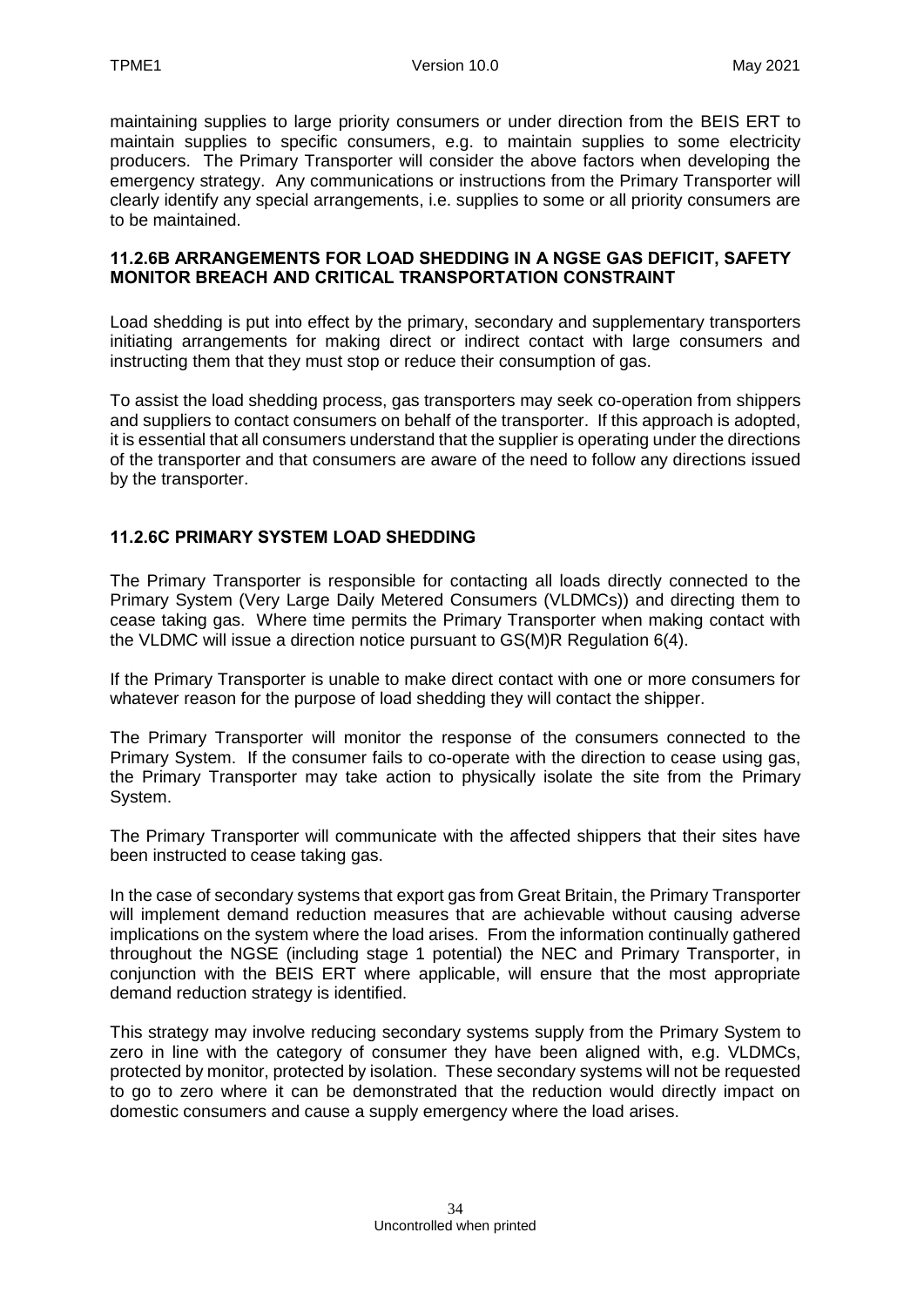In the event that domestic consumers would be directly affected by these secondary systems continuing taking gas from the Primary System, the Primary Transporter in conjunction with NEC will implement a percentage demand reduction strategy.

The relevant secondary transporter will be instructed by the Primary Transporter on behalf of the NEC to reduce its hourly offtake of gas from the Primary System so that its daily offtake of gas is reduced by a percentage equal to the amount of the actual, or anticipated, overall supply deficit in the affected secondary systems and the affected part of the Primary System on that gas day. This reduction will be expressed as a percentage of demand in the affected secondary systems and affected part of the Primary System.

The percentage reduction will be reviewed from time to time by the NEC and should increase or decrease according to the prevailing supply-demand conditions. The reduction in offtake quantity must be in force until revoked by the NEC.

If the load deficit in the affected secondary systems is likely to affect the supply to domestic consumers in those systems in Great Britain, such that there is an increased risk of a supply emergency as defined in the GS(M)R, then it may be necessary on safety grounds, to further reduce or cease flows through these systems.

The Primary Transporter must only invoke the arrangements described above when it can be demonstrated that domestic consumers in Great Britain will be directly affected. This would usually be after public appeal has proved inadequate.

The Primary Transporter, if instructed to do so by the NEC, must physically restrict the flow at any secondary system offtake point if the required reduction in flow is not apparent within a reasonable time of the instruction being given. If it is not possible to physically restrict the flow, then isolation of the secondary system must take place.

### **11.2.6D SECONDARY SYSTEM LOAD SHEDDING**

Secondary transporters are responsible for contacting all loads directly connected to their system to direct them to cease taking gas. The Primary Transporter will provide the required volume that needs to be shed. The Primary Transporter may request specific sites to be maintained or shed.

The secondary transporter is responsible for contacting all VLDMCs connected to their secondary system. If time permits, the secondary transporter should issue a direction notice pursuant to GS(M)R regulation 6(4) when contacting consumers.

The secondary transporter may contact large consumers direct or they may seek cooperation from shippers and suppliers to contact the consumer for the purpose of load shedding.

If the shipper is contacting consumers on behalf of the gas transporter, no direction notice pursuant to GS(M)R regulation 6(4) must be issued at this time. This is due to the difficulty for the gas transporter to generate and issue large numbers of direction notices quickly and, as speed is a priority, the benefits of rapid response would be lost if this were attempted.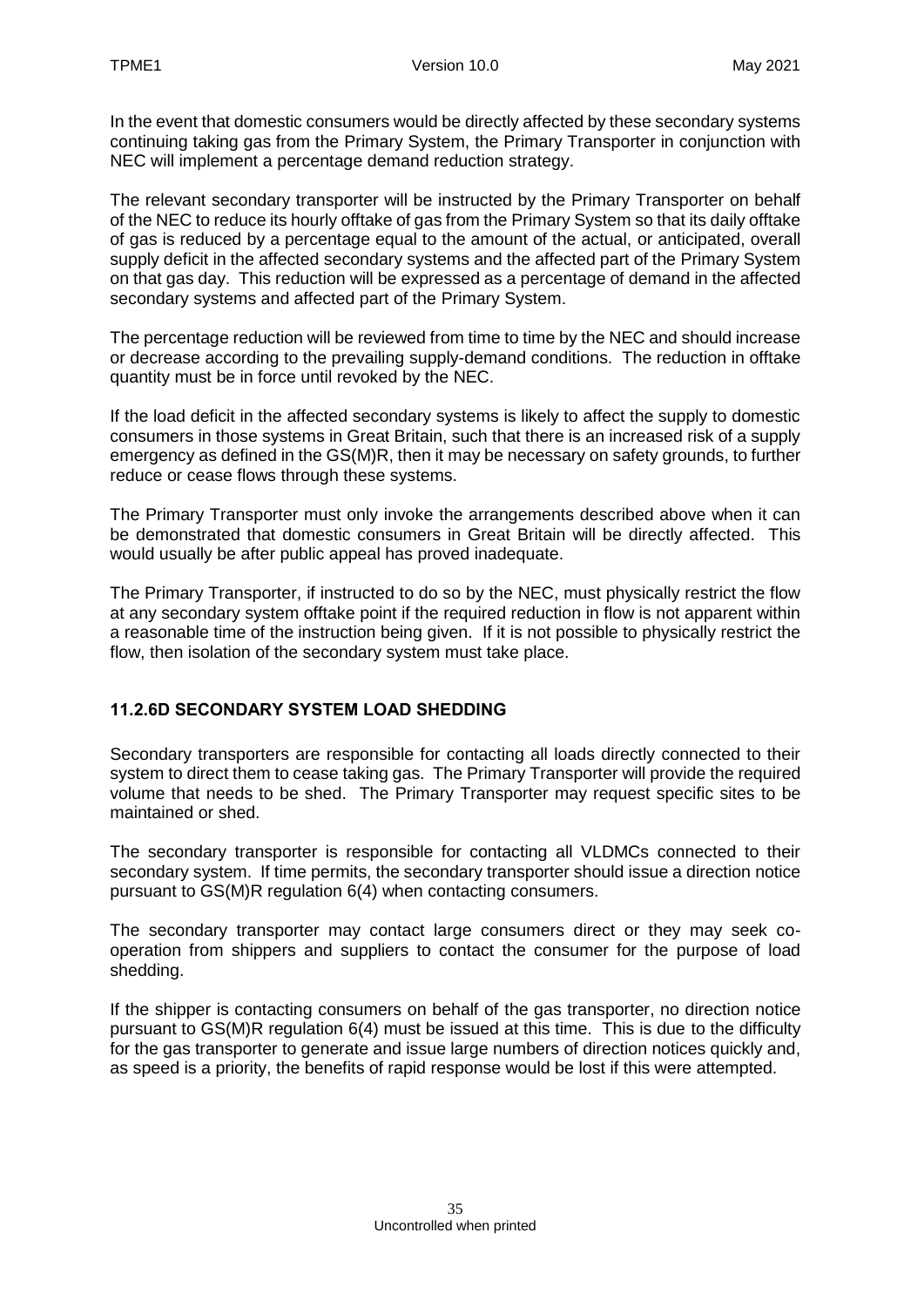#### **11.2.6E SUPPLEMENTARY SYSTEMS LOAD SHEDDING**

Supplementary transporters are responsible for contacting all loads directly connected to their system to direct them to cease taking gas. The secondary transporter will provide the required volume that needs to be shed. The secondary transporter may request specific sites to be maintained or shed.

The supplementary transporter is responsible for contacting all VLDMCs and other consumers connected to their system. If time permits, the supplementary transporter should issue a direction notice pursuant to GS(M)R regulation 6(4) when contacting consumers.

#### **11.2.6F PROGRESS OF LOAD SHEDDING**

In order for load shedding to be effective, it is essential that consumers be contacted rapidly. The following response criteria have been set to ensure that those involved in the load shedding process can plan their resources and systems appropriately.

Figure 13 provides indicative times within which each transporter should be able to contact all the relevant category of consumers connected to their part of the network once instructed by the Primary Transporter. In the event the transporter uses the shippers to contact consumers, a timescale has been provided for completeness.

The update column is an indication of the timeliness of regular updates to the relevant transporter on progress of the load shedding process, when the contacting of all relevant consumers is complete and to inform of any consumers that have failed to stop taking gas when requested to do so.

The Primary Transporter will update their Network Emergency Management Team (NEMT).

| <b>System</b>      | <b>VLDMCs</b><br><b>CTC/GDE</b> | >100,000 tpa<br><b>CTC/GDE</b> | <b>Protected by</b><br><b>Isolation</b><br><b>Safety</b><br><b>Monitor</b><br><b>Breach</b> | <b>Update</b>                                     |
|--------------------|---------------------------------|--------------------------------|---------------------------------------------------------------------------------------------|---------------------------------------------------|
| Primary<br>(P/T)   | 30 mins                         | N/A                            | 60 mins                                                                                     | 60 mins<br><b>NEMT</b>                            |
| Secondary<br>(S/T) | 30 mins                         | 180 mins                       | 180 mins                                                                                    | 60 mins<br>Contact P/T                            |
| Supplementary      | 30 mins                         | 180 mins                       | 180 mins                                                                                    | 60 mins<br>Contact S/T                            |
| Shipper            | 30 mins                         | 180 mins                       | 180 mins                                                                                    | Contact<br>relevant<br>transporter as<br>required |

#### **Figure 13: Contact times for the purpose of Load Shedding**

Customers using >25,000 tpa and those who fall into the protected by monitor category should be contacted on a best endeavours basis, however, the swifter the contact is made, the greater the contribution to resolving the supply-demand imbalance on the Network.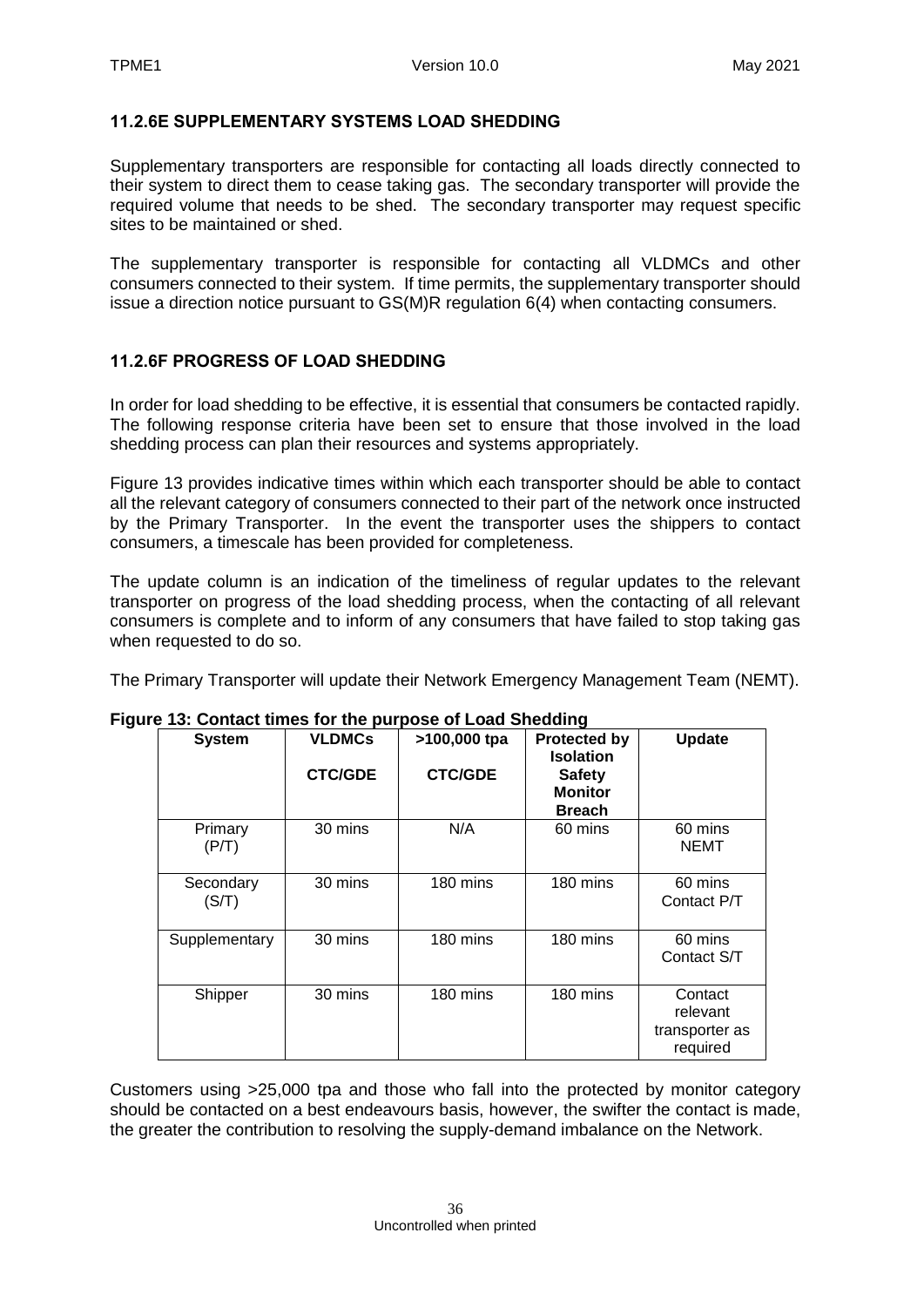#### **11.2.6G LOAD SHEDDING FAILURE TO CEASE TAKING GAS - ALL TRANSPORTERS**

If, having been given a direction by a shipper on the direction of the gas transporter, a consumer fails to stop using gas in the shortest and safest practicable time, the relevant gas transporter must issue a direction to stop using gas pursuant to GS(M)R Regulation 6(4) if the transporter determines that the failure to interrupt results in a risk to system security.

If a consumer has failed to cease taking gas and, in the judgement of the gas transporter, thereby puts supply security at risk (irrespective of whether a direction notice pursuant to GS(M)R regulation 6(4) has been issued), the transporter should take any steps available to it to isolate or disconnect any or all supply meter points (irrespective of whether any is a shared meter point) comprised in the supply point. See Uniform Network Code Section G, e.g. the gas transporter should cut off the supply to the premises by cutting or isolating the supplying main or by closing the meter control valve(s).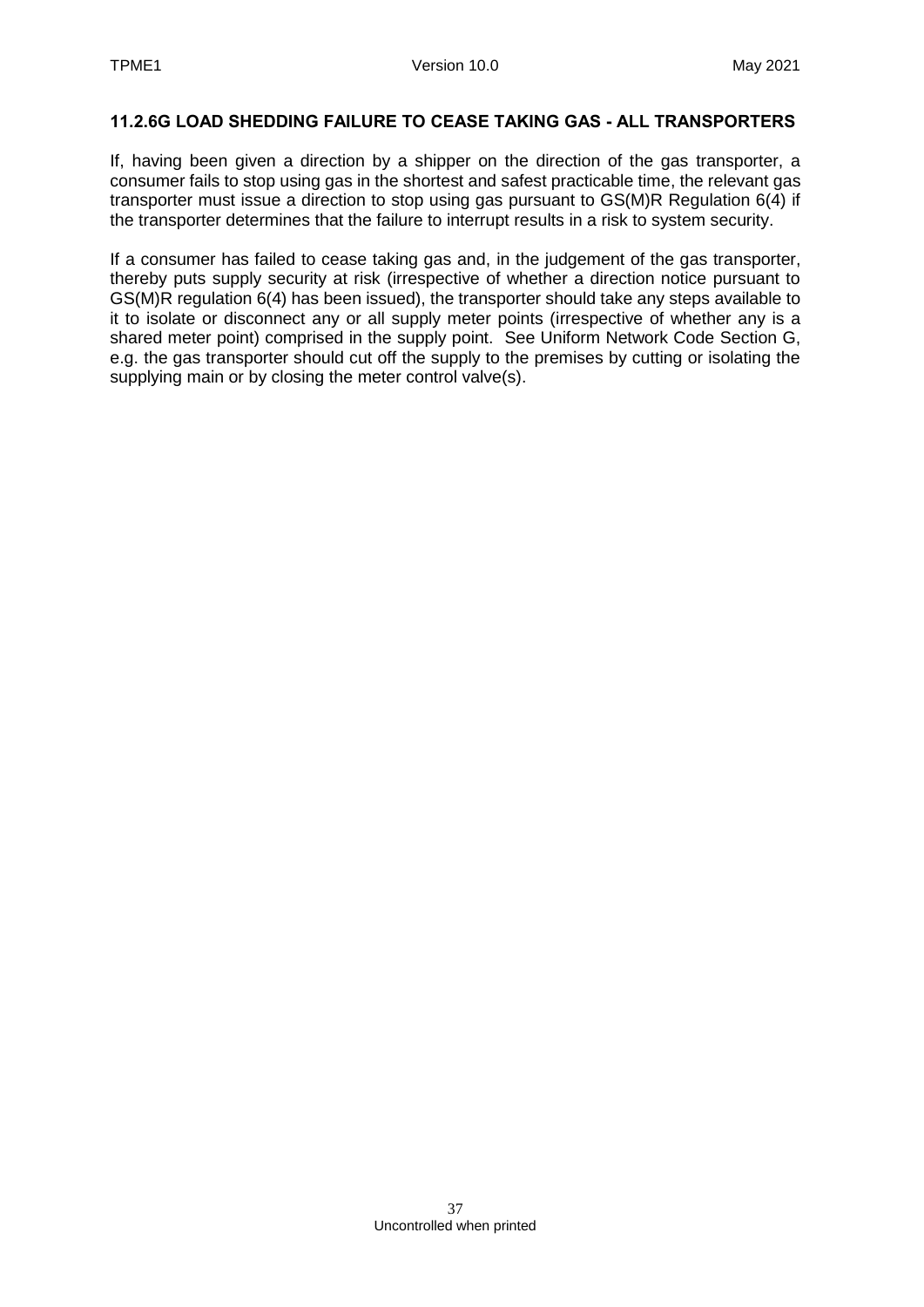### **Figure 18 Firm Load Shedding Figure 14: Load Shedding**



38 Uncontrolled when printed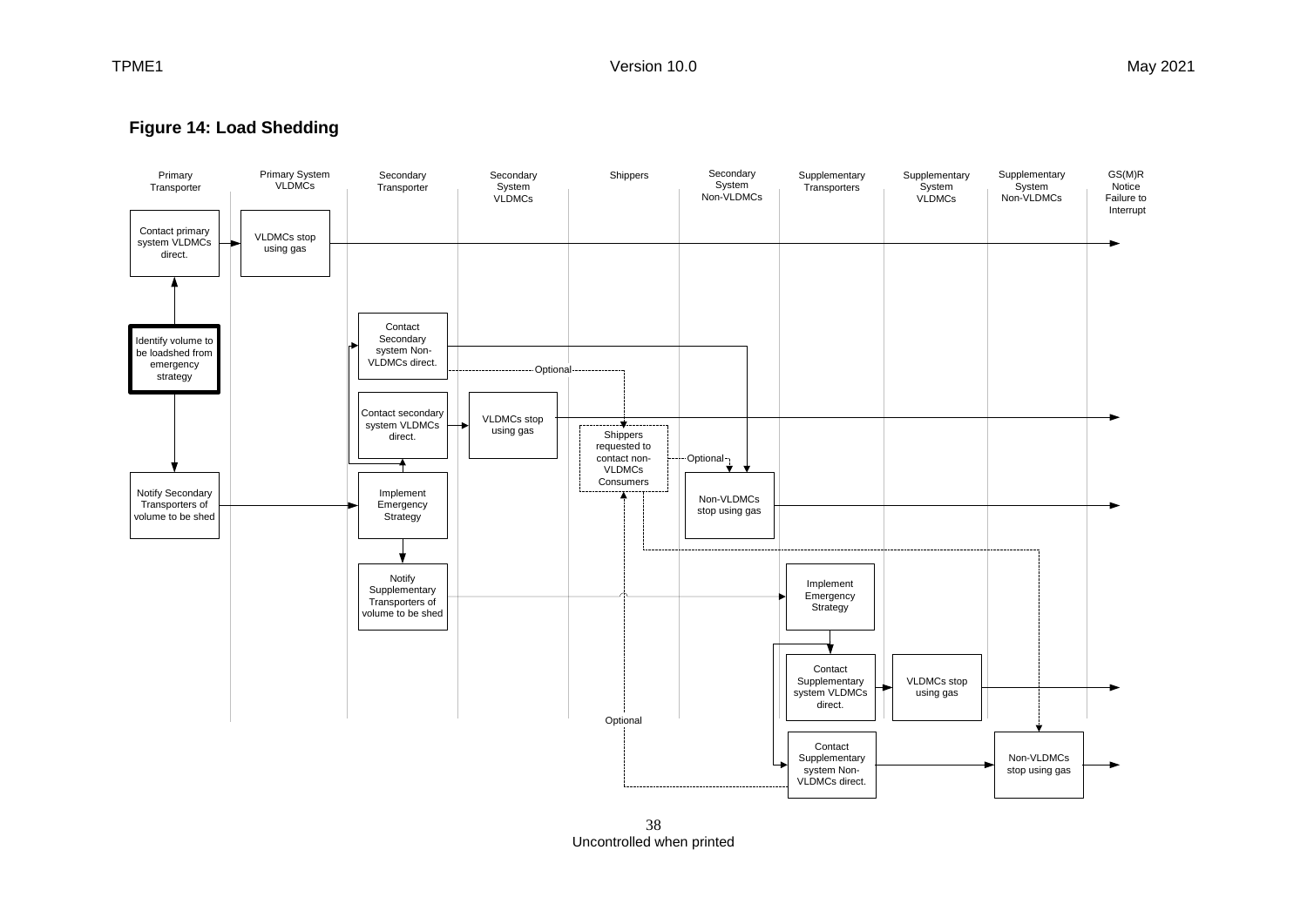#### **11.2.7 FLOWING SAFETY MONITOR STORAGE GAS**

In the event that load shedding of the protected by isolation consumers and, where applicable, the use of public appeal does not address the supply-demand imbalance, the NEC may request the Primary Transporter to flow Safety Monitor Storage gas to maintain supply to protected-by-monitor consumers. The strategy developed by the Primary Transporter will identify how much gas should flow and from what storage facilities.

The Primary Transporter will not flow gas that is required for the orderly run down of the system at stage 3.

The Primary Transporter will contact the shippers and storage operators to make arrangements for the requested gas to flow into the Primary System.

#### <span id="page-38-0"></span>**11.3 NGSE Stage Three Arrangements**

#### **11.3.1 ALLOCATION OF AVAILABLE GAS AND SYSTEM ISOLATION, CRITICAL TRANSPORTATION CONSTRAINT, GAS DEFICIT OR SAFETY MONITOR BREACH EMERGENCY**

If the load shedding arrangements available to the Primary Transporter at stage 2 are insufficient to address the supply-demand imbalance or the transportation constraint, the NEC will consider authorising a stage 3 Network Gas Supply Emergency. A stage 3 NGSE will exist when there is no action available to the Primary Transporter that could be taken in the time available to re-balance the Primary System without the recourse to measures available in stage 3.

The arrangements available to the Primary Transporter at stage 3 of a Gas Deficit Emergency, Safety Monitor Breach or a Critical Transportation Constraint are shown in Figure 15.

| <b>Stage 3 Arrangements</b>             | <b>GDE</b> | <b>Safety</b><br><b>Monitor</b><br><b>Breach</b> | <b>CTC</b> |
|-----------------------------------------|------------|--------------------------------------------------|------------|
| <b>Allocation of Available Supplies</b> |            |                                                  |            |
| Isolation of secondary systems          |            |                                                  |            |

#### **Figure 15: Emergency actions available at Stage 3**

In the event that insufficient supplies are available from the Primary System, isolation of secondary systems may be required. To support this process, the BEIS ERT have arrangements in place for providing additional resources to affected transporters in the event of individual domestic consumers requiring isolation from the Network.

The BEIS ERT also has arrangements in place to facilitate the use of self-isolation and selfrestoration media material. The BEIS ERT in conjunction with the NEC will confirm if this approach is to be implemented.

### **11.3.2 ALLOCATION OF AVAILABLE SUPPLIES**

If insufficient gas is available to supply the network or parts of the network as applicable, even with load shedding, the NEC allocates the available gas to secondary systems and must instruct the Primary Transporter to physically restrict the offtake of gas by secondary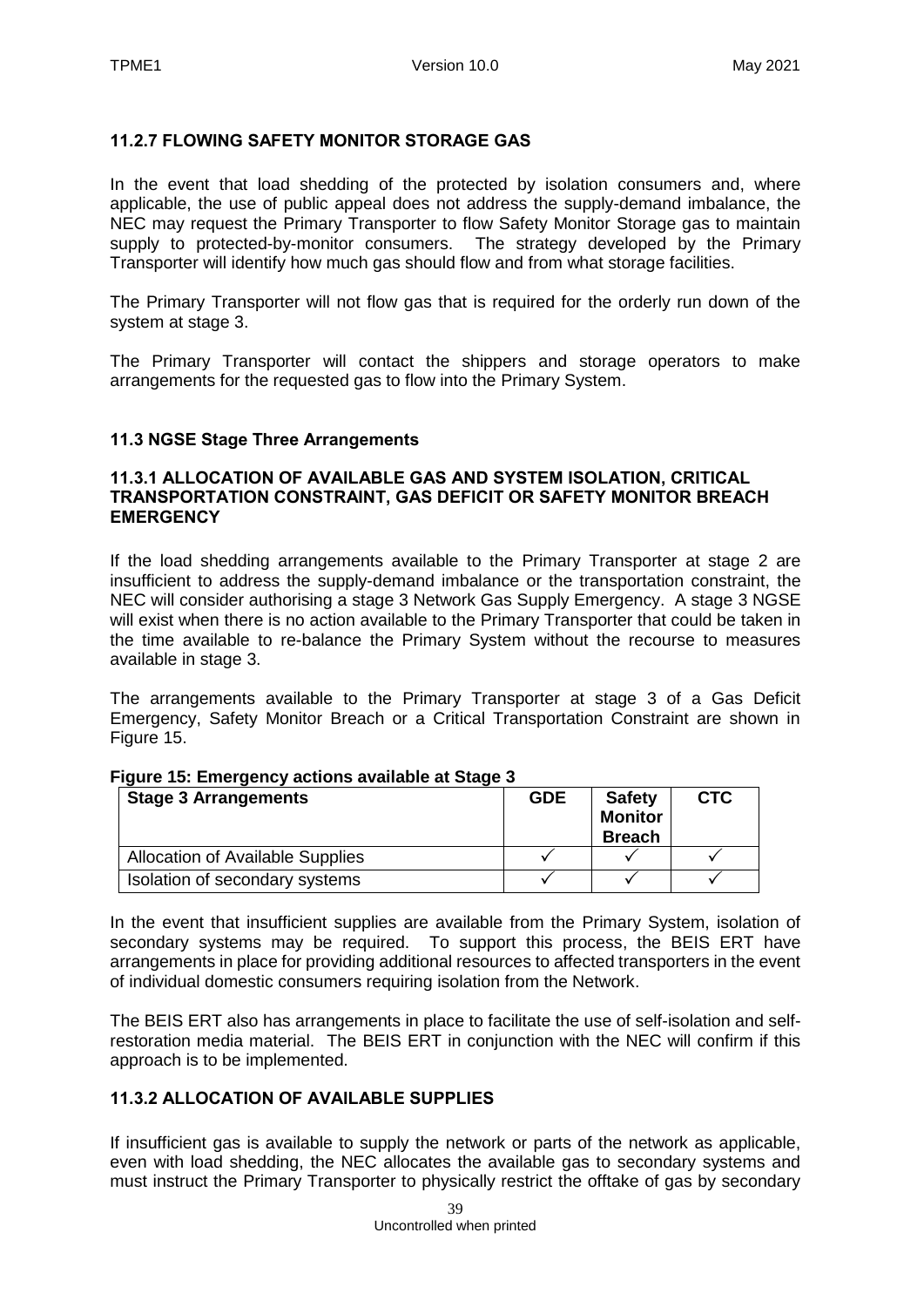systems to the allocated amount. If secondary transporters are unable to maintain acceptable minimum pressures in their systems, they must apply to the NEC via the Primary Transporter for an increased allocation. If no additional gas allocation is possible, the affected secondary transporters in liaison with the associated supplementary transporters must isolate their systems, or part of their systems, in order to reduce demand to match the allocation available from the Primary System and preserve the pressure in the transmission pipelines (>7 bar).

Those parts of the network supplying domestic consumers are particularly vulnerable to supply emergencies due to the large number of individual consumers taking gas from the Network. The NEC's arrangements for allocation of gas, therefore, gives priority to maintaining gas supplies to secondary systems supplying domestic consumers.

The criteria for the allocation of gas to secondary systems and associated supplementary systems are as follows:

a) The NEC must issue gas allocations directly to the Primary Transporter. The Primary Transporter must notify the secondary transporters (including transporters exporting gas from Great Britain) of their allocations. Secondary transporters must liaise with their associated supplementary transporters on the effect of the allocations.

b) The primary, secondary and supplementary transporters must be responsible for maintaining the supply-demand balance within their parts of the network and protecting supplies to domestic consumers by appropriate demand management which could include more frequent public appeals, or physical isolation of industrial/commercial premises.

c) The NEC and the Primary Transporter in liaison with the secondary transporters must review the allocation of gas across all the secondary systems to determine if any systems have "surplus" allocated gas that could be redistributed to those systems in "deficit".

### **11.3.3 SYSTEM ISOLATION**

If the NEC is unable to increase the allocation of gas to one or more secondary systems, it must, in consultation with the primary and secondary transporters and BEIS, review the allocation of gas in order to match network supply and demand by selected system isolation by either:

- Maintaining partial supplies to all affected secondary systems and associated supplementary systems, with some consumers isolated in each affected secondary system with the possibility of supplementary systems being isolated also; or
- Maintaining full supplies to one or more secondary systems whilst isolating some or all consumers in one or more other secondary and associated supplementary systems.
- Where a secondary transporter is not allocated sufficient gas to maintain minimum pressures at the extremities of its system it must take steps to isolate the extremities of those systems to maintain the pressure in the upstream pipelines operating at 7 bar or above. This should protect the Primary System and preserve the bulk transportation capability of the secondary system for as long as possible.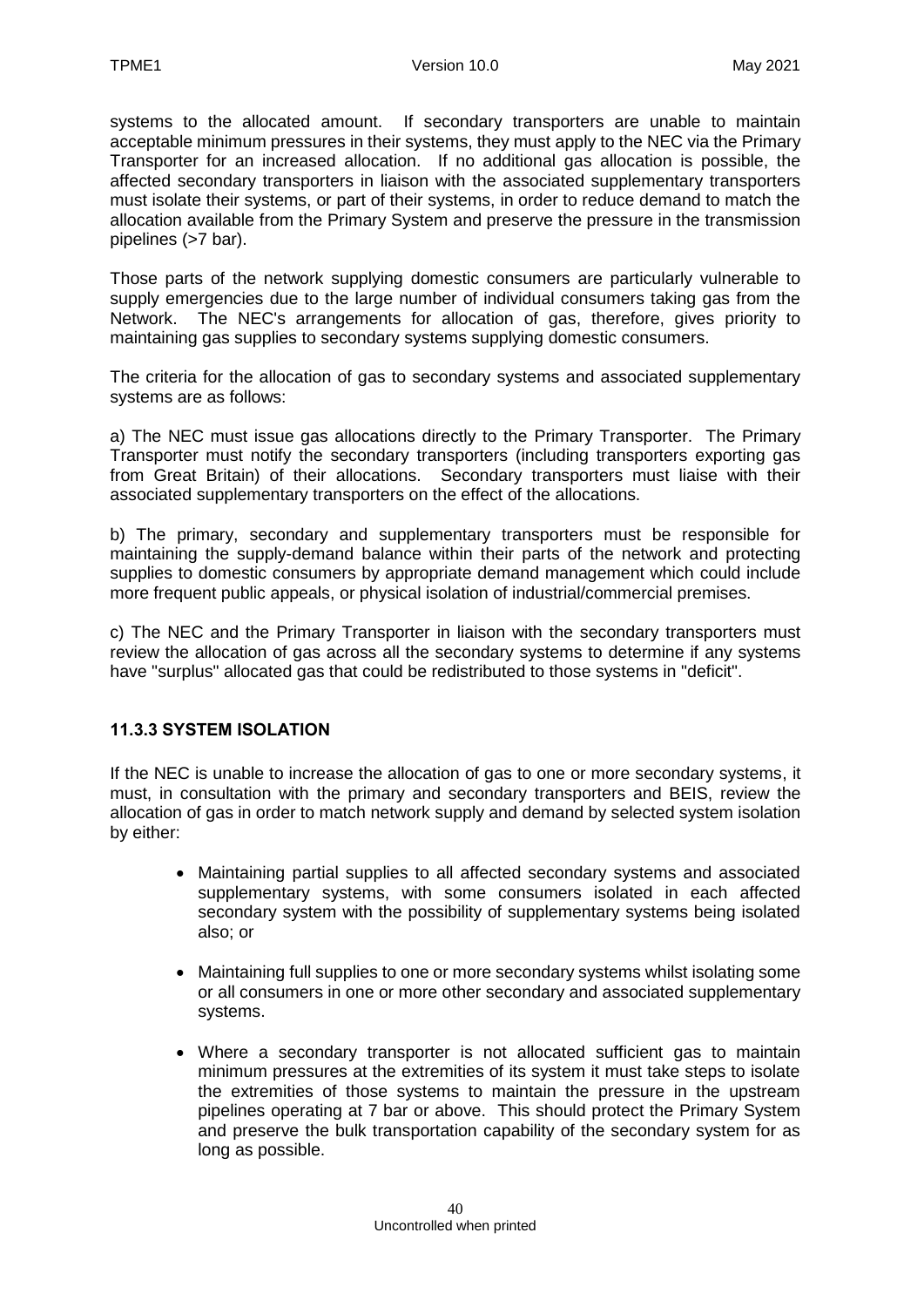Isolation of these lower pressure systems will almost certainly result in a loss of gas pressure to consumers.

Each transporter should use their own procedure for system isolation identified in their operational procedures.

Through regular communications with the affected secondary transporters the Primary Transporter will monitor the actual effect of the measures implemented during stage 3.

If the supply-demand imbalance is deteriorating, the NEC will direct the Primary Transporter to reduce the gas allocation until the Primary System can maintain a supply-demand balance. This may require all secondary systems to be isolated.

If the supply-demand balance is improving the NEC must authorise the Primary Transporter to progress to stage 4 - restoration.

#### <span id="page-40-0"></span>**11.4 NGSE Stage Four Arrangements**

#### **11.4.1 SYSTEM RESTORATION, GAS DEFICIT EMERGENCY, SAFETY MONITOR BREACH OR CRITICAL TRANSPORTATION CONSTRAINT EMERGENCY**

When sufficient supplies are available to restore pressure to isolated systems or revoke emergency actions taken during stage 1, 2 and 3 the NEC must initiate the restoration process and, on completion, declare the end of the NGSE. The Primary Transporter must communicate the revocation as detailed in section [7](#page-18-0) - [Communications.](#page-18-0)

### **11.4.2 RESTORATION**

If the supply-demand balance is improving, the Primary Transporter will develop a strategy to progressively revoke the measures taken during the various stages of the emergency. The Primary Transporter will propose a strategy for the NEC to approve and co-ordinate the actions of secondary transporters to revoke emergency measures on secondary systems. Secondary transporters must co-ordinate actions with the supplementary transporters to revoke the emergency measures taken on supplementary systems.

If allocation and isolation actions have been taken during the emergency, it is likely to take a considerable amount of time to restore all affected customers. When the supply situation has returned to normal and restoration has been completed, apart from those in sections of the network isolated at stage 3, the NEC must notify the Primary Transporter of the revocation of the NGSE.

To help facilitate restoration of their systems, secondary transporters may declare a Local Gas Supply Emergency. This process does not affect the ability of the NEC to revoke any stage nor declare the end of the NGSE.

### **11.4.3 RESTORATION PROCEDURE**

The restoration procedure could be affected by the weather conditions, the available supply sources and the availability of Primary System and secondary system plant and pipelines. There are many permutations and it is not practicable for gas transporters to prepare detailed specific restoration procedures in advance.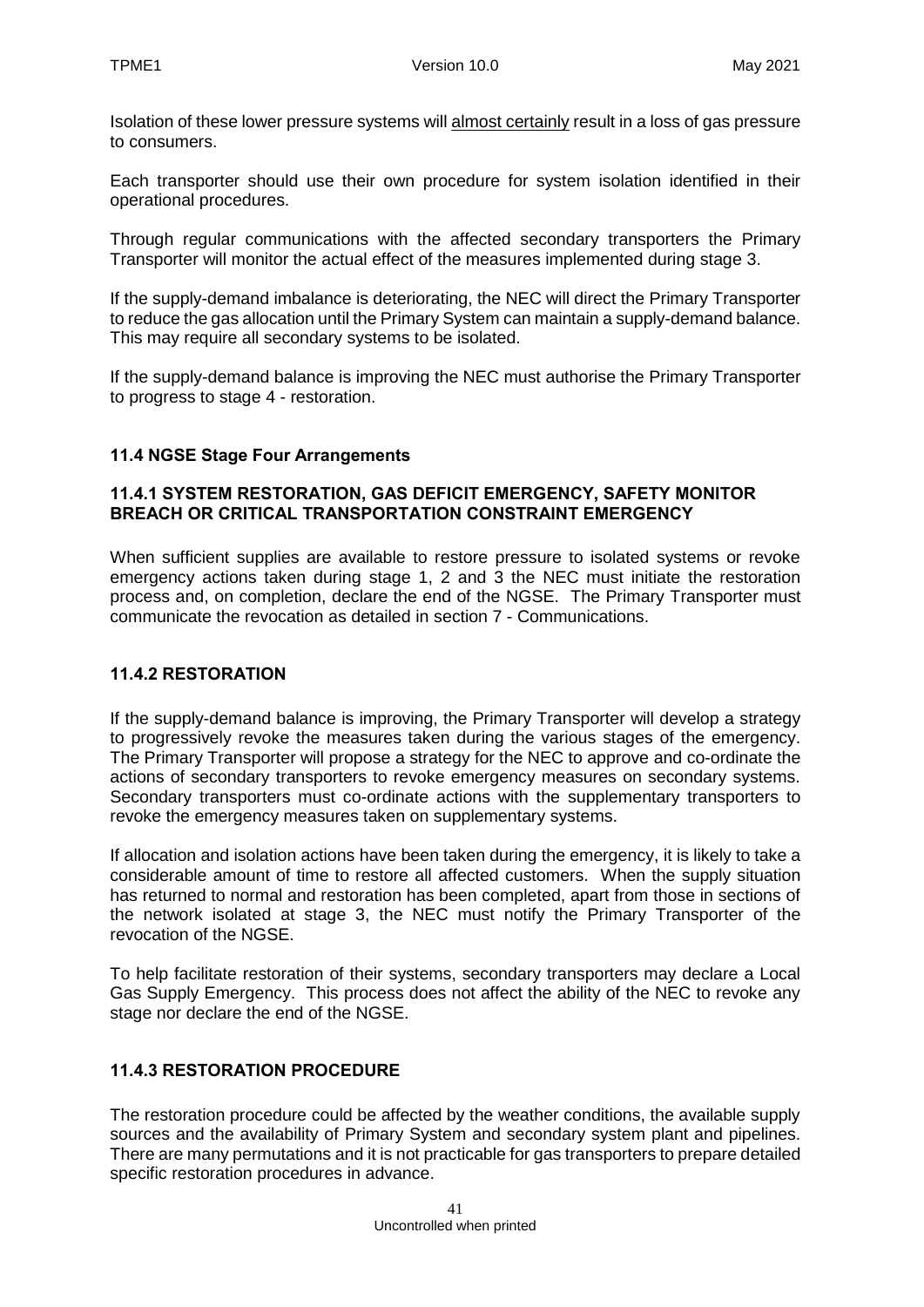Certain basic principles must be applied to the process of restoration:

- No restoration of end users will take place until and unless the security of the Primary System is assured.
- Restoration of end users is matched to available Primary System supply.
- In the event of a Safety Monitor Breach being declared, the Safety Monitor will be restored by injection to the affected storage facilities. These actions or any alternative actions must be agreed by the NEC.
- The actions taken by the relevant conveyors are co-ordinated by the NEC. Where more than one secondary system has been affected, the NEC consults with the Primary Transporter and may consult with the BEIS ERT on the restoration priorities.
- Restoration of supplies to systems operating below 7 bar may take a long time due to the complexity of the system and the large numbers of consumers involved. Where there is sufficient quantity of gas available the supplies to industrial/commercial consumers (including VLDMCs) supplied from higher pressure systems may be restored before domestic consumers.
- Affected transporters must prepare procedures before commencing restoration of pressure in order to avoid a supply emergency arising or continuing in any part of its system during the restoration process.

If required, the BEIS ERT may have arrangements in place to facilitate the restoration process through the provision of additional resources or the implementation of selfrestoration. These options would be progressed in conjunction with the Distribution Networks.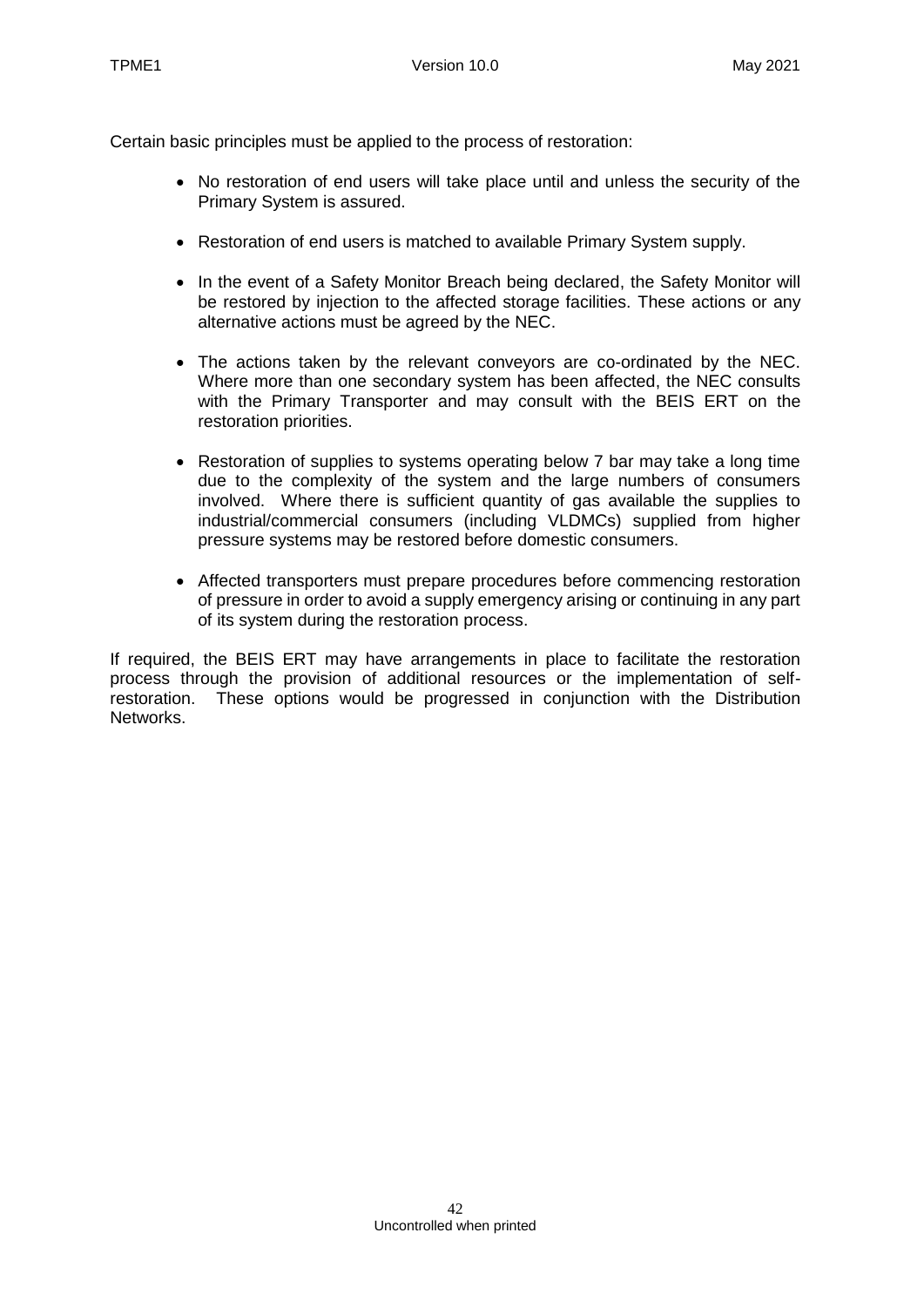### <span id="page-42-0"></span>**12. Roles and Responsibilities**

The following section outlines the responsibilities of the NEC and Primary Transporter during a gas supply emergency on the Primary System. These responsibilities provide a high level overview and act as a reference guide. They do not replace detailed operational procedures that would be followed during a NGSE.

### <span id="page-42-1"></span>**12.1 NEC Responsibility**

| <b>Stage 1</b>                                                    | <b>GDE</b>   | <b>Safety</b><br><b>Monitor</b><br><b>Breach</b> | <b>CTC</b>   | <b>NEC Actions</b>                                                                                                                                                                                                                                                                                                                                                                                                                                            |
|-------------------------------------------------------------------|--------------|--------------------------------------------------|--------------|---------------------------------------------------------------------------------------------------------------------------------------------------------------------------------------------------------------------------------------------------------------------------------------------------------------------------------------------------------------------------------------------------------------------------------------------------------------|
| Establish if<br>there is a<br><b>NGSE</b>                         | $\checkmark$ | ✓                                                | $\checkmark$ | Identify from the strategy proposed by<br>the Primary Transporter whether a<br>potential or actual NGSE exists.                                                                                                                                                                                                                                                                                                                                               |
| <b>Declare NGSE</b><br>(applies to all<br>stages)                 | ✓            | ✓                                                | $\checkmark$ | Approve the strategy and declare the<br>required stage.                                                                                                                                                                                                                                                                                                                                                                                                       |
| Gas conforming<br>to Schedule 3<br>Part II of<br>GS(M)R           |              | x                                                | $\checkmark$ | <b>The</b><br><b>NEC</b><br>authorise<br>the<br>may<br>admittance of gas conforming<br>to<br>GS(M)R Schedule 3 Part II to the<br>network if it would prevent, as far as<br>possible,<br>supply<br>emergency<br>a<br>developing, and where it cannot be<br>prevented, admit gas conforming to<br>Schedule 3 Part II of GS(M)R to<br>minimise the safety consequences of<br>the emergency.                                                                      |
| Communications<br>(applies to all<br>stages)                      | ✓            | $\checkmark$                                     | $\checkmark$ | NEC will issue a notice, via the Primary<br>Transporter, of the NGSE stage setting<br>out the nature and location of the<br>problem, the action required to avert<br>escalation to the next stage and the<br>time by which the remedial action must<br>be taken.<br>The NEC will request transporters to<br>implement the strategy identified by<br>the Primary Transporter and seek co-<br>operation from those parties listed in<br>GS(M)R Regulation 6(2). |
| <b>Public Appeal</b><br>(applies to stages<br>1 to $3)$           |              | ✓                                                | $\checkmark$ | Although the NEC normally<br>only<br>authorises the use of public appeals to<br>conserve or stop using gas during stage<br>2 of a NGSE, the NEC may direct gas<br>conveyors to call for Public Appeal at<br>other stages if this would further prevent<br>the deterioration of the situation.                                                                                                                                                                 |
| <b>Escalation to next</b><br>stage (applies to<br>stages 1 and 2) |              |                                                  |              | If the supply-demand imbalance is<br>deteriorating the NEC may escalate the<br>NGSE to the next emergency stage.                                                                                                                                                                                                                                                                                                                                              |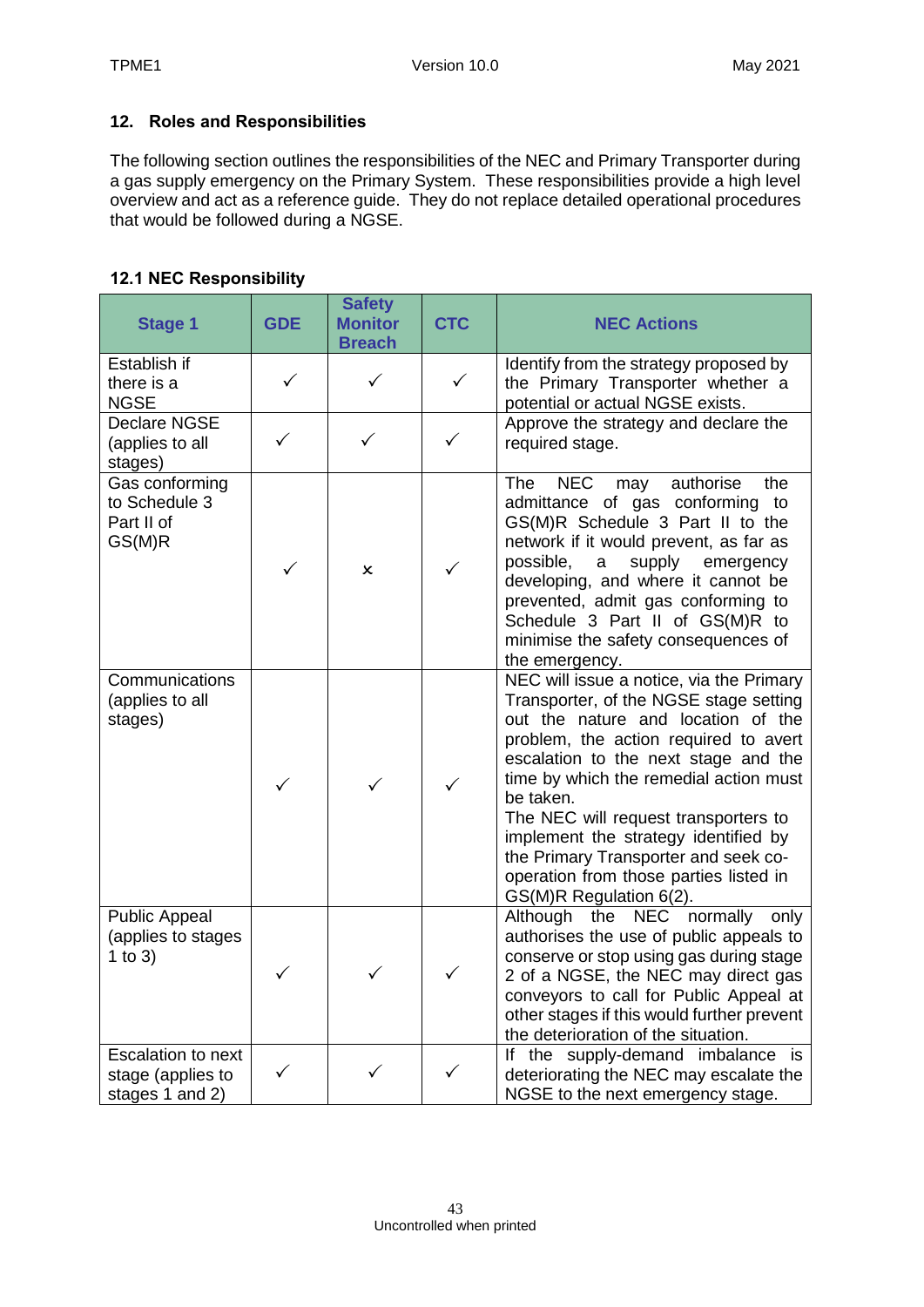|                                                               | <b>GDE</b>   | <b>Safety</b><br><b>Monitor</b><br><b>Breach</b> | <b>CTC</b>                | <b>NEC Actions</b>                                                                                                                                                                 |
|---------------------------------------------------------------|--------------|--------------------------------------------------|---------------------------|------------------------------------------------------------------------------------------------------------------------------------------------------------------------------------|
| Revocation of<br>stage (applies<br>to stages 1, 2<br>and $3)$ |              | ✓                                                | ✓                         | If the supply-demand imbalance is<br>improving the NEC may authorise the<br>Primary Transporter to progress to<br>NGSE stage 4, restoration.                                       |
| <b>Stage 2</b>                                                |              |                                                  |                           |                                                                                                                                                                                    |
| Communicate<br>with the BEIS<br><b>ERT</b>                    |              | ✓                                                | $\boldsymbol{\mathsf{x}}$ | Liaise with the BEIS ERT if additional<br>gas is available via the use of an Order<br>in Council.                                                                                  |
| <b>Review Strategy</b><br>and Load<br>Shedding<br>quantities  |              | ✓                                                | $\checkmark$              | NEC directs the conveyors to physically<br>restrict the flow at an end user if the<br>required reduction in flow is<br>not<br>apparent in agreed timescales.                       |
| <b>Stage 3</b>                                                |              |                                                  |                           |                                                                                                                                                                                    |
| Allocation                                                    | $\checkmark$ | ✓                                                | ✓                         | NEC authorises gas allocation<br>directions to the Primary Transporter<br>and relevant secondary transporters.                                                                     |
| Allocation review                                             | ✓            | ✓                                                | $\checkmark$              | NEC in consultation with the Primary<br>Transporter and the relevant<br>secondary transporter will review the<br>allocation of gas in order to match<br>network supply and demand. |
| Isolation                                                     | $\checkmark$ | ✓                                                | $\checkmark$              | If necessary, the NEC may authorise<br>further reductions in gas allocation until<br>a gas supply-demand balance is<br>achieved on the Primary System.                             |
| <b>Stage 4</b>                                                |              |                                                  |                           |                                                                                                                                                                                    |
| Restoration                                                   | ✓            | ✓                                                | ✓                         | NEC may instruct the Primary<br>Transporter to progressively revoke the<br>measures taken during the emergency.                                                                    |
| Revocation<br>of the NGSE                                     |              | ✓                                                |                           | When the supply-demand imbalance is<br>resolved the NEC notifies the primary<br>and secondary transporters of the<br>revocation of the NGSE.                                       |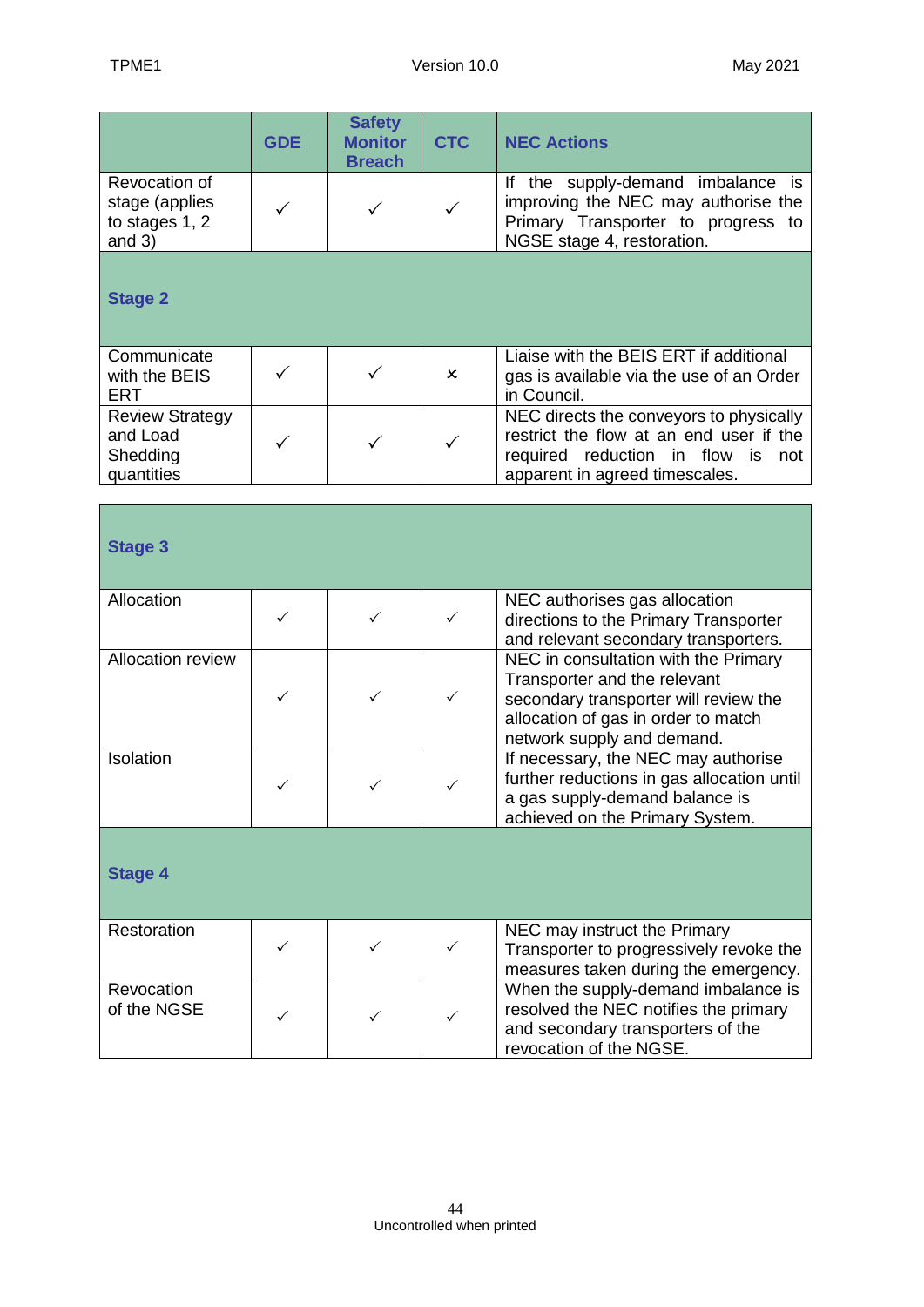# <span id="page-44-0"></span>**12.2 Primary Transporter Responsibility**

| <b>Stage 1</b>                                                                                                      | <b>GDE</b>   | <b>Safety</b><br><b>Monitor</b><br><b>Breach</b> | <b>CTC</b>                | <b>Primary Transporter Actions</b>                                                                                                                                                                  |
|---------------------------------------------------------------------------------------------------------------------|--------------|--------------------------------------------------|---------------------------|-----------------------------------------------------------------------------------------------------------------------------------------------------------------------------------------------------|
| Develop<br>emergency<br>strategy                                                                                    | ✓            | ✓                                                | $\checkmark$              | Develop an emergency strategy.                                                                                                                                                                      |
| <b>DN Utilisation</b>                                                                                               | $\checkmark$ | $\checkmark$                                     | $\checkmark$              | <b>Seek</b><br>co-operation<br>from<br>gas<br>transporters to reduce their take from<br>the Primary System by releasing<br>storage from their secondary system<br>and any contractual interruption. |
| Use of Primary<br>System (NTS)<br>Linepack                                                                          | ✓            | x                                                |                           | Optimise use of Primary System<br>linepack.                                                                                                                                                         |
| Curtail storage<br>delivery to the<br><b>Primary System</b>                                                         | ×            | ✓                                                | ×                         | The Primary Transporter will request<br>those relevant storage operators and<br>shippers to curtail their delivery of<br>storage gas to the Primary System.                                         |
| Gas conforming<br>to Schedule 3<br>Part II of<br>GS(M)R                                                             |              | ×                                                | $\checkmark$              | Demonstrate<br><b>NEC</b><br>the<br>to<br>the<br>requirement for the admittance of gas<br>conforming to GS(M)R Schedule 3<br>Part II.                                                               |
| Revocation of<br>Stage 1                                                                                            | $\checkmark$ | $\checkmark$                                     | $\checkmark$              | Progress to NGSE stage 4, restoration.                                                                                                                                                              |
| <b>Stage 2</b>                                                                                                      |              |                                                  |                           |                                                                                                                                                                                                     |
| <b>Suspend National</b><br>Grid's residual<br>balancing role in<br>the OCM.<br><b>Shippers</b><br>continue to trade | $\checkmark$ | $\checkmark$                                     | $\mathsf{x}$              | Uniform Network Code states that<br>National Grid's market activities will be<br>suspended in a Gas Deficit Emergency<br>and Safety Monitor Breach from<br>declaration of stage 2.                  |
| Implement<br>Emergency<br>Strategy                                                                                  | ✓            |                                                  |                           | Requests implementation of measures<br>set out in emergency strategy.                                                                                                                               |
| Communicate<br>with the BEIS<br><b>ERT</b>                                                                          | ✓            | ✓                                                | $\boldsymbol{\mathsf{x}}$ | Liaise with the NEC and BEIS ERT if<br>additional gas is available via the use<br>of an Order in Council.                                                                                           |
| Progression to<br>Stage 4<br>Restoration                                                                            | ✓            | ✓                                                | ✓                         | Progress to NGSE stage 4, restoration.                                                                                                                                                              |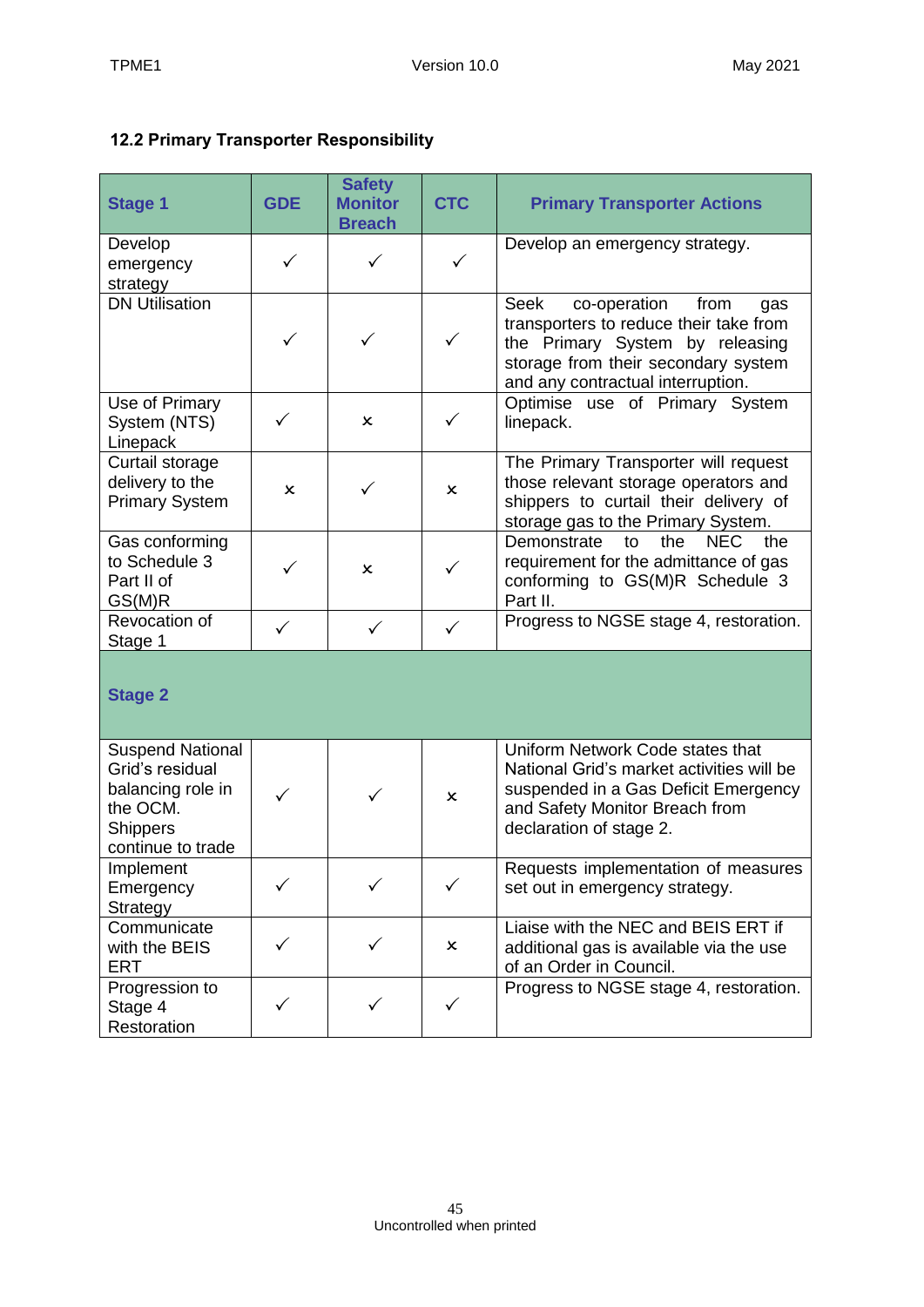| <b>Load Shedding</b>                                                              | ✓ | ✓            | $\checkmark$              | Implement established arrangements<br>load<br>shedding<br>for<br>and<br>request<br>secondary transporters to implement<br>their arrangements.            |
|-----------------------------------------------------------------------------------|---|--------------|---------------------------|----------------------------------------------------------------------------------------------------------------------------------------------------------|
| Specification of<br>load reduction                                                |   |              | ✓                         | Identify the reduction in gas demand in<br>the affected system or systems for each<br>conveyor.                                                          |
| <b>Review Strategy</b><br>and Load<br>Shedding<br>quantities                      |   |              | ✓                         | Physically restrict the flow at an end<br>user if the required reduction in flow is<br>not apparent in agreed timescales.                                |
| <b>Public Appeal</b>                                                              | ✓ | ✓            |                           | Notify<br>secondary<br>transporters<br>to<br>commence public appeals.                                                                                    |
| Progression to 4<br>Restoration                                                   | ✓ |              | $\checkmark$              | Progress to NGSE stage 4, restoration.                                                                                                                   |
| <b>Stage 3</b>                                                                    |   |              |                           |                                                                                                                                                          |
| Allocation                                                                        | ✓ | ✓            | ✓                         | Notify secondary transporters of<br>allocations.                                                                                                         |
| <b>Allocation review</b>                                                          | ✓ | ✓            | $\checkmark$              | In consultation with the NEC and the<br>relevant secondary transporters review<br>the allocation of gas in order to match<br>network supply and demand.  |
| Progression to<br>Stage 4<br>Restoration                                          | ✓ | ✓            | ✓                         | Progress to NGSE stage 4, restoration.                                                                                                                   |
| <b>Stage 4</b>                                                                    |   |              |                           |                                                                                                                                                          |
| Restoration<br>after<br><b>Stages</b><br>1<br>and 2                               | ✓ | ✓            | ✓                         | Progressively revoke the measures<br>taken during stages 1 and 2.                                                                                        |
| Re-instatement<br>of National Grid's<br>residual<br>balancing role in<br>the OCM. | ✓ | ✓            | $\boldsymbol{\mathsf{x}}$ | Re-instatement of National Grid's<br>residual balancing role in the OCM will<br>take place at start of next gas day.<br>(Market not suspended in a CTC). |
| Restoration<br>after Stage 3                                                      | ✓ | $\checkmark$ | $\checkmark$              | Progressively revoke the measures<br>taken during stages 1, 2 and 3.                                                                                     |
| Restoration after<br>Isolation                                                    | ✓ | ✓            | ✓                         | No restoration of end users will take<br>place until and unless the security of<br>the Primary System is assured.                                        |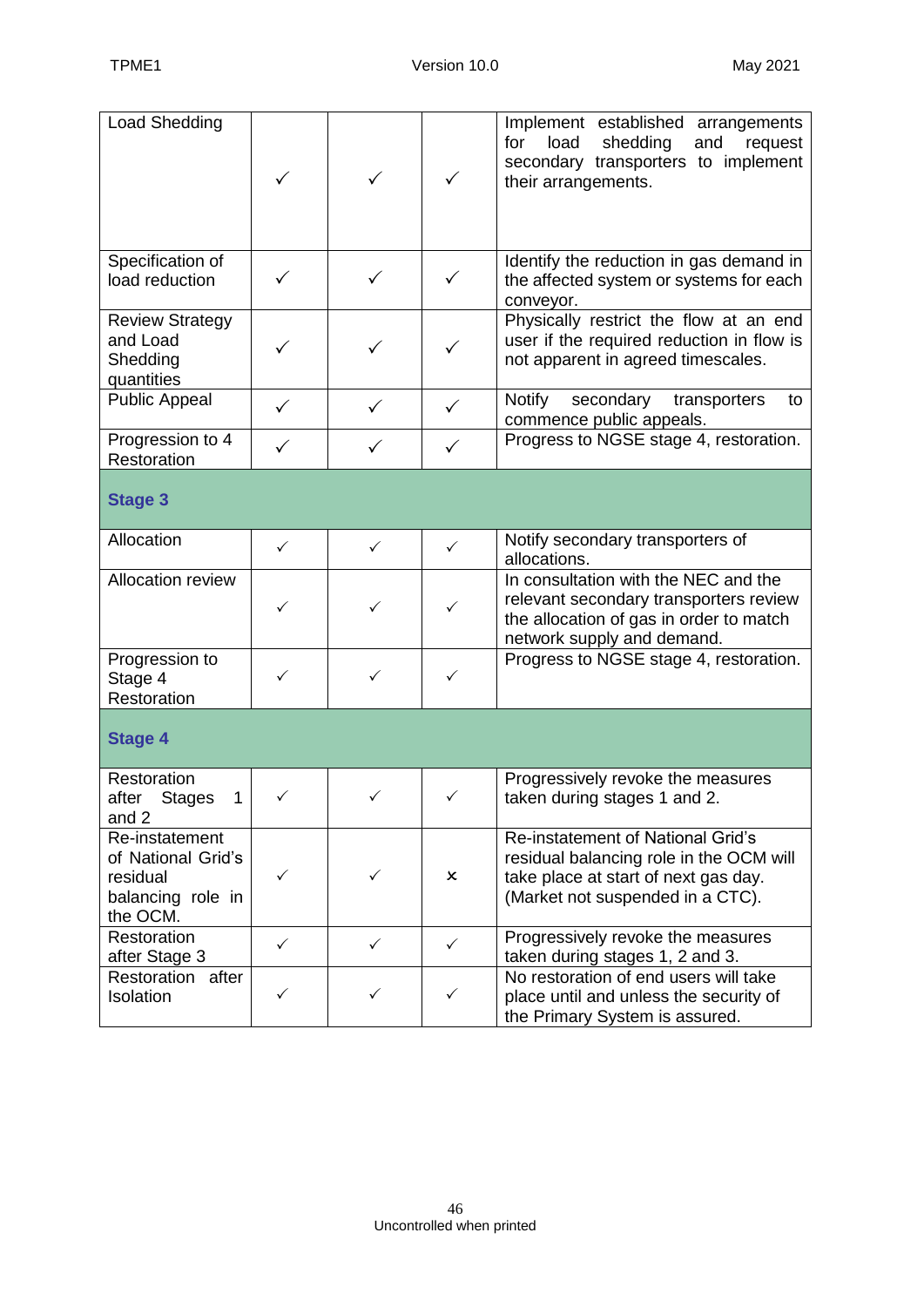## <span id="page-46-0"></span>**13. GLOSSARY**

| <b>Additional Gas</b>                     | Gas that would be available to the Network at stage 2,<br>(using whatever existing arrangements the Primary |
|-------------------------------------------|-------------------------------------------------------------------------------------------------------------|
|                                           | Transporter has in place for the delivery of such gas),                                                     |
|                                           | but is either not available, or is not offered, to the                                                      |
| <b>ANS</b>                                | Network at stage 1.<br>Active Notification System, one of the mediums used                                  |
|                                           | by GNCC to communicate with the shippers.                                                                   |
| <b>BEIS</b>                               | UK Government Department for Business, Energy &                                                             |
|                                           | Industrial Strategy.                                                                                        |
| <b>Bio Methane Facility</b>               | A facility for the extraction of gas from strata or for the                                                 |
|                                           | manufacture of gas.                                                                                         |
| <b>Blending Point</b>                     | A point where out of specification gas is mixed with<br>other gas on the network to produce a gas of a new  |
|                                           | composition which is within the specification set out in                                                    |
|                                           | GS(M)R Part I of Schedule 3*.                                                                               |
|                                           | *GS(M)R Guidance Note: Paragraph 14                                                                         |
| <b>Critical Transportation Constraint</b> | Where there are sufficient gas supplies available to the                                                    |
|                                           | Primary System in aggregate, but the Primary                                                                |
|                                           | Transporter is unable to maintain adequate offtake<br>pressures at one or more secondary system offtakes    |
|                                           | due to problems in transporting the gas within the                                                          |
|                                           | Primary System.                                                                                             |
| <b>DMC</b>                                | Daily Metered Consumer supply points are supply                                                             |
| (Daily Metered Consumer)                  | points where the meter is read every day. The meter                                                         |
|                                           | readings are stored in data loggers at each site and                                                        |
|                                           | downloaded by telephone every day.                                                                          |
|                                           | DM supply points taking more than 2 mtpa are<br>individually nominated.                                     |
| <b>DN Utilisation</b>                     | Includes releasing available gas from secondary                                                             |
|                                           | system through storage or any available contractual                                                         |
|                                           | Interruption. The notice period and restriction on the                                                      |
|                                           | number of days of interruption is waived during an                                                          |
| Duty Holder (GS(M)R)                      | emergency.<br>A person conveying gas in the network. A duty holder                                          |
|                                           | may undertake the management of the gas flow within                                                         |
|                                           | its system itself or it may delegate the performance of                                                     |
|                                           | the duties to another person.                                                                               |
| <b>ENCC</b>                               | <b>Electricity National Control Centre</b>                                                                  |
| <b>ERT</b>                                | Emergency Response Team (BEIS)                                                                              |
| <b>Gas Processing Facility</b>            | Any gas processing facility which: -                                                                        |
|                                           | a. blends or purifies gas, removes from gas any                                                             |
|                                           | constituent gases or separates from gas any oil or<br>water; and                                            |
|                                           | b. is situated at a terminal which receives gas directly                                                    |
|                                           | or indirectly from a gas production facility.                                                               |
| <b>Gas Supply Emergency</b>               | Any situation which has resulted in, or could result in, a                                                  |
|                                           | loss of pressure to consumers which would require                                                           |
|                                           | action to prevent one or more supply emergencies                                                            |
| <b>GNCC</b>                               | occurring.<br>Gas National Control Centre (National Grid).                                                  |
|                                           |                                                                                                             |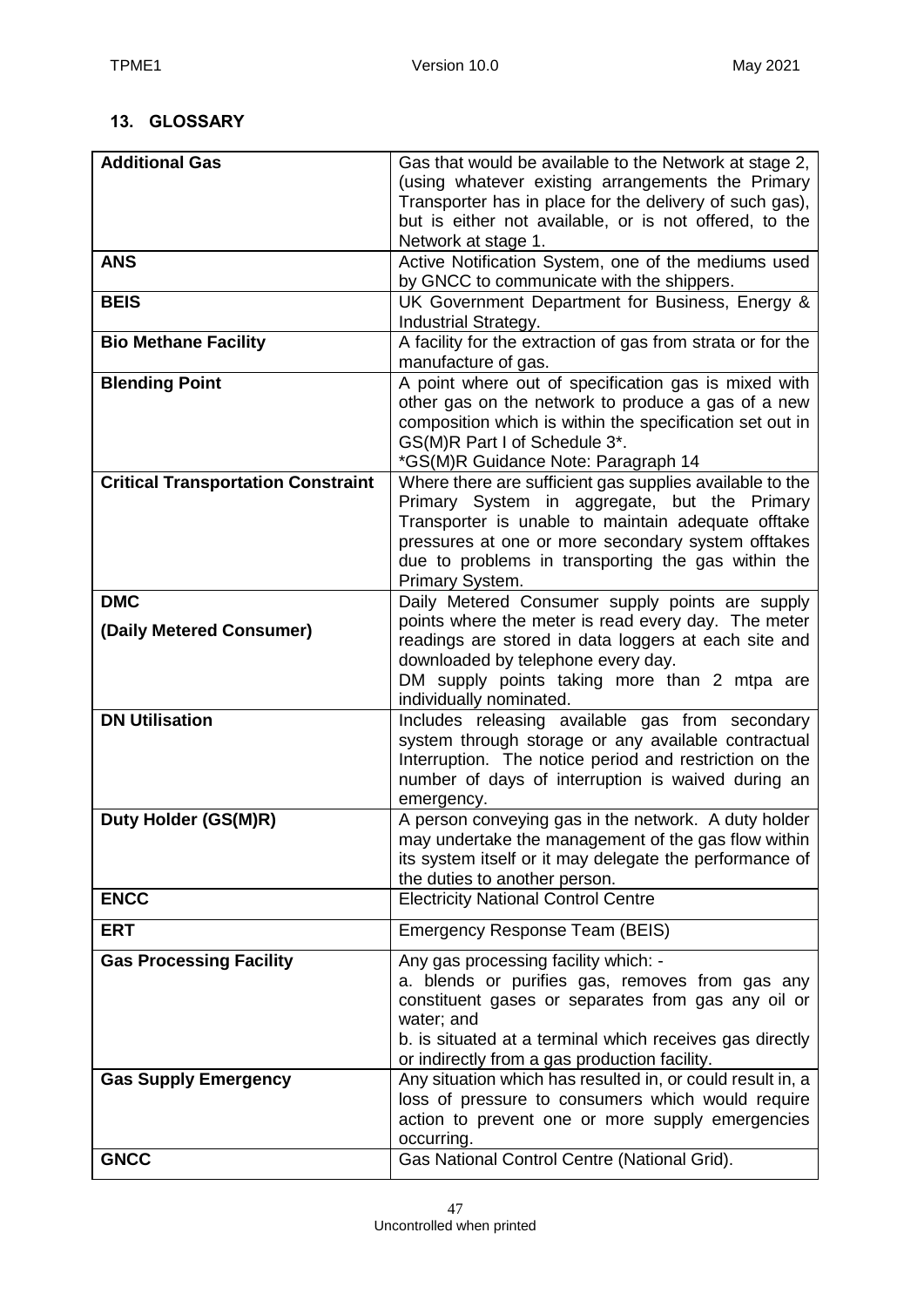| GS(M)R                                           | Gas Safety (Management) Regulations 1996.                                                                                                                                                                                                                                                                                                                                                                                                                 |
|--------------------------------------------------|-----------------------------------------------------------------------------------------------------------------------------------------------------------------------------------------------------------------------------------------------------------------------------------------------------------------------------------------------------------------------------------------------------------------------------------------------------------|
| <b>GT (Gas Transporter)</b>                      | Own and operate a pipeline system for the supply of<br>gas to a customer base that may include domestic<br>customers.<br>There are also transporters of gas that are not licensed<br>GTs. They own and operate pipeline systems that do<br>not supply domestic customers. Several of the systems<br>taking gas from the NTS fall into this category. The<br>GS(M)R applies equally to those transporters that hold<br>a GT licence and those that do not. |
| <b>HSE</b>                                       | Health & Safety Executive.                                                                                                                                                                                                                                                                                                                                                                                                                                |
| <b>Interruptible Supply Point</b>                | A supply point where the offtake of gas is subject to<br>interruption in accordance with the Uniform Network<br>Code Section G Paragraph 6.                                                                                                                                                                                                                                                                                                               |
| Interruption                                     | procedure whereby,<br>by prior<br>The<br>agreement,<br>Distribution Networks direct shippers to stop the offtake<br>of gas at specified* industrial/commercial supply<br>points.<br>* Interruptible supply points must have an estimated<br>gas usage > 200,000 tpa.                                                                                                                                                                                      |
| <b>LDZ</b>                                       | <b>Local Distribution Zone</b>                                                                                                                                                                                                                                                                                                                                                                                                                            |
| Linepack                                         | A function of volume and pressure.<br>Linepack is<br>required for normal operation.<br>In a gas supply<br>emergency there may be a surplus linepack available,<br>the quantity determined by location and demand<br>conditions.                                                                                                                                                                                                                           |
| <b>LNG</b>                                       | A Liquefied Natural Gas facility is a storage facility in<br>which gas is liquefied, stored as LNG and either re-<br>gasified for purposes of withdrawal or withdrawn as<br>LNG by tanker.                                                                                                                                                                                                                                                                |
| <b>Load Shedding</b>                             | The procedure used by transporters to secure a<br>graduated, controlled, reduction in demand on all or<br>part of their system in order to keep the system fully<br>pressurised. *<br>*Whilst the Network is fully pressurised there is no<br>possibility of a supply emergency occurring.                                                                                                                                                                |
| <b>Local Gas Supply Emergency</b>                | Any situation which has resulted in, or could result in, a<br>loss of pressure to consumers which would require<br>action to prevent one or more supply emergencies<br>occurring, and where the loss of pressure is caused by<br>a fault in plant or pipes within the secondary or<br>supplementary system, i.e. sufficient gas is available<br>from the Primary System.                                                                                  |
| <b>NEC</b>                                       | Network Emergency Co-ordinator.                                                                                                                                                                                                                                                                                                                                                                                                                           |
| <b>NEMT</b>                                      | Network Emergency Management Team.                                                                                                                                                                                                                                                                                                                                                                                                                        |
| <b>Network</b><br>(Part of the gas supply chain) | A connected network of pipes used for the conveyance<br>of gas from a gas processing facility, storage facility or<br>an interconnector except those used exclusively for<br>piping gas to non-domestic premises*.                                                                                                                                                                                                                                        |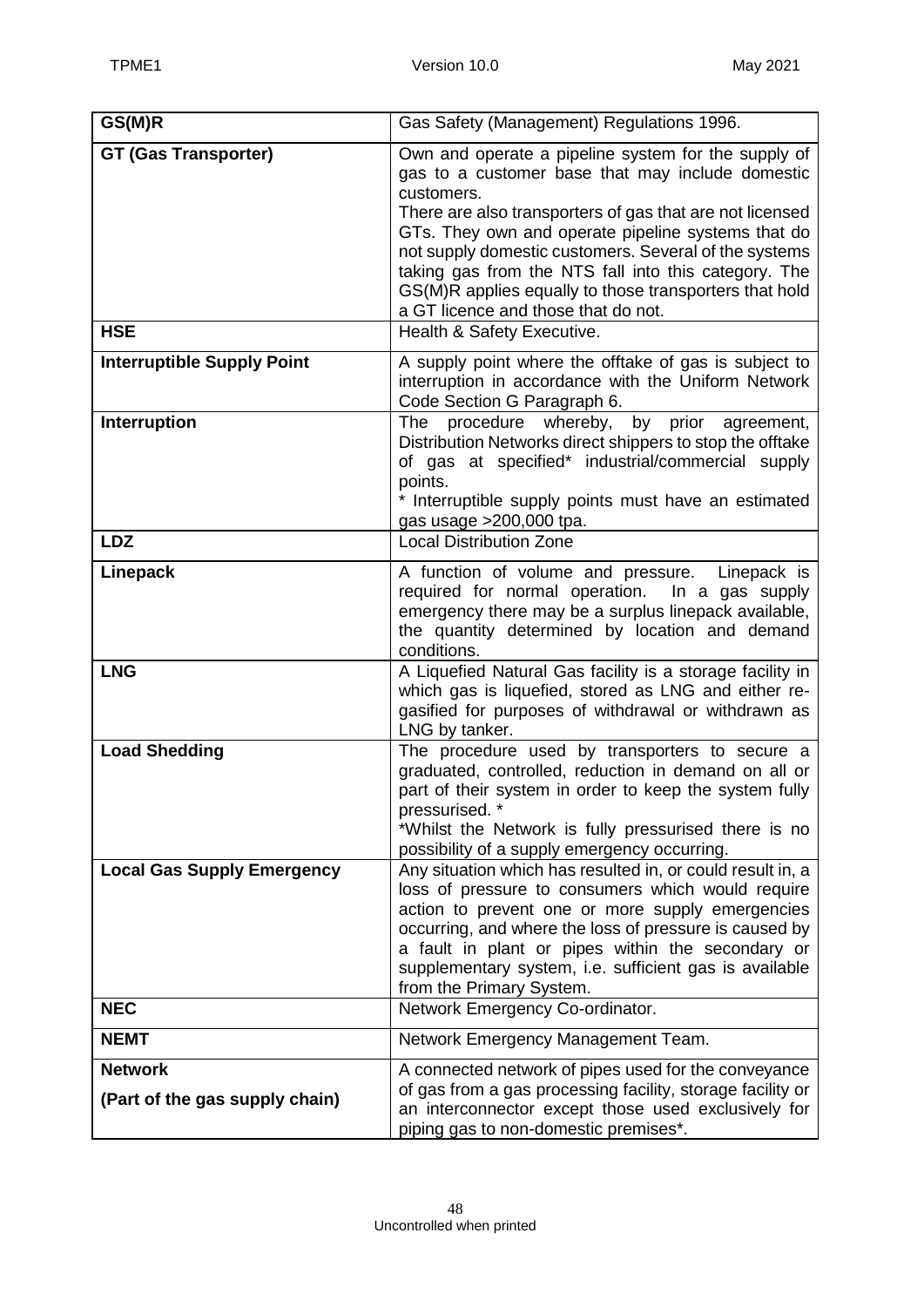|                                     | The network starts from a gas processing facility,                                                    |
|-------------------------------------|-------------------------------------------------------------------------------------------------------|
|                                     | storage facility or interconnector importing gas into                                                 |
|                                     | Great Britain but does not include it**.                                                              |
|                                     | The end of the Network is the outlet of the emergency                                                 |
|                                     | control valve*** at the end of the service pipe.                                                      |
|                                     | * GS(M)R Regulation 2(3).                                                                             |
|                                     | ** GS(M)R Guidance Notes Paragraph 10.                                                                |
|                                     | *** As defined by GS(M)R Guidance Notes: Paragraph                                                    |
|                                     | 2.                                                                                                    |
| <b>Network Entry Facility</b>       | A part of the network and may be a blending point* as                                                 |
|                                     | defined by GS(M)R.                                                                                    |
|                                     | * GS(M)R Guidance Notes: Paragraph 14.                                                                |
| <b>Network Gas Supply Emergency</b> | Any situation which has resulted in, or could result in, a                                            |
|                                     | loss of pressure to consumers which would require<br>action to prevent one or more supply emergencies |
|                                     | occurring, and where the loss of pressure occurred, or                                                |
|                                     | could occur, in the Primary System, resulting in a loss                                               |
|                                     | of pressure in one or more secondary/supplementary                                                    |
|                                     | systems.                                                                                              |
| <b>Network Operations</b>           | Department within National Grid responsible for the                                                   |
|                                     | duties of gas flow management in the Primary System.                                                  |
| <b>Notice of Direction</b>          | Issued by the Secretary of State under the Gas Act                                                    |
|                                     | 1986 and 1995 directing a gas transporter to maintain                                                 |
|                                     | supplies to a consumer.                                                                               |
| <b>NTS</b>                          | The National Transmission System is the network of                                                    |
|                                     | pipes, compressors and pressure reduction equipment                                                   |
|                                     | that is part of the Primary System.                                                                   |
| <b>OCM</b>                          | On the Day Commodity Market.                                                                          |
| <b>Offtake</b>                      | An installation through which a secondary system or                                                   |
|                                     | large industrial consumer takes gas from the NTS.                                                     |
| Ofgem                               | Office for the Gas and Electricity Markets.                                                           |
| <b>OGA</b>                          | Oil & Gas Authority.                                                                                  |
| OM                                  | <b>Operating Margins.</b>                                                                             |
| 1 in 20 Peak Day Demand             | The peak day demand that, in a long series of winters,                                                |
|                                     | with connected load being held at the levels                                                          |
|                                     | appropriate to the winter in question, would be                                                       |
|                                     | exceeded in one out of twenty winters, each winter                                                    |
|                                     | being counted only once.                                                                              |
| <b>Operational Balancing</b>        | The process of addressing any physical mismatch<br>between supply and demand.                         |
| <b>Operational Guidelines</b>       | A document which National Grid is required to establish                                               |
|                                     | in accordance with of its GT licence. Its purpose is to                                               |
|                                     | identify the various balancing measures available to                                                  |
|                                     | National Grid and the basis on which National Grid                                                    |
|                                     | must employ particular balancing measures during any                                                  |
|                                     | day.                                                                                                  |
| <b>Primary System</b>               | The NTS, the associated network entry facilities and                                                  |
|                                     | blending points.                                                                                      |
| <b>Primary Transporter</b>          | Transporter of gas through the Primary System.                                                        |
| <b>Priority End User/Consumer</b>   | A customer type, such as hospitals, for whom the                                                      |
|                                     | potential consequences of a loss of gas supply are                                                    |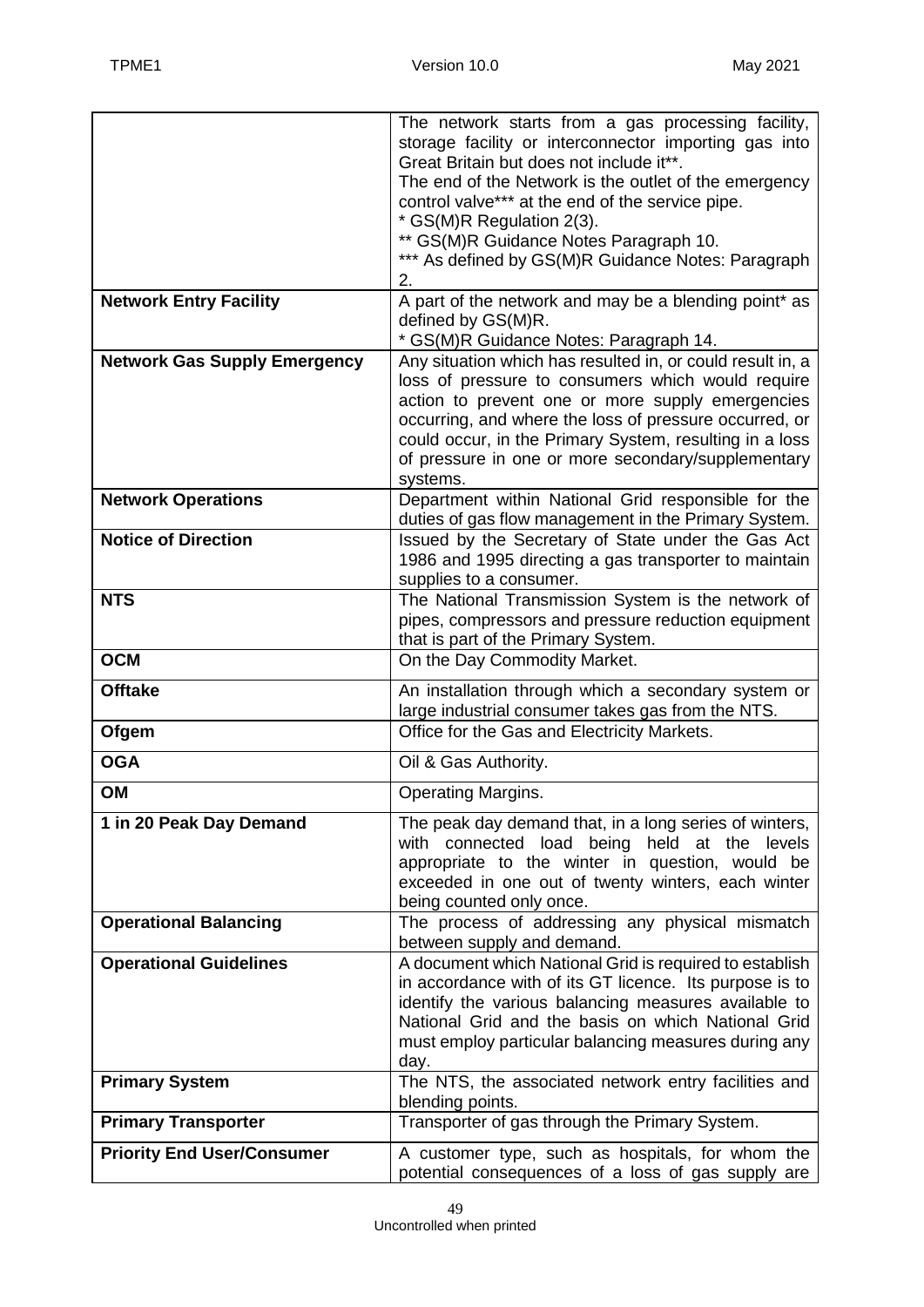|                                  | such as to warrant priority status under government<br>criteria.                                                                                                                                                                                                                                                                                                                                                                                                                                                                                                                                                                           |
|----------------------------------|--------------------------------------------------------------------------------------------------------------------------------------------------------------------------------------------------------------------------------------------------------------------------------------------------------------------------------------------------------------------------------------------------------------------------------------------------------------------------------------------------------------------------------------------------------------------------------------------------------------------------------------------|
| <b>Secondary System</b>          | Pipeline systems connected directly to the NTS.                                                                                                                                                                                                                                                                                                                                                                                                                                                                                                                                                                                            |
| <b>Secondary Transporter</b>     | Transporter of gas through a secondary system.                                                                                                                                                                                                                                                                                                                                                                                                                                                                                                                                                                                             |
| <b>Shipper</b>                   | Holder of a licence authorising the person to arrange<br>with any GT for the gas to be introduced into, conveyed<br>by means of, or taken out of a pipeline system operated<br>by that transporter.<br>Shippers can buy gas from offshore or onshore gas<br>production facilities, from storage facilities, under a<br>trade at the input terminals, or within the system*. Also<br>included as shippers are businesses which buy gas<br>from producers for their own use, e.g. power generation<br>companies. Shippers have a contract with the GT at<br>each supply point for transportation.<br>*At the national balancing point (NBP). |
| <b>Supplementary System</b>      | Pipeline systems taking gas directly or indirectly* from<br>a secondary system.<br>*A supplementary system could take gas from another<br>supplementary system.                                                                                                                                                                                                                                                                                                                                                                                                                                                                            |
| <b>Supplementary Transporter</b> | Transporter of gas through a supplementary system.                                                                                                                                                                                                                                                                                                                                                                                                                                                                                                                                                                                         |
| <b>Supplier</b>                  | Holder of a supplier's licence authorising that person to<br>enter into contracts with industrial, commercial, or<br>domestic consumers for the supply of gas.<br>Suppliers have contracts with shippers but no direct<br>contractual relationship with the GT.<br>Any person only supplying gas to premises taking more<br>than 2 million therms per annum (mtpa) does not need<br>a supplier's licence.<br>Suppliers have a direct relationship with individual gas<br>consumers.                                                                                                                                                        |
| <b>Supply Emergency</b>          | An emergency endangering persons and arising from<br>a loss of pressure in a network or any part thereof.*<br>*GS(M)R Regulation 2(1).                                                                                                                                                                                                                                                                                                                                                                                                                                                                                                     |
| <b>Supply Point</b>              | A supply point where the offtake of gas is not subject to<br>contractual interruption.                                                                                                                                                                                                                                                                                                                                                                                                                                                                                                                                                     |
| <b>System</b>                    | A discrete pipeline or a number of interconnected<br>pipelines operated by one transporter and which can<br>be considered to be independent of other systems for<br>the purpose of load shedding.                                                                                                                                                                                                                                                                                                                                                                                                                                          |
| <b>Terminal</b>                  | A gas processing facility* or a treatment point.**<br>*GS(M)R Regulation 2(1).<br>** GS(M)R Guidance Notes Paragraph 14.                                                                                                                                                                                                                                                                                                                                                                                                                                                                                                                   |
| <b>TPA</b>                       | Therms per annum.                                                                                                                                                                                                                                                                                                                                                                                                                                                                                                                                                                                                                          |
| <b>Trade</b>                     | An offer of flexibility between and amongst shippers<br>and National Grid for their respective balancing<br>purposes.                                                                                                                                                                                                                                                                                                                                                                                                                                                                                                                      |
| <b>Transmission System</b>       | See Primary System.                                                                                                                                                                                                                                                                                                                                                                                                                                                                                                                                                                                                                        |
| <b>Transportation capacity</b>   | The maximum quantity of gas that can be delivered<br>through the gas distribution network. This is dependent                                                                                                                                                                                                                                                                                                                                                                                                                                                                                                                               |